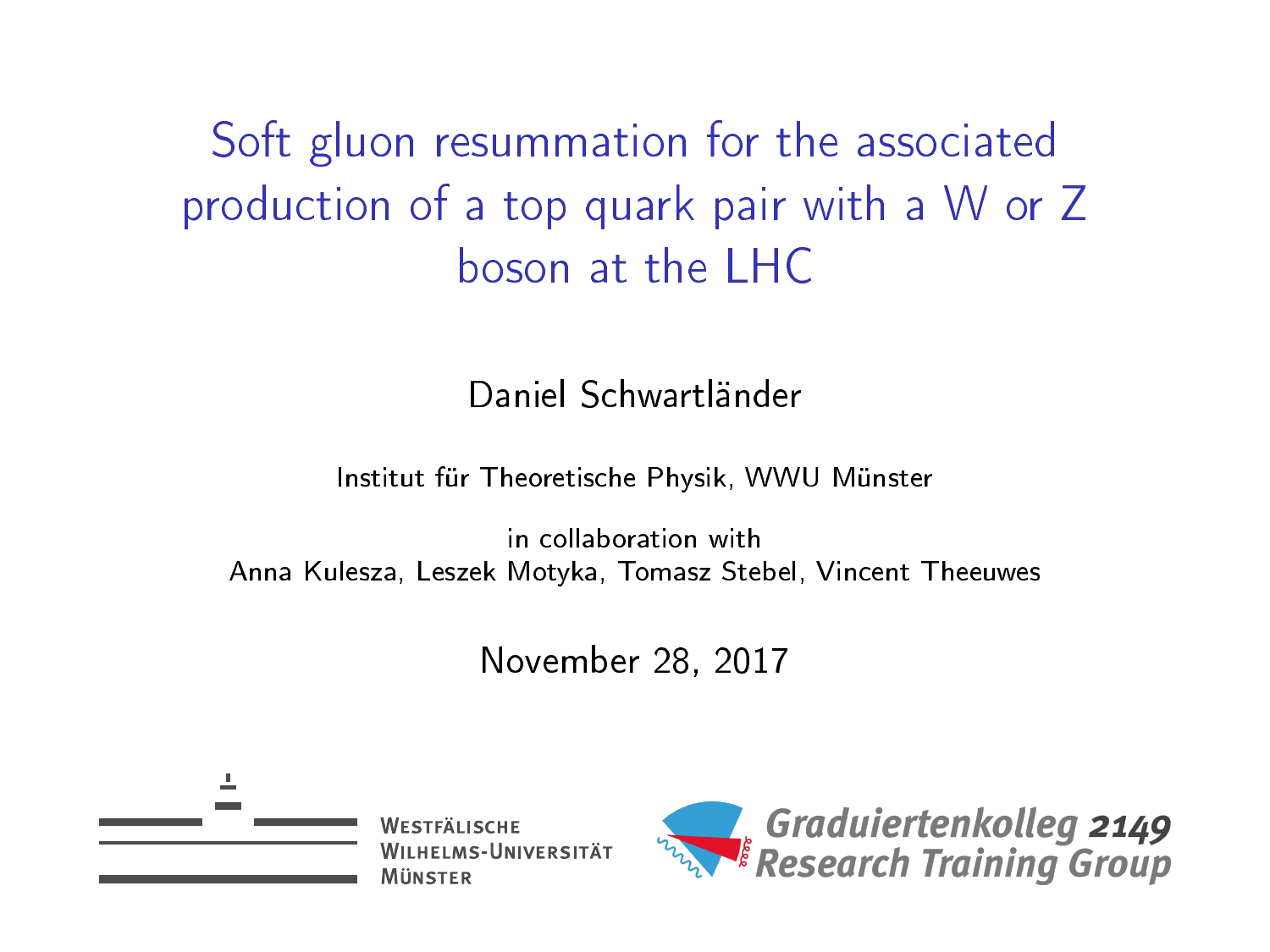associated production of  $t\bar{t}$ with a massive boson important processes:  $pp \rightarrow t\bar{t}W/Z/H$ 

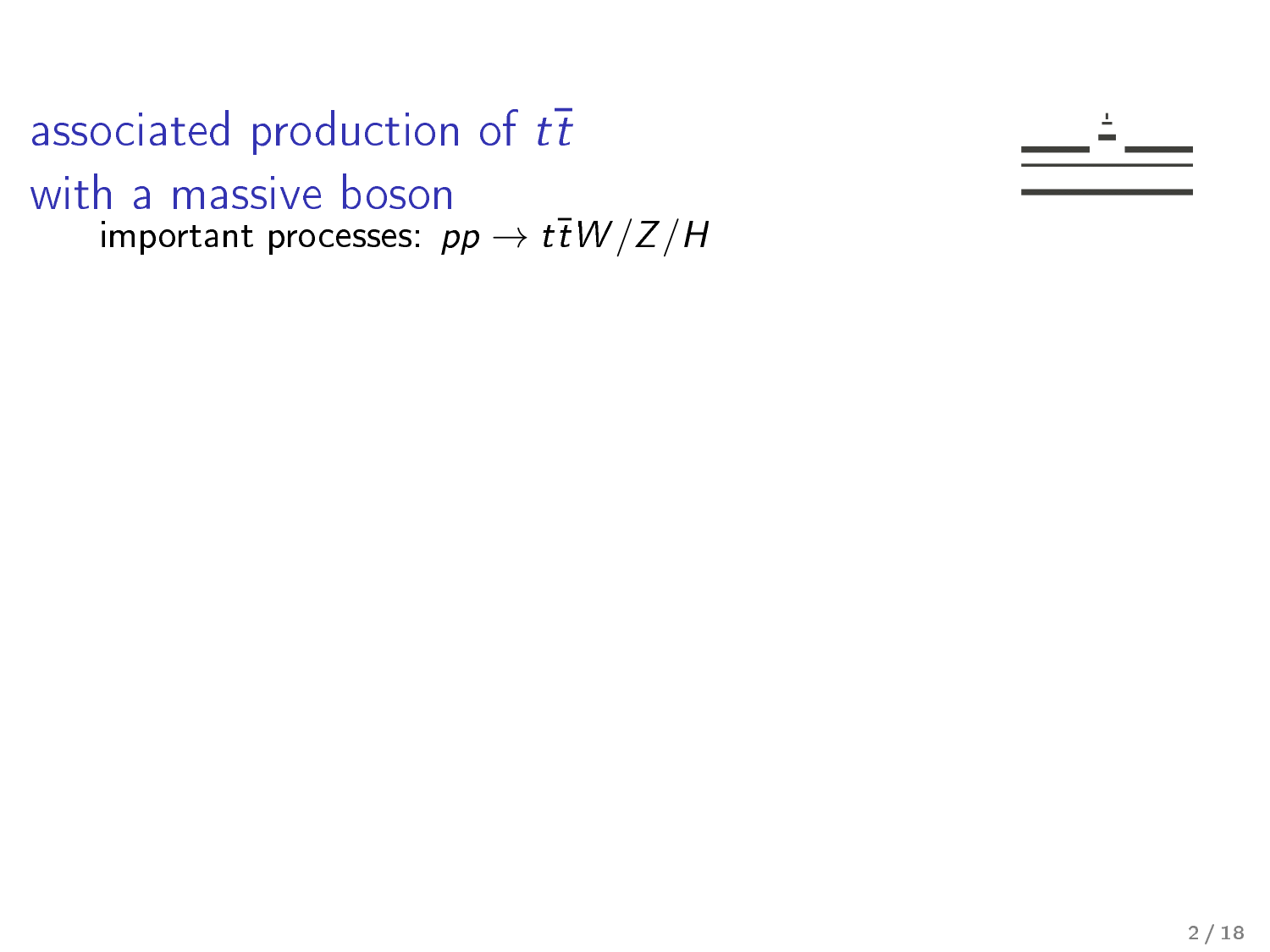# associated production of  $t\bar{t}$ with a massive boson

important processes:  $pp \rightarrow t\bar{t}W/Z/H$ 

 $\blacktriangleright$  key processes to measure the top quark couplings to W/Z/H

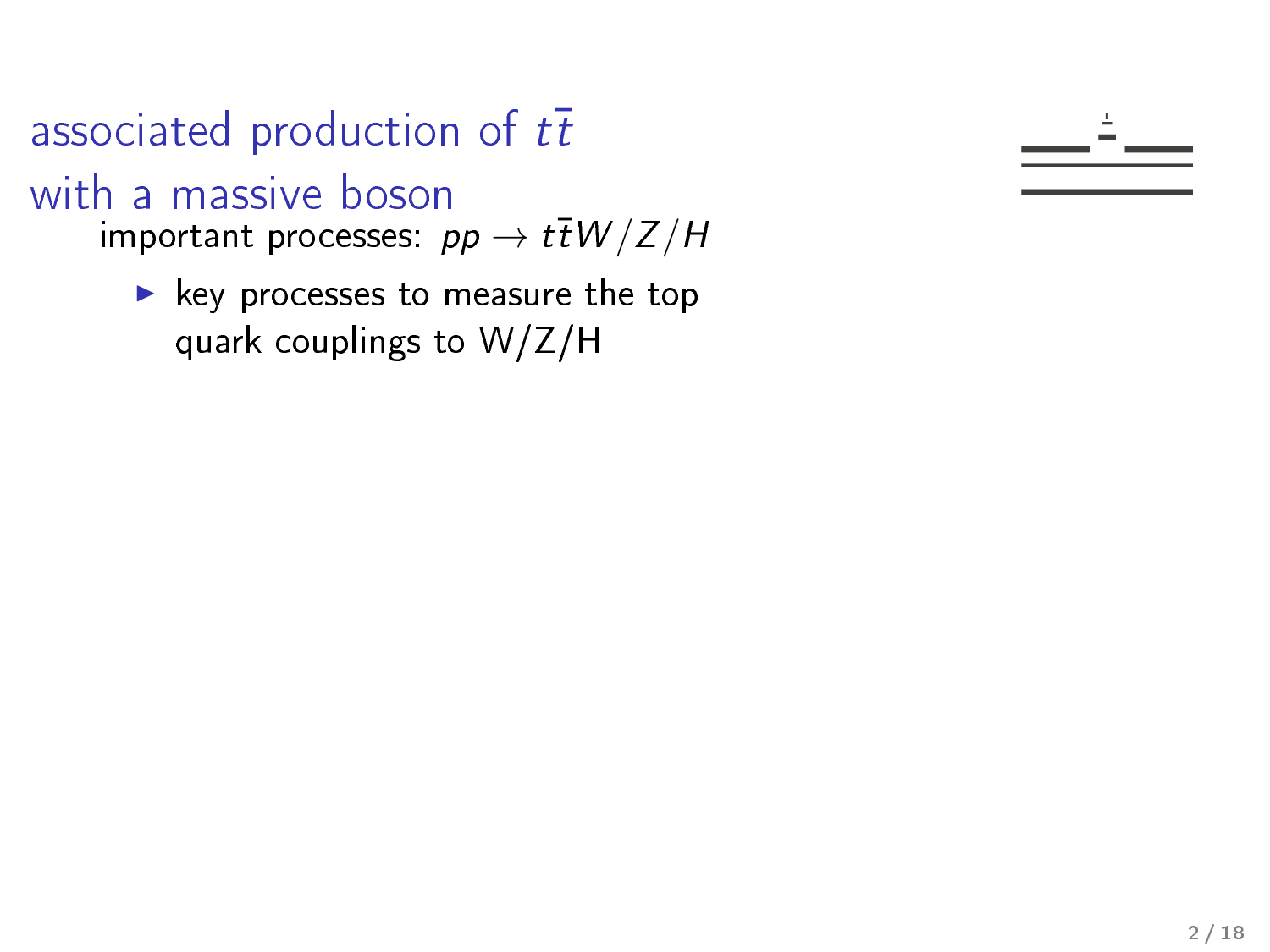associated production of  $t\bar{t}$ with a massive boson important processes:  $pp \rightarrow t\bar{t}W/Z/H$ 

> $\blacktriangleright$  key processes to measure the top quark couplings to W/Z/H  $\rightarrow$  test of the Standard Model

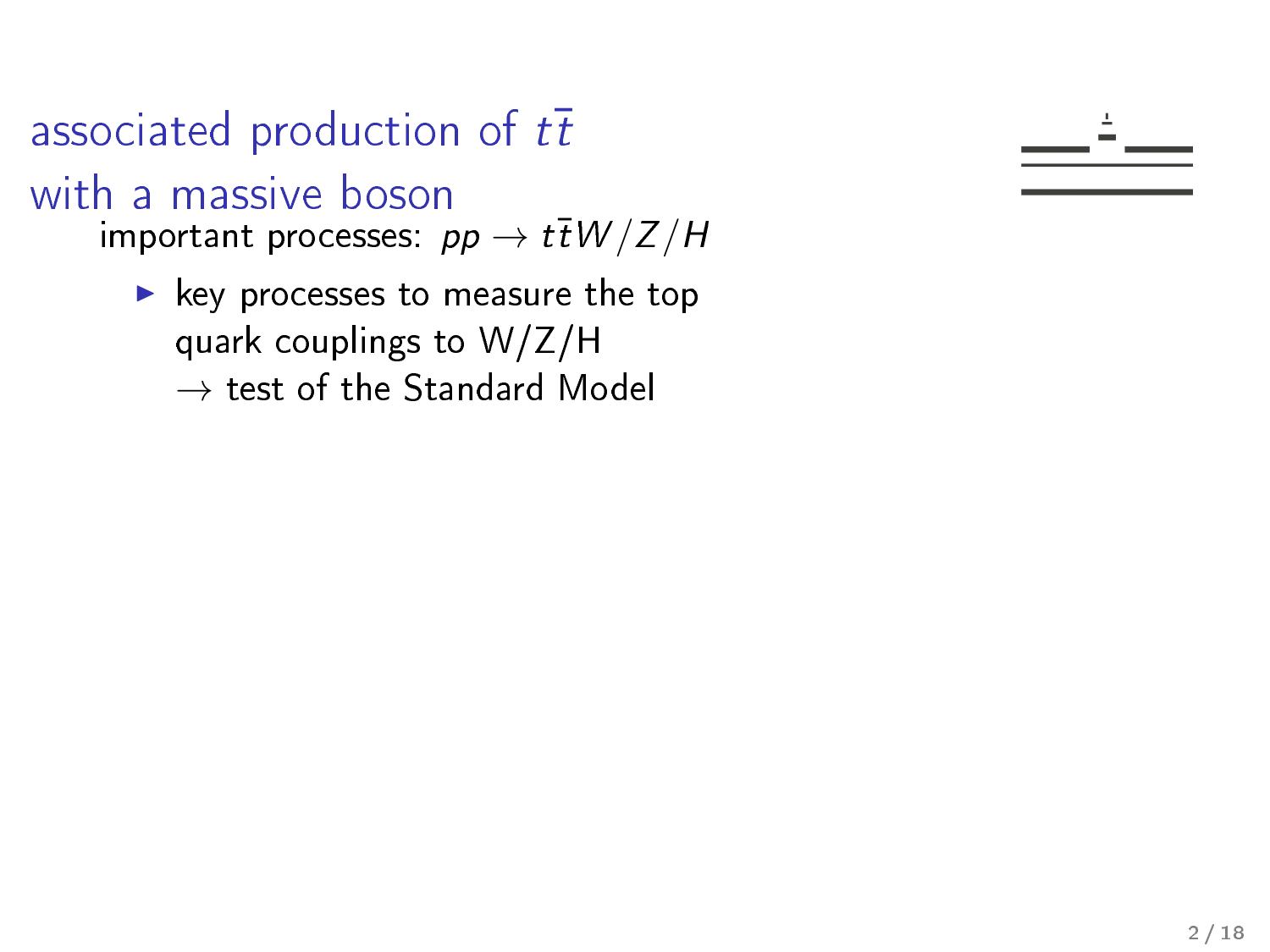with a massive boson

important processes:  $pp \rightarrow t\bar{t}W/Z/H$ 

- $\blacktriangleright$  key processes to measure the top quark couplings to W/Z/H  $\rightarrow$  test of the Standard Model
- $\blacktriangleright$  t $\bar{t}W/Z$  important background for new physics searches

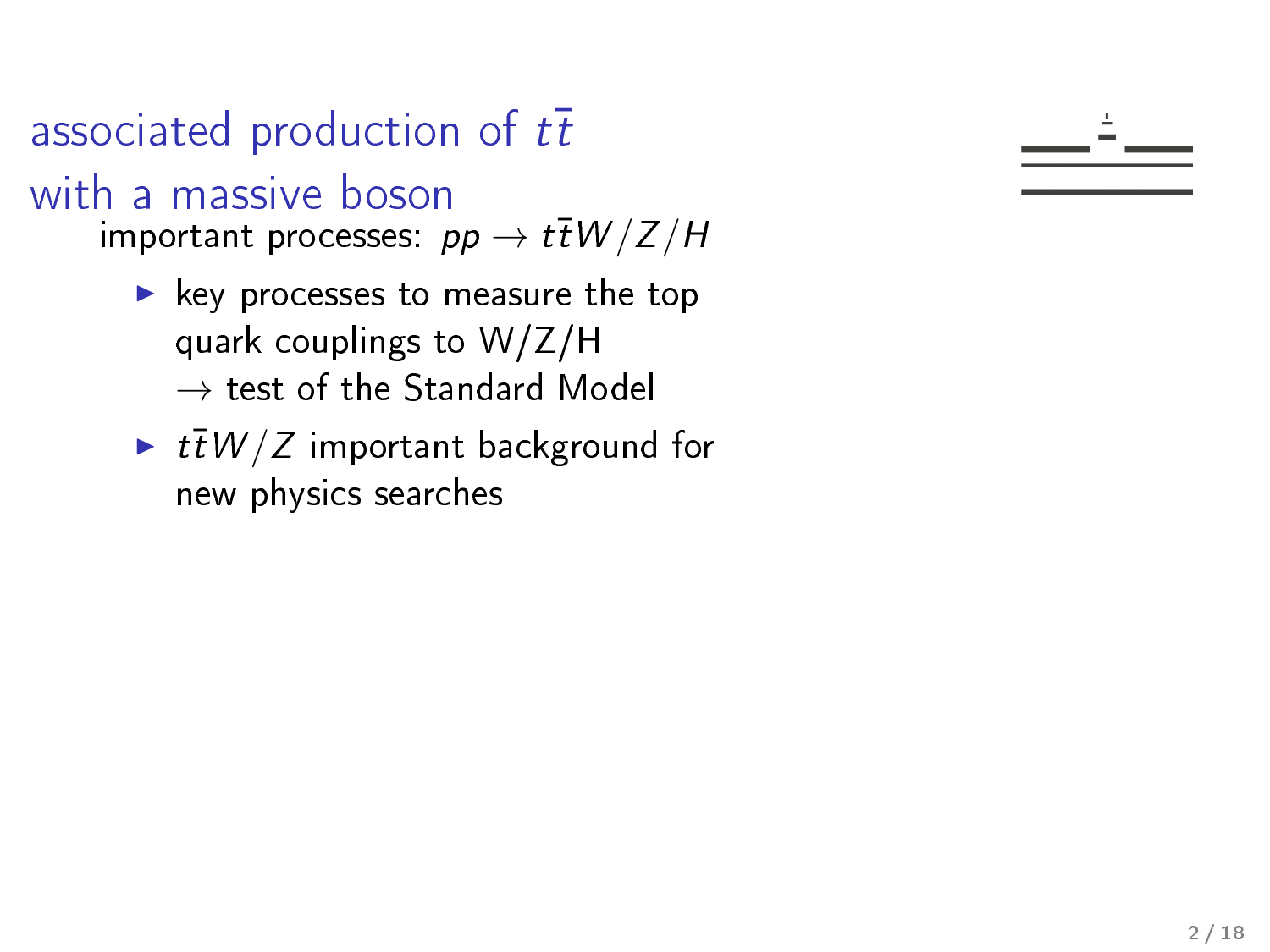with a massive boson

important processes:  $pp \to t\bar{t}W/Z/H$ 

- $\blacktriangleright$  key processes to measure the top quark couplings to W/Z/H  $\rightarrow$  test of the Standard Model
- $\blacktriangleright$  t $\overline{t}W/Z$  important background for new physics searches
- $\blacktriangleright$   $t\bar{t}W/Z$  measured at LHC [ATLAS collaboration arXiv:1609.01599][CMS collaboration CMS PAS TOP-16-017]



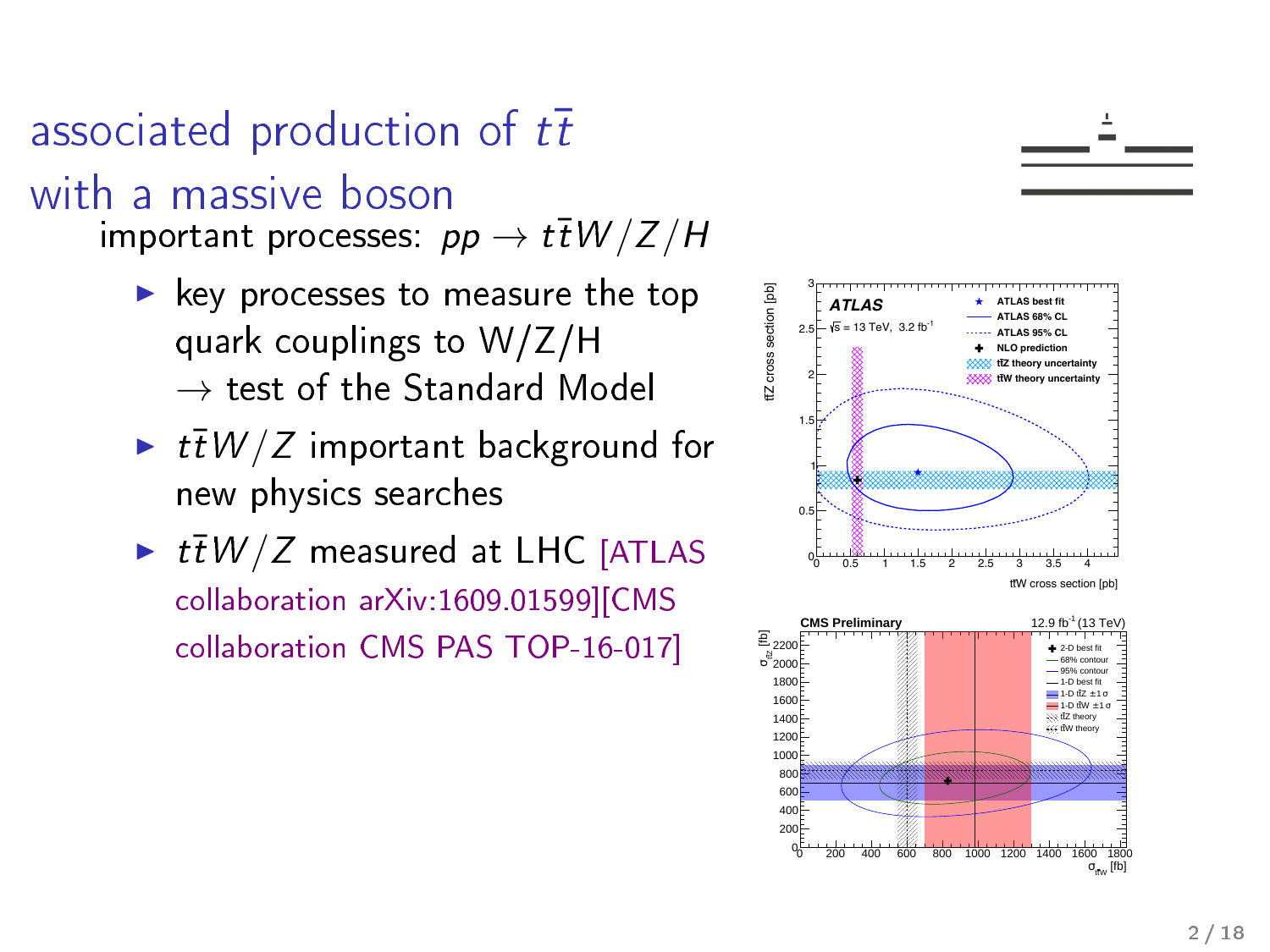with a massive boson

 $\mathsf{important}$  processes:  $p p \to t\bar{t} W/Z/H$ 

- $\blacktriangleright$  key processes to measure the top quark couplings to W/Z/H  $\rightarrow$  test of the Standard Model
- $\blacktriangleright$   $t\bar{t}$   $W/Z$  important background for new physics searches
- $\blacktriangleright$   $t\bar{t}$   $W/Z$  measured at LHC [ATLAS collaboration arXiv:1609.01599][CMS collaboration CMS PAS TOP-16-017]
- $\triangleright$  NNLO calculations for this particular type of 2 to 3 processes are currently out of reach



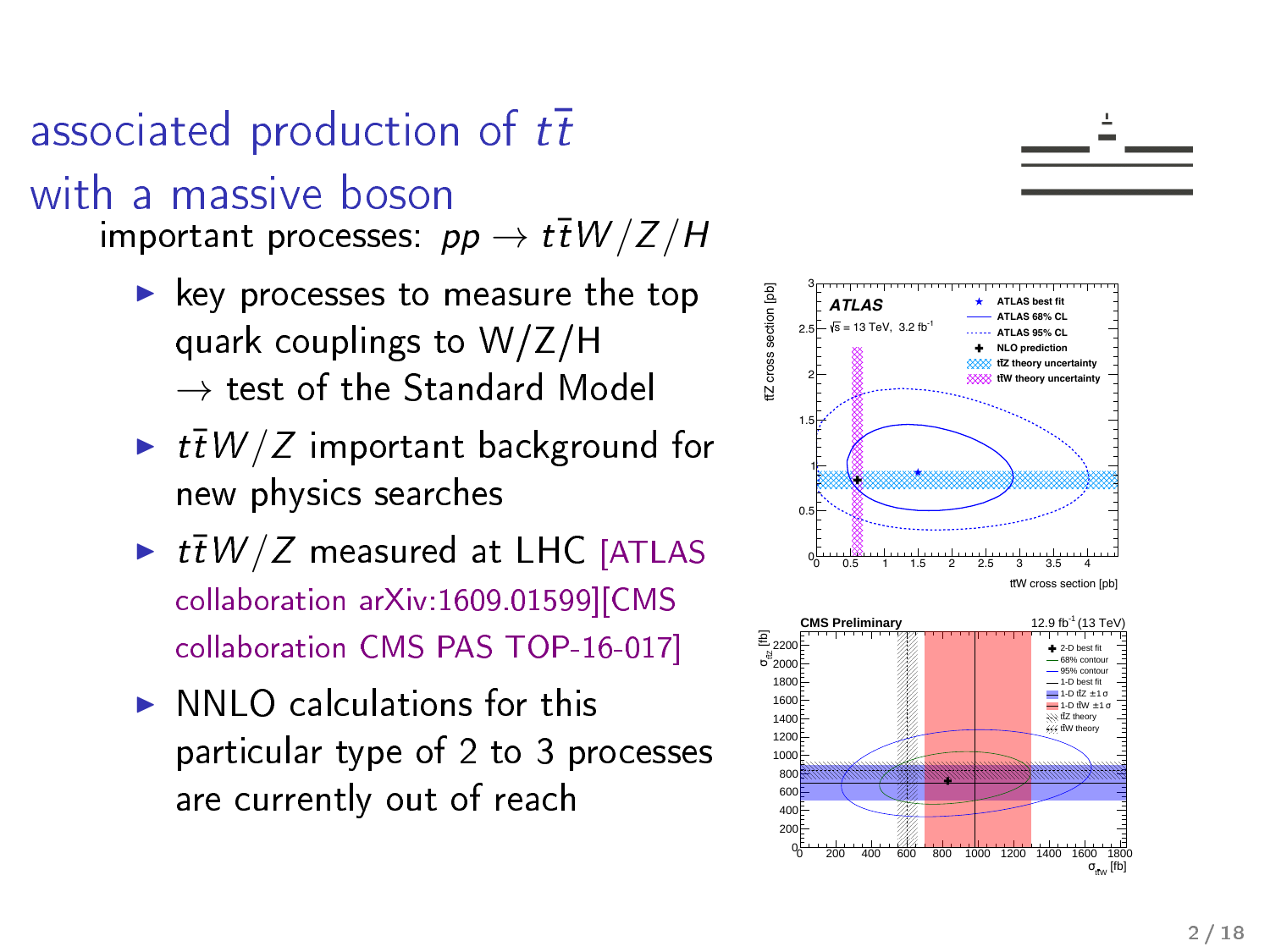with a massive boson

 $\mathsf{important}$  processes:  $p p \to t\bar{t} W/Z/H$ 

- $\blacktriangleright$  key processes to measure the top quark couplings to W/Z/H  $\rightarrow$  test of the Standard Model
- $\blacktriangleright$   $t\bar{t}$   $W/Z$  important background for new physics searches
- $\blacktriangleright$   $t\bar{t}$   $W/Z$  measured at LHC [ATLAS collaboration arXiv:1609.01599][CMS collaboration CMS PAS TOP-16-017]
- $\triangleright$  NNLO calculations for this particular type of 2 to 3 processes are currently out of reach
- $\triangleright$  resummation: class of corrections beyond NLO



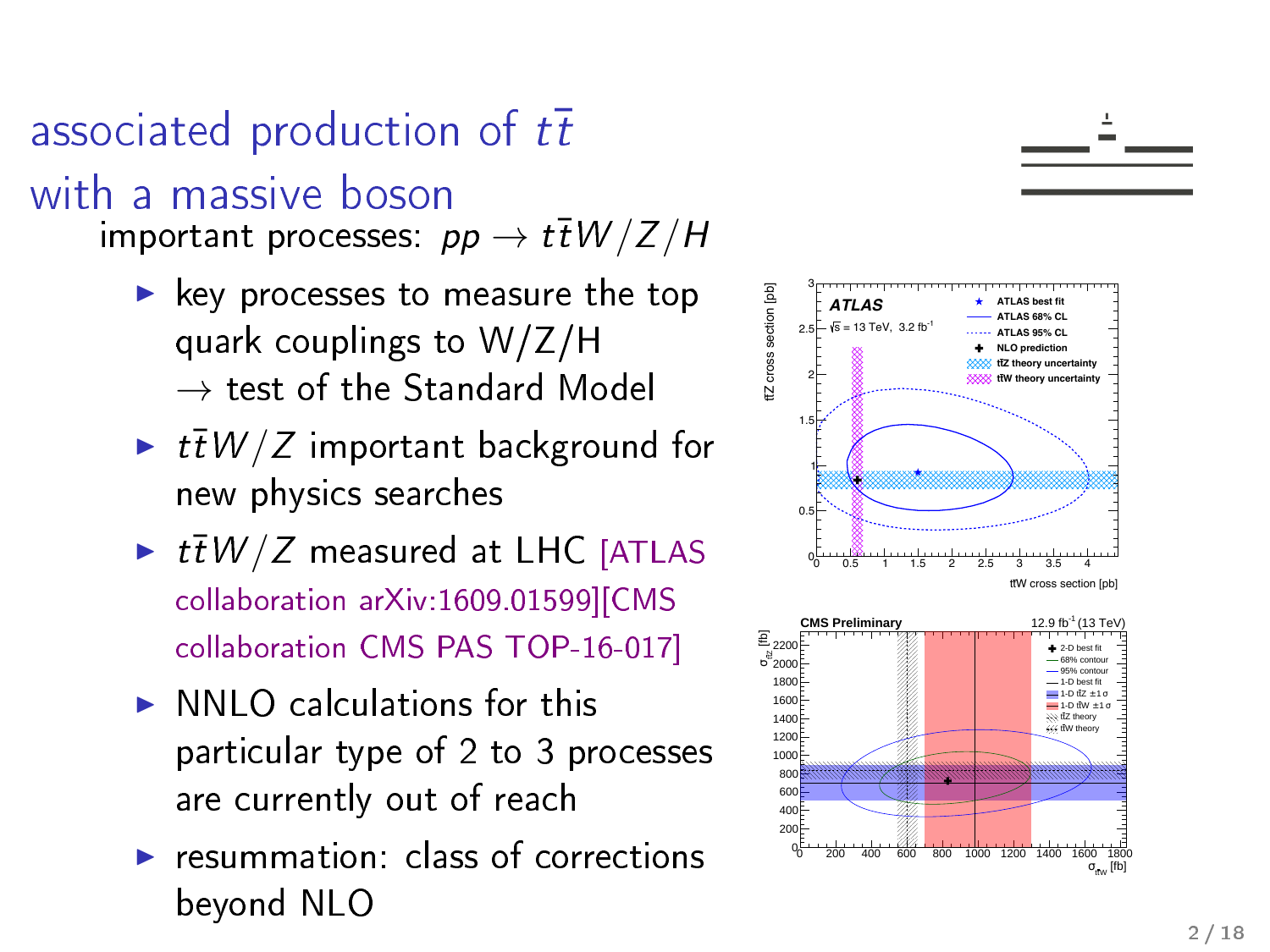#### Status of  $t\bar{t}V$

 $\blacktriangleright$   $t\bar{t}W/t\bar{t}Z$ : NLO QCD, matched to PS, EW NLO corrections [Lazopoulos, Melnikov, Petriello, '08] [Lazopoulos, McElmurry, Melnikov, Petriello, '08] [Garzelli, Kardos, Papadopoulos, Trocsanyi, '12] [Campbell, Ellis, '12] [Kardos, Trocsanyi, Papadopoulos '12] [Alwall, Frederix, Frixione, Hirschi, Maltoni, Mattelaer, Shao, Stelzer, Torrielli, Zaro '14] [Frixione, Hirschi, Pagani, Shao, Zaro, '15]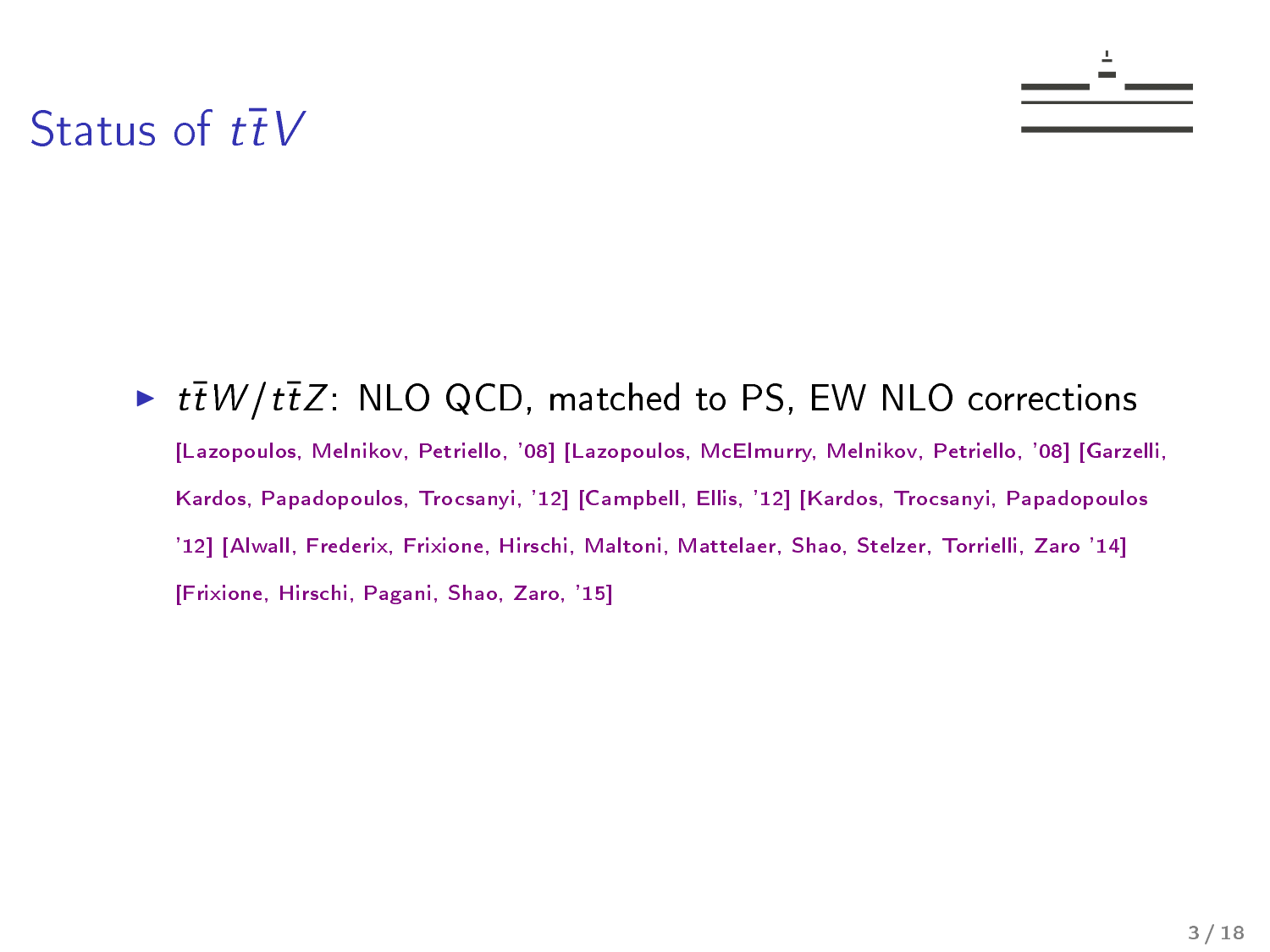#### Status of  $t\bar{t}V$

- $\blacktriangleright$  ttH:
	- $\triangleright$  direct QCD approach (Mellin space approach) [Kulesza, Motyka, Stebel, Theeuwes, '15 '16 '17]
	- ▶ SCET-based methods [Broggio, Ferroglia, Pecjak, Signer, Yang, '16] [Broggio, Ferroglia, Pecjak, Yang, '17]
- $\blacktriangleright$  ttW/ttZ:
	- ▶ SCET-based methods [H. T. Li, C. S. Li, S. A. Li, '14] [Broggio, Ferroglia, Ossola, Pecjak, '16] [Broggio, Ferroglia, Ossola, Pecjak, Sameshima '17]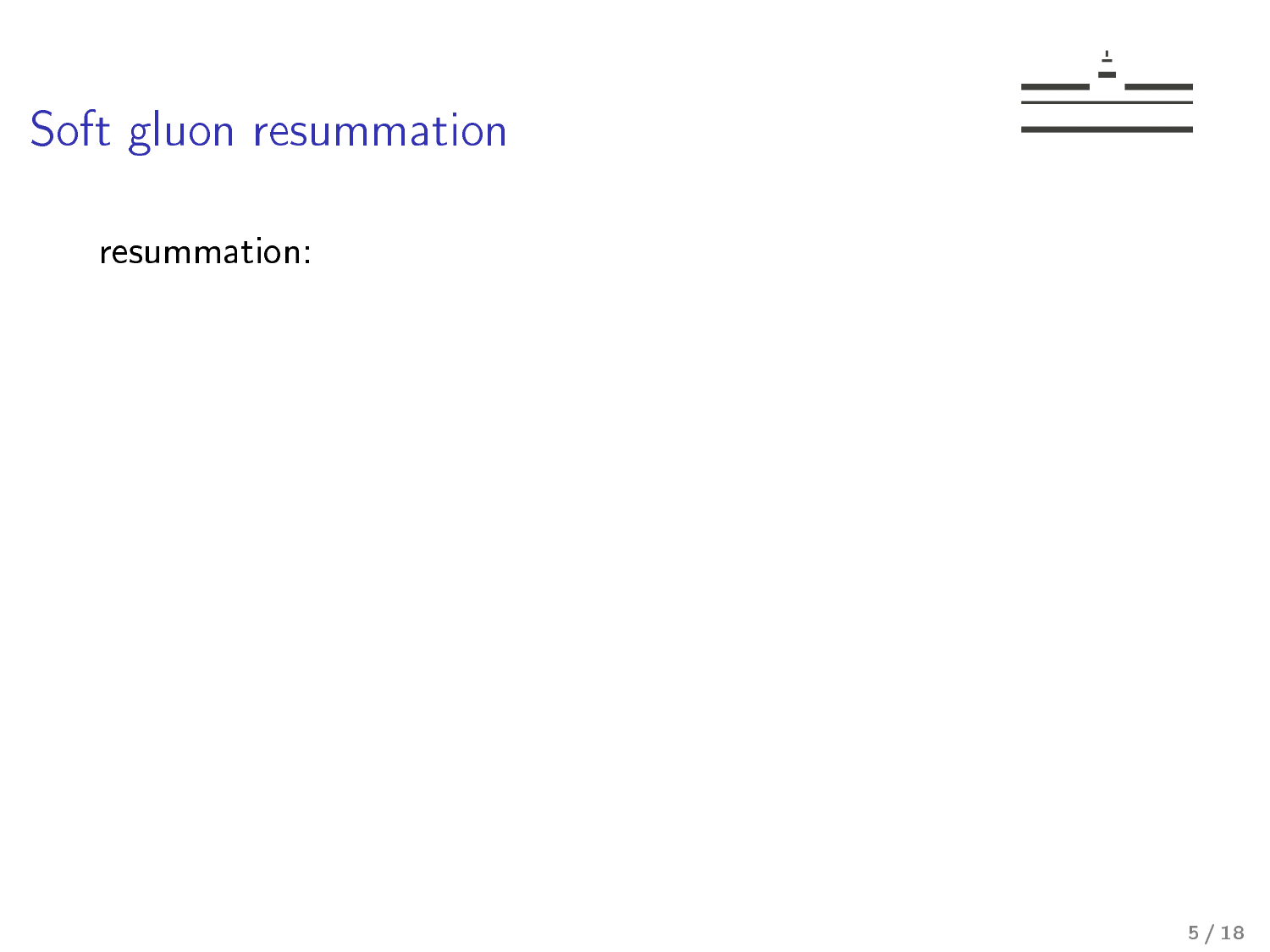resummation:

 $\triangleright$  emission of real and virtual gluons  $\rightarrow$  IR divergences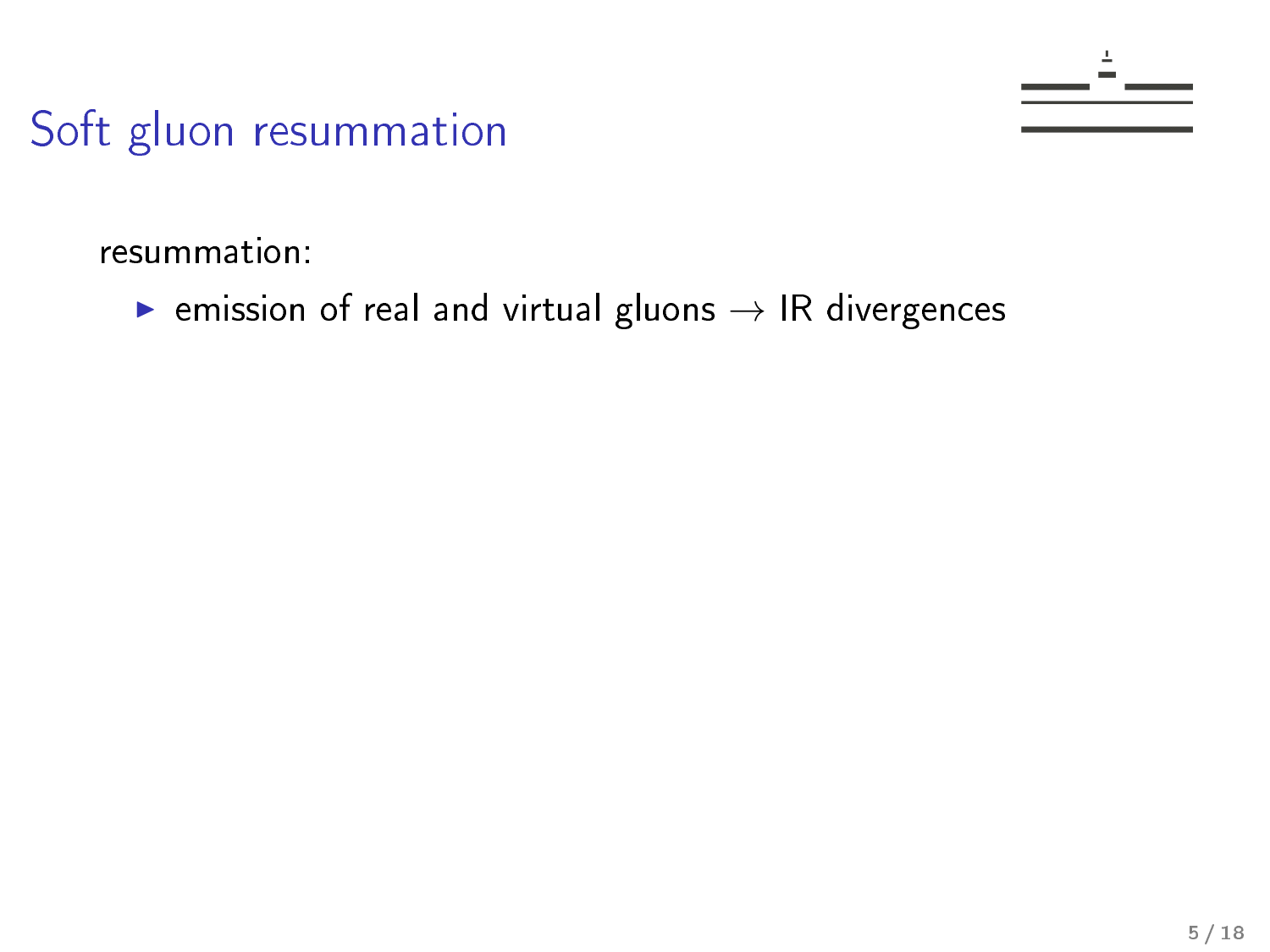- $\blacktriangleright$  emission of real and virtual gluons  $\rightarrow$  IR divergences
- $\triangleright$  cancellation of IR divergences leaves logarithms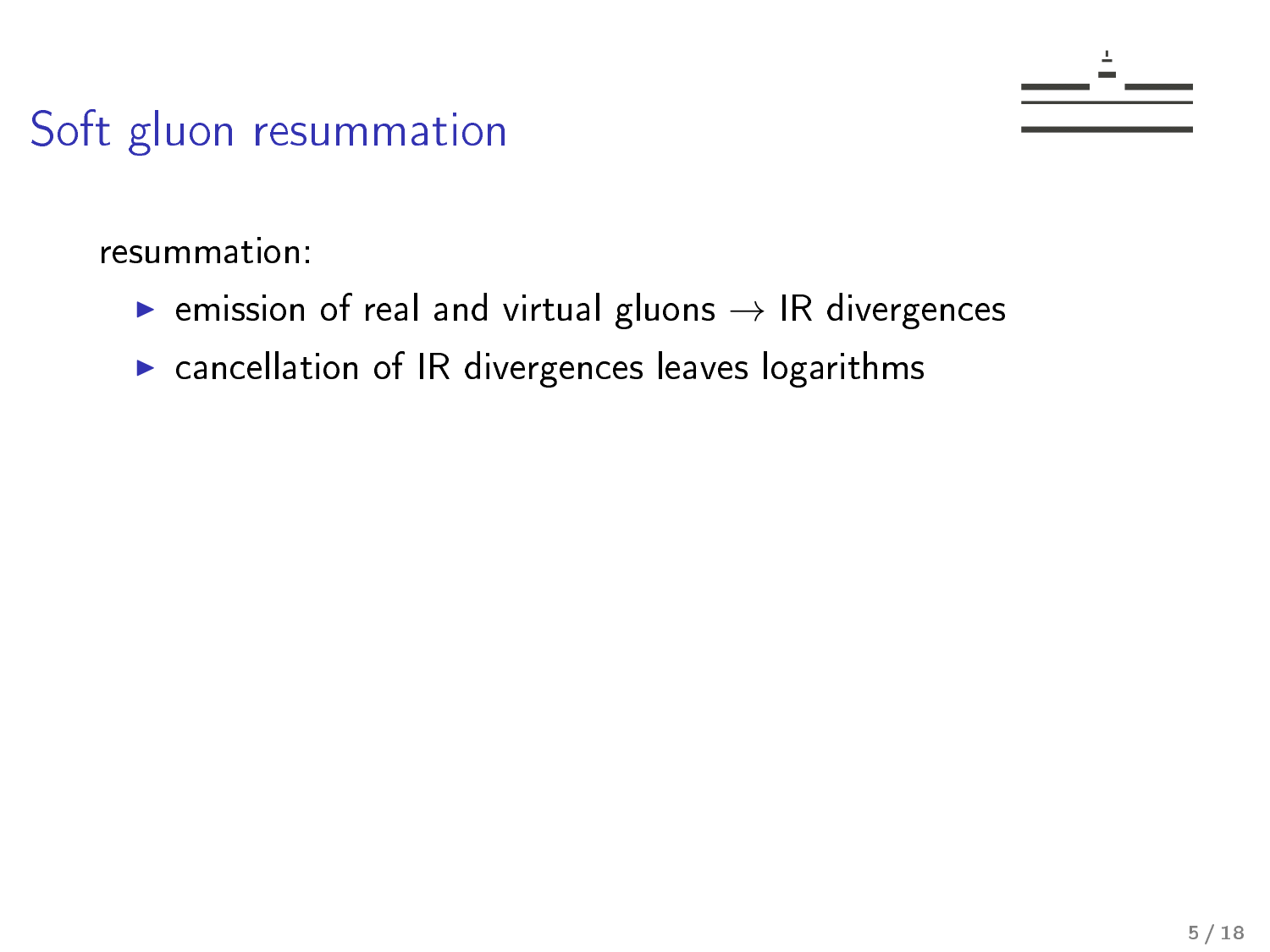- **EX** emission of real and virtual gluons  $\rightarrow$  IR divergences
- $\triangleright$  cancellation of IR divergences leaves logarithms
- $\blacktriangleright$  logarithms large in some phase space regions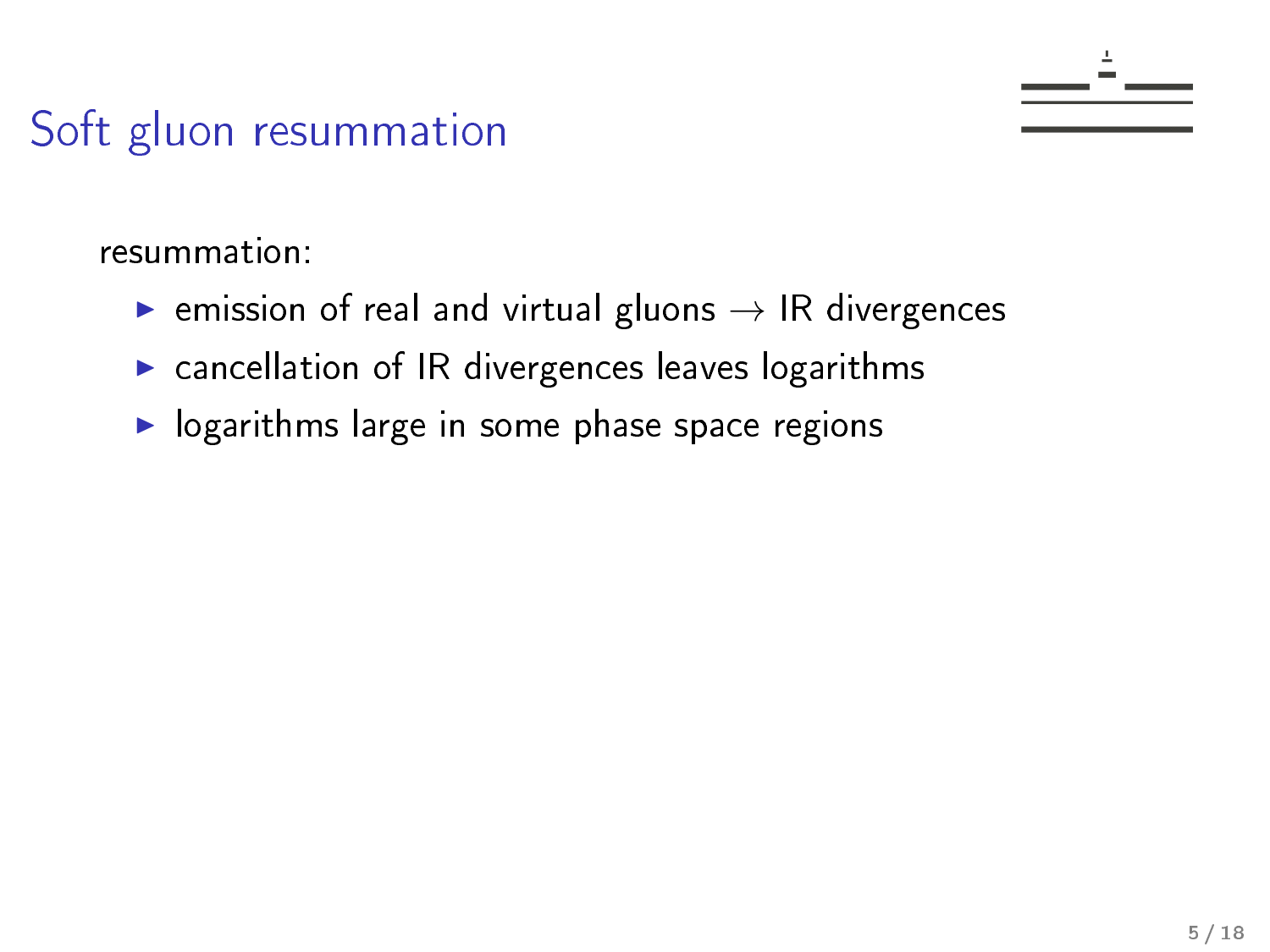- $\triangleright$  emission of real and virtual gluons  $\rightarrow$  IR divergences
- $\triangleright$  cancellation of IR divergences leaves logarithms
- $\blacktriangleright$  logarithms large in some phase space regions
- $\blacktriangleright$  resummation takes logarithms into account at all orders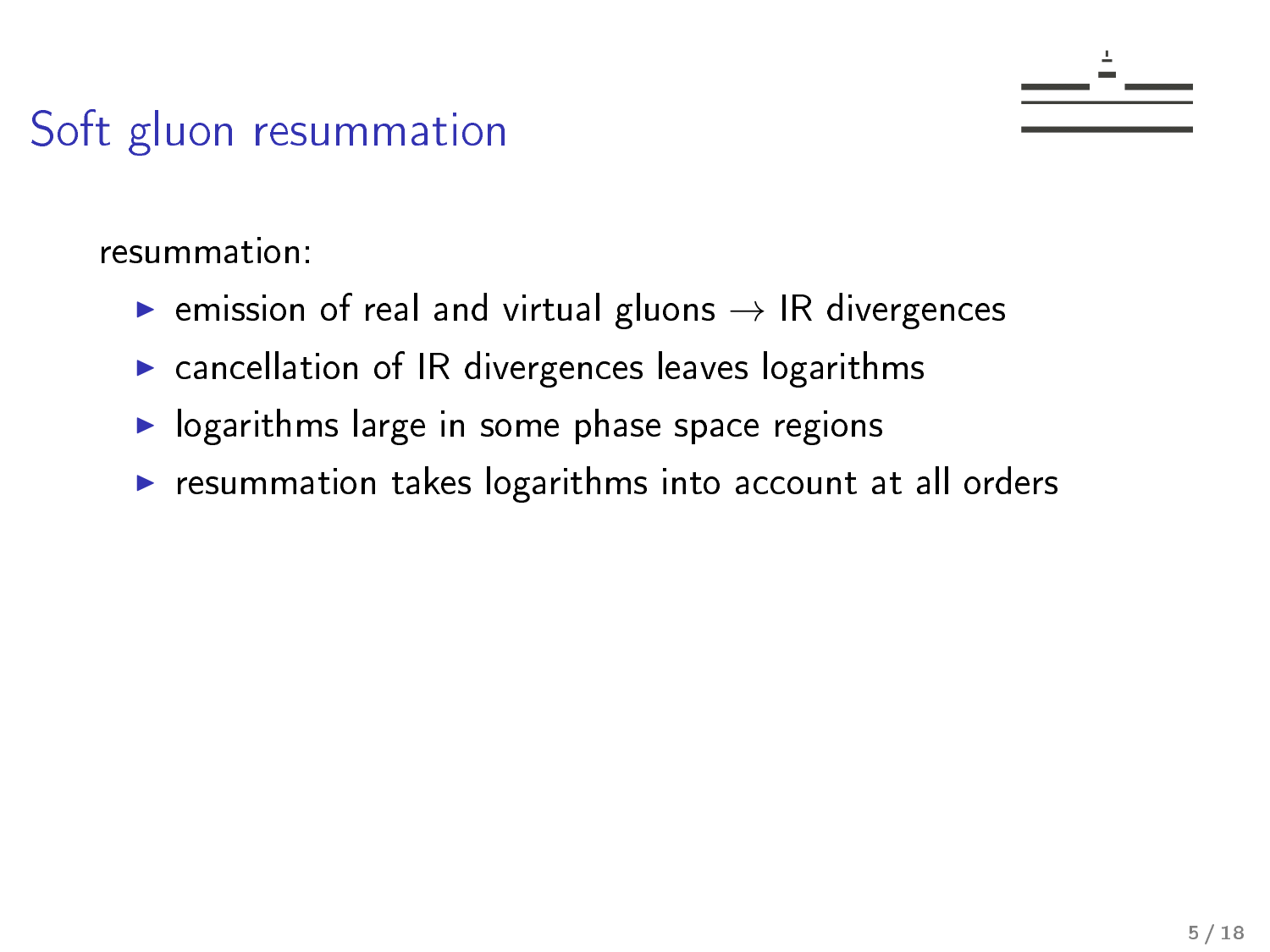- **EX** emission of real and virtual gluons  $\rightarrow$  IR divergences
- $\triangleright$  cancellation of IR divergences leaves logarithms
- $\blacktriangleright$  logarithms large in some phase space regions
- $\blacktriangleright$  resummation takes logarithms into account at all orders
- $\triangleright$  emission of multiple gluons factorises in the soft/collinear limit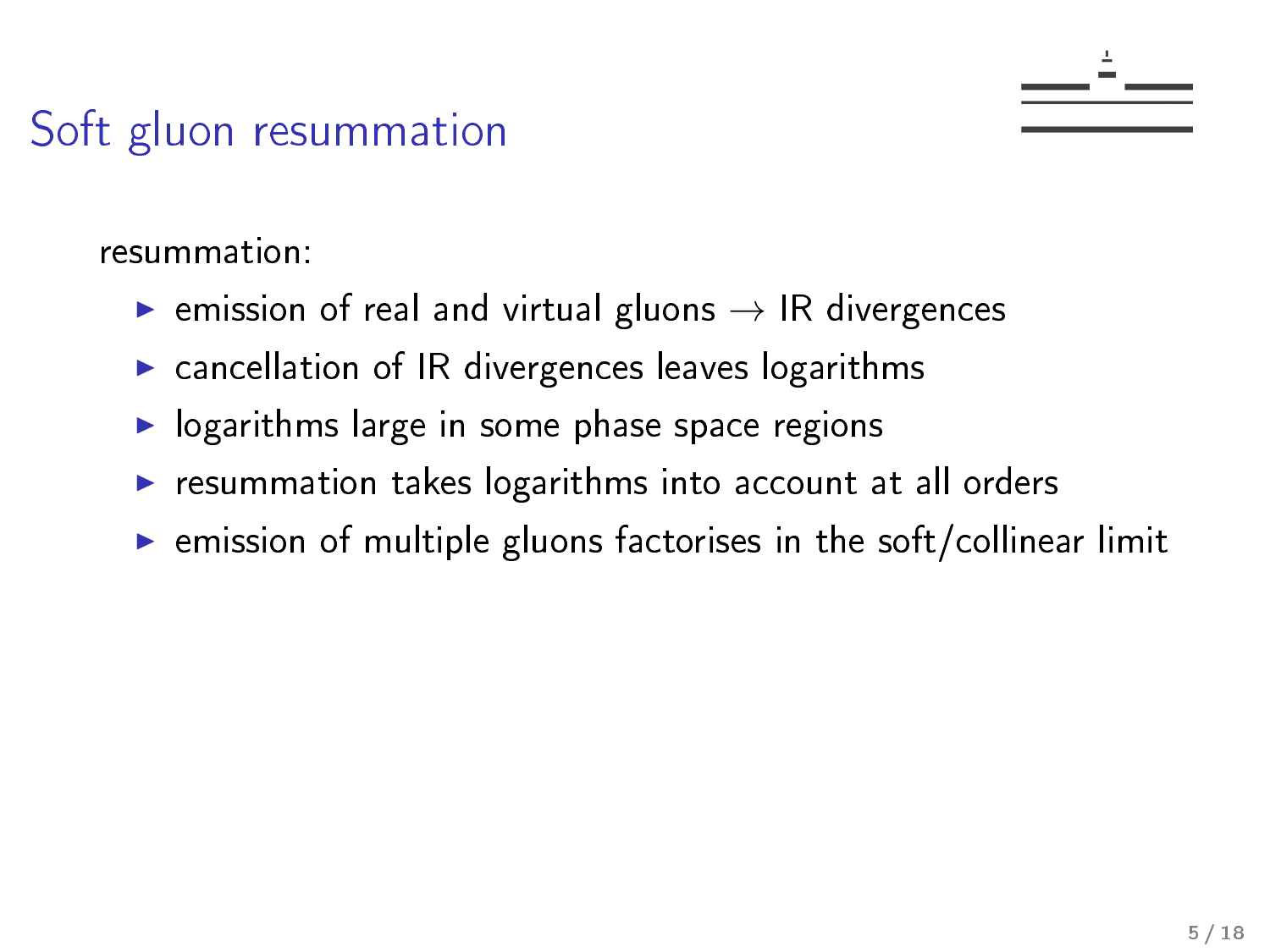- **EX** emission of real and virtual gluons  $\rightarrow$  IR divergences
- $\triangleright$  cancellation of IR divergences leaves logarithms
- $\blacktriangleright$  logarithms large in some phase space regions
- $\blacktriangleright$  resummation takes logarithms into account at all orders
- $\triangleright$  emission of multiple gluons factorises in the soft/collinear limit
- $\blacktriangleright$  Mellin space for factorisation of phase space

$$
\sigma(N)=\int_0^1\tau^{N-1}\sigma(\tau)
$$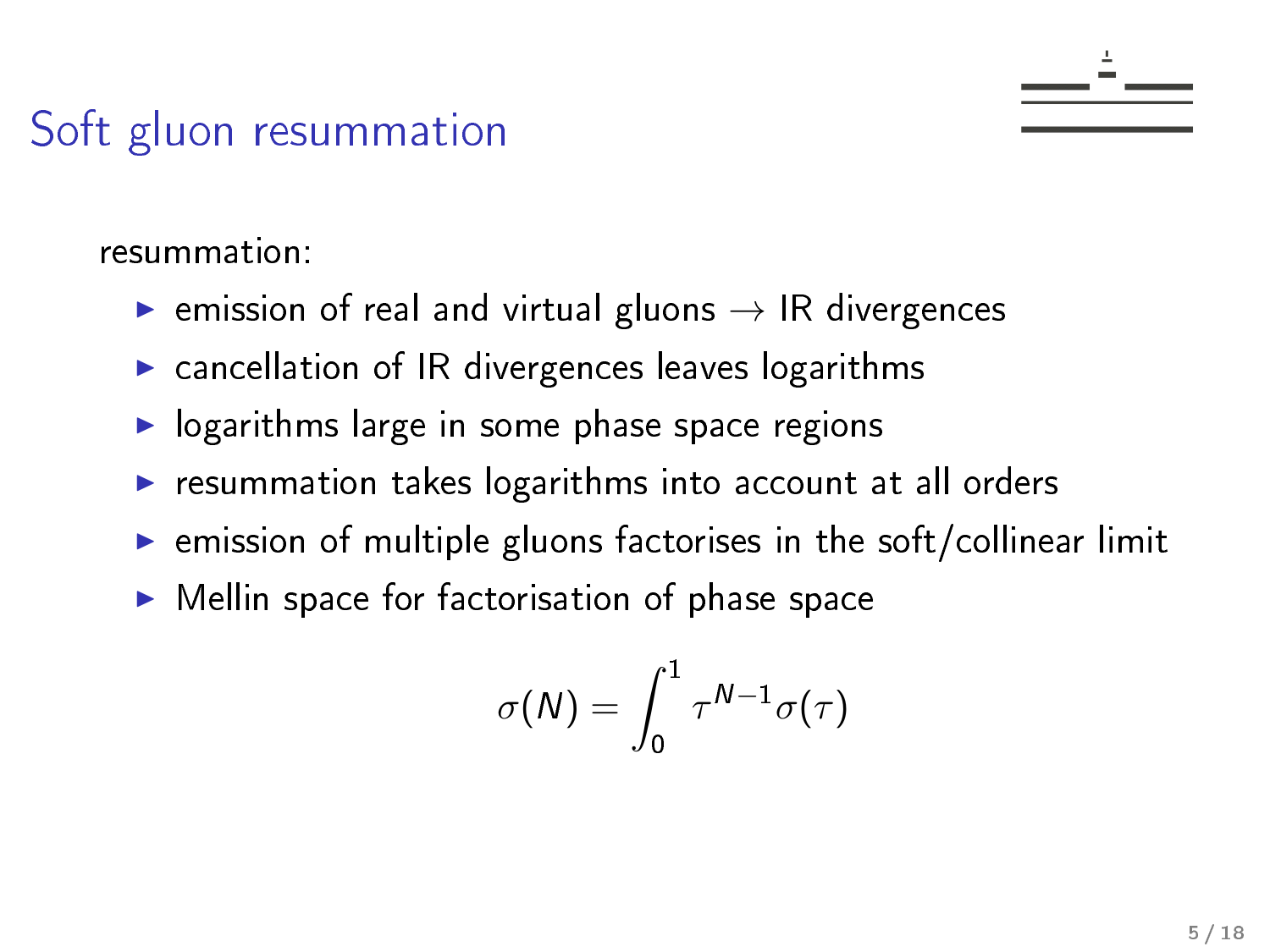$\blacktriangleright$  depending on the observable: logarithms large for different kinematic limits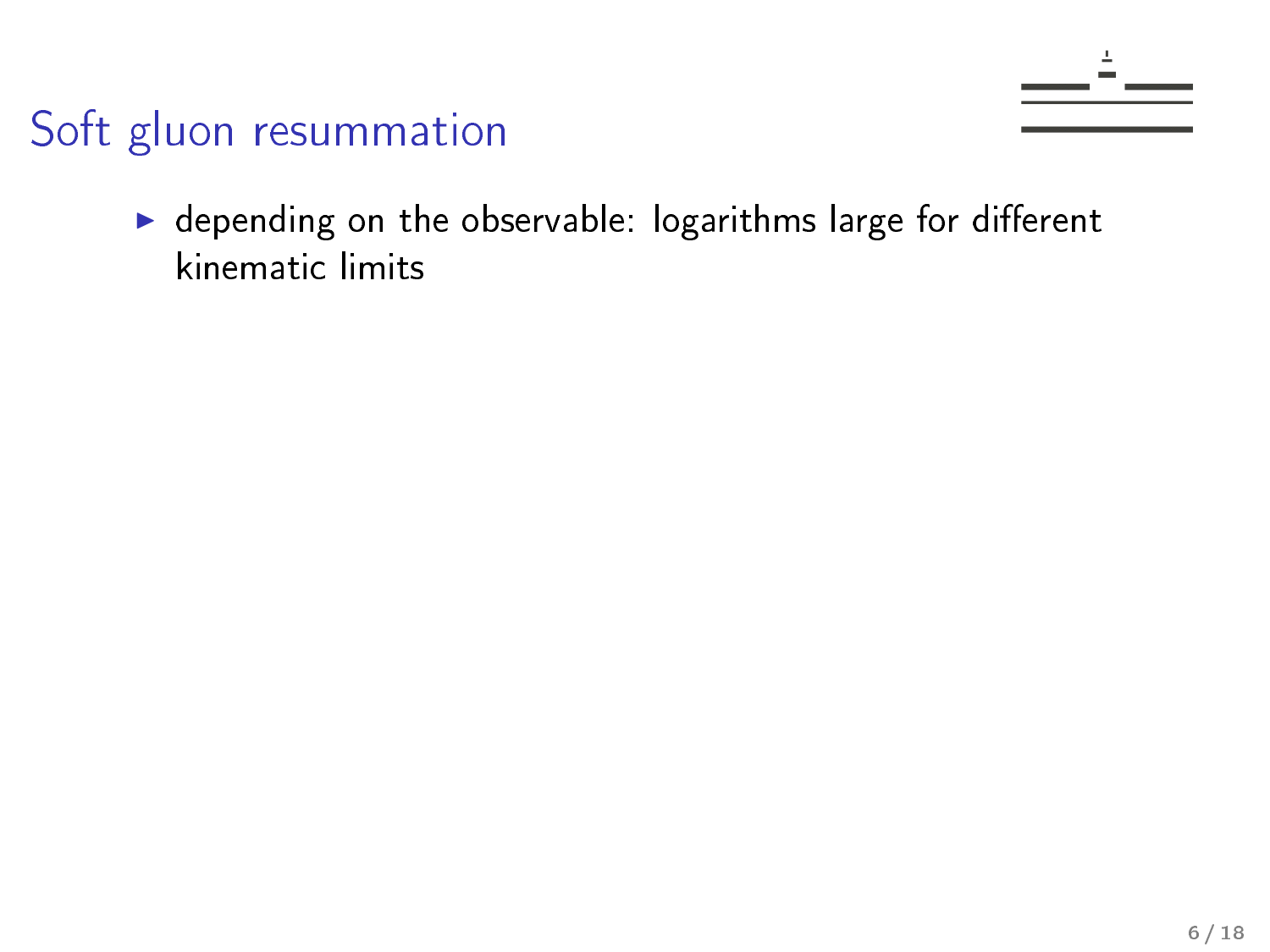- $\blacktriangleright$  depending on the observable: logarithms large for different kinematic limits
- $\blacktriangleright$  invariant mass threshold limit  $\hat{\tau} = \frac{Q^2}{\hat{s}} \to 1$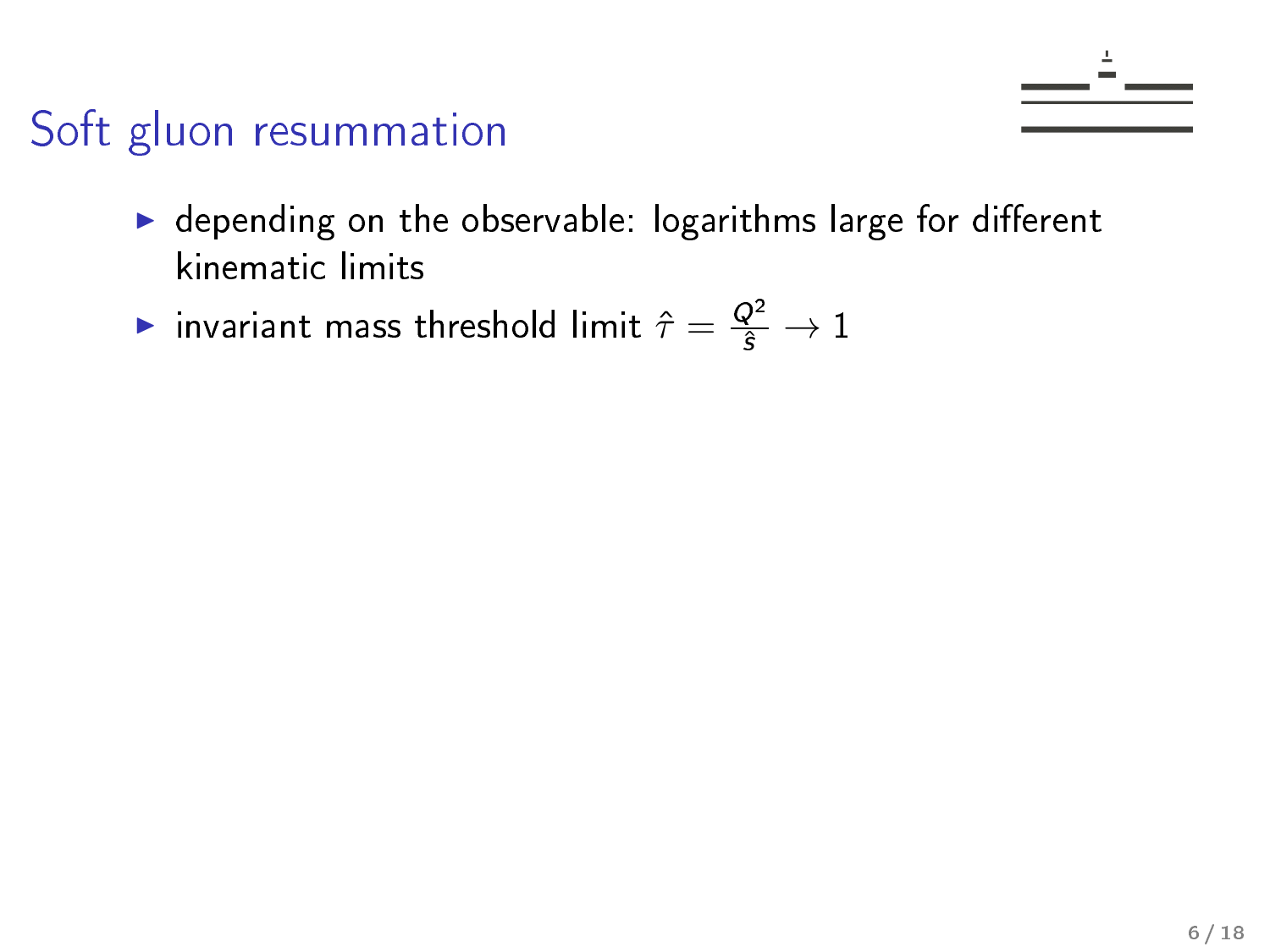- $\blacktriangleright$  depending on the observable: logarithms large for different kinematic limits
- $\blacktriangleright$  invariant mass threshold limit  $\hat{\tau} = \frac{Q^2}{\hat{s}} \to 1$  $\rightarrow$  soft gluon resummation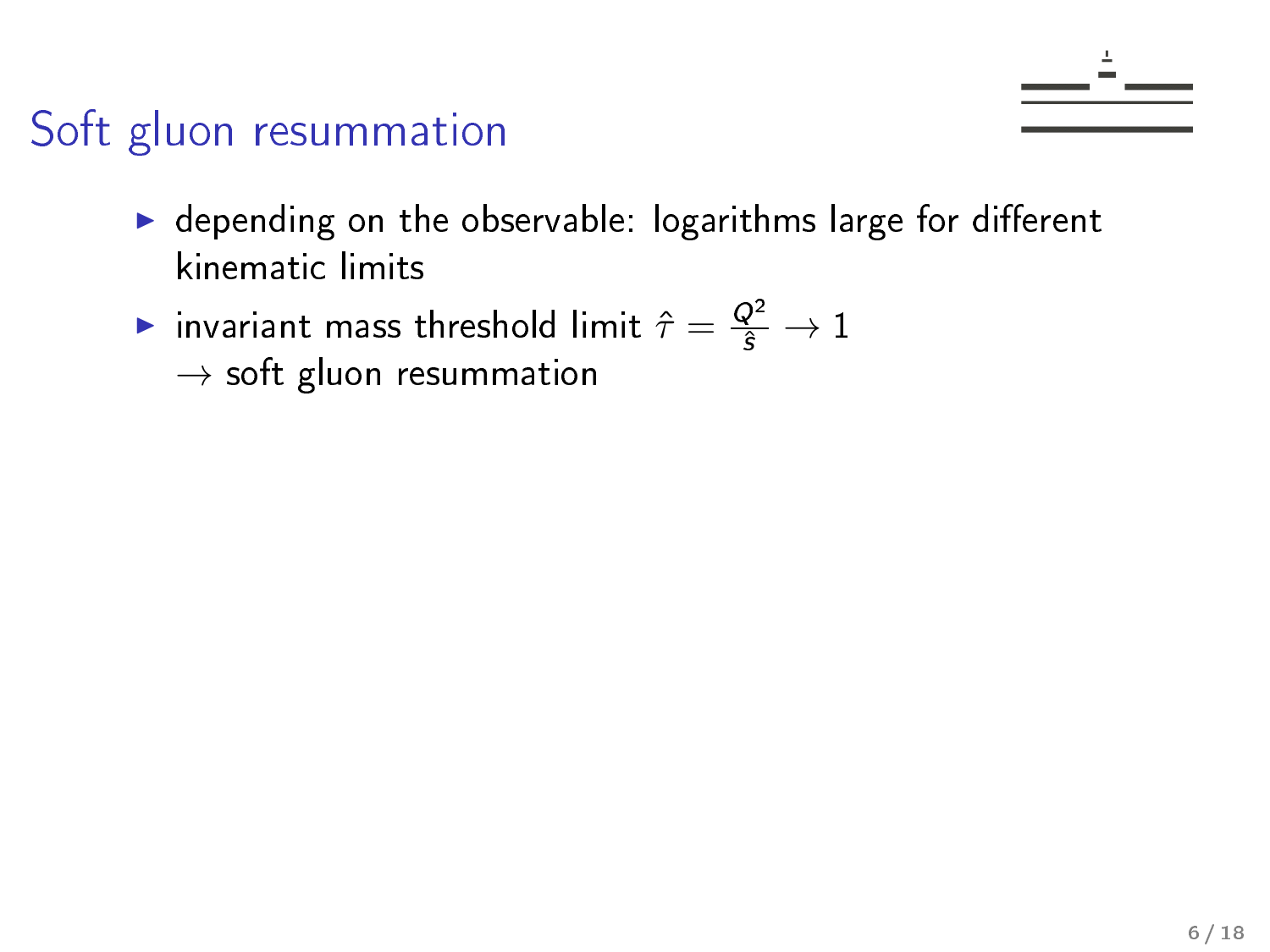- $\blacktriangleright$  depending on the observable: logarithms large for different kinematic limits
- $\blacktriangleright$  invariant mass threshold limit  $\hat{\tau} = \frac{Q^2}{\hat{s}} \to 1$  $\rightarrow$  soft gluon resummation

invariant mass threshold resummation: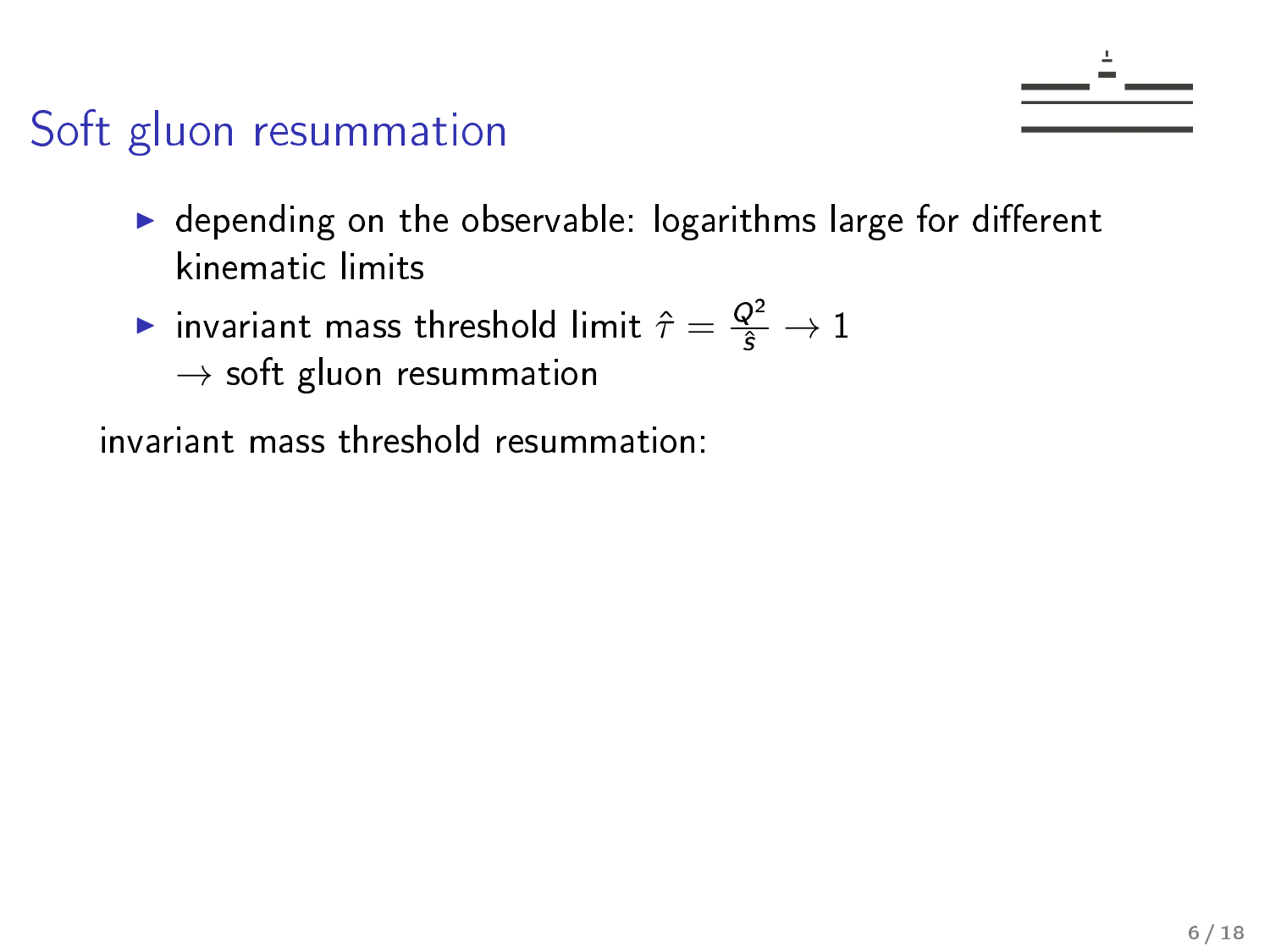- $\blacktriangleright$  depending on the observable: logarithms large for different kinematic limits
- $\blacktriangleright$  invariant mass threshold limit  $\hat{\tau} = \frac{Q^2}{\hat{s}} \to 1$  $\rightarrow$  soft gluon resummation
- invariant mass threshold resummation:
	- $\blacktriangleright$  resummed logarithms

$$
\alpha_S^m \left( \frac{\log^n (1 - \hat{\tau})}{1 - \hat{\tau}} \right)_+ \qquad m \le 2n - 1
$$
  

$$
\int_0^1 dx (f(x))_+ = \int_0^1 dx (f(x) - f(x_0))
$$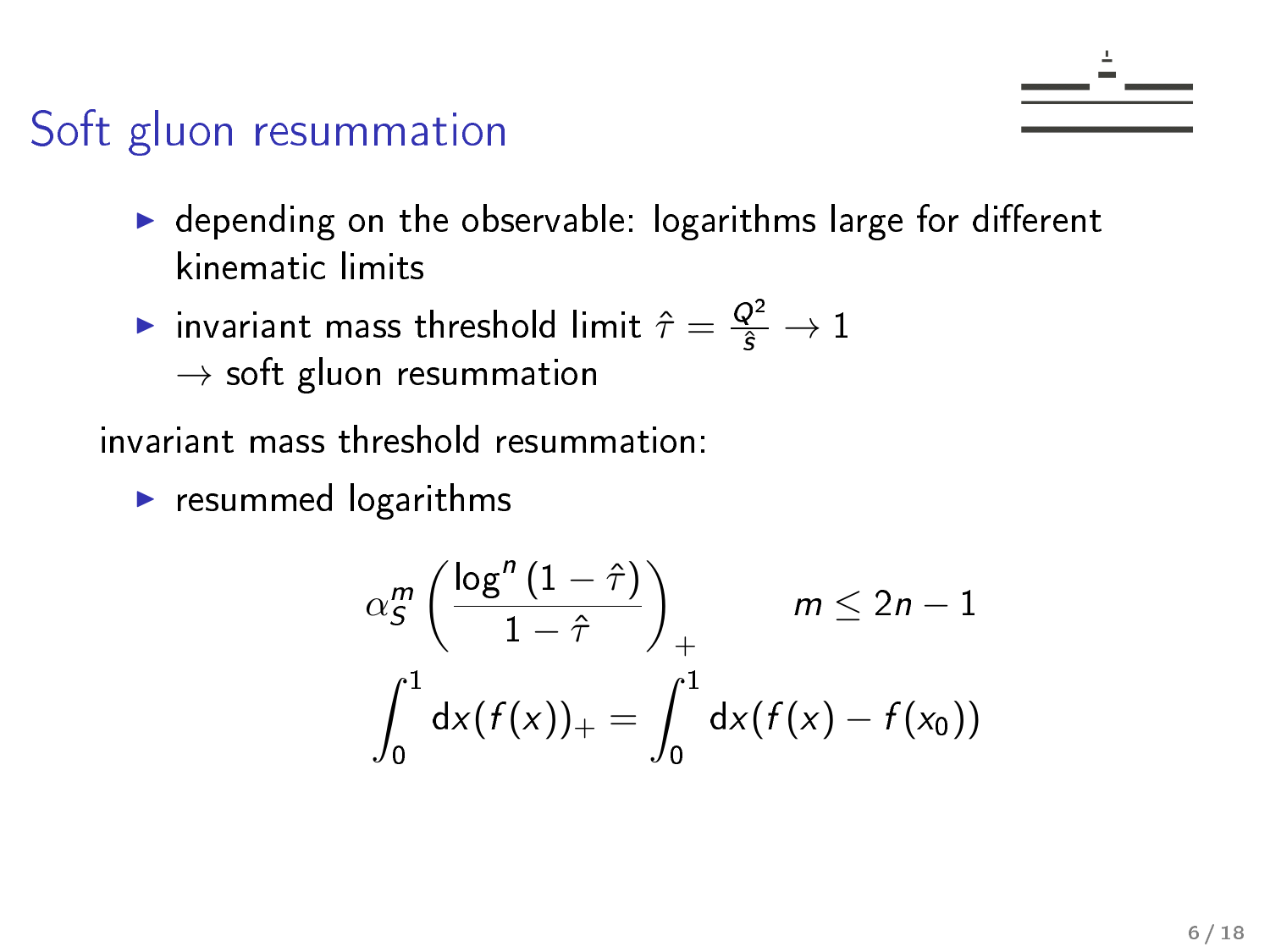- $\blacktriangleright$  depending on the observable: logarithms large for different kinematic limits
- $\blacktriangleright$  invariant mass threshold limit  $\hat{\tau} = \frac{Q^2}{\hat{s}} \to 1$  $\rightarrow$  soft gluon resummation

invariant mass threshold resummation:

 $\blacktriangleright$  resummed logarithms

$$
\alpha_S^m \left( \frac{\log^n (1 - \hat{\tau})}{1 - \hat{\tau}} \right)_+ \qquad m \le 2n - 1
$$
  

$$
\int_0^1 dx (f(x))_+ = \int_0^1 dx (f(x) - f(x_0))
$$

$$
\blacktriangleright
$$
 turn into  $\log(N) = L$  in Mellin space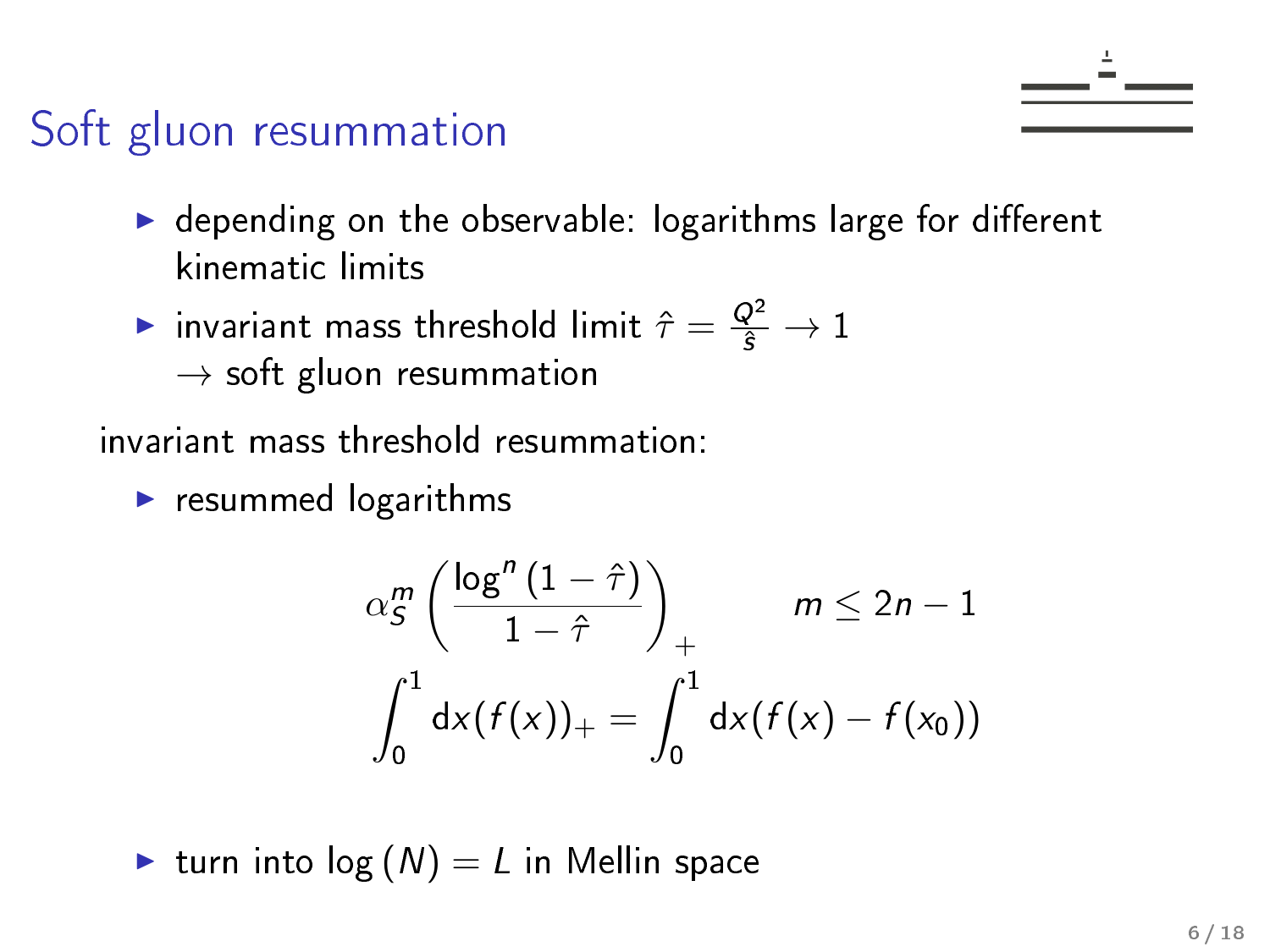processes with more than 3 coloured partons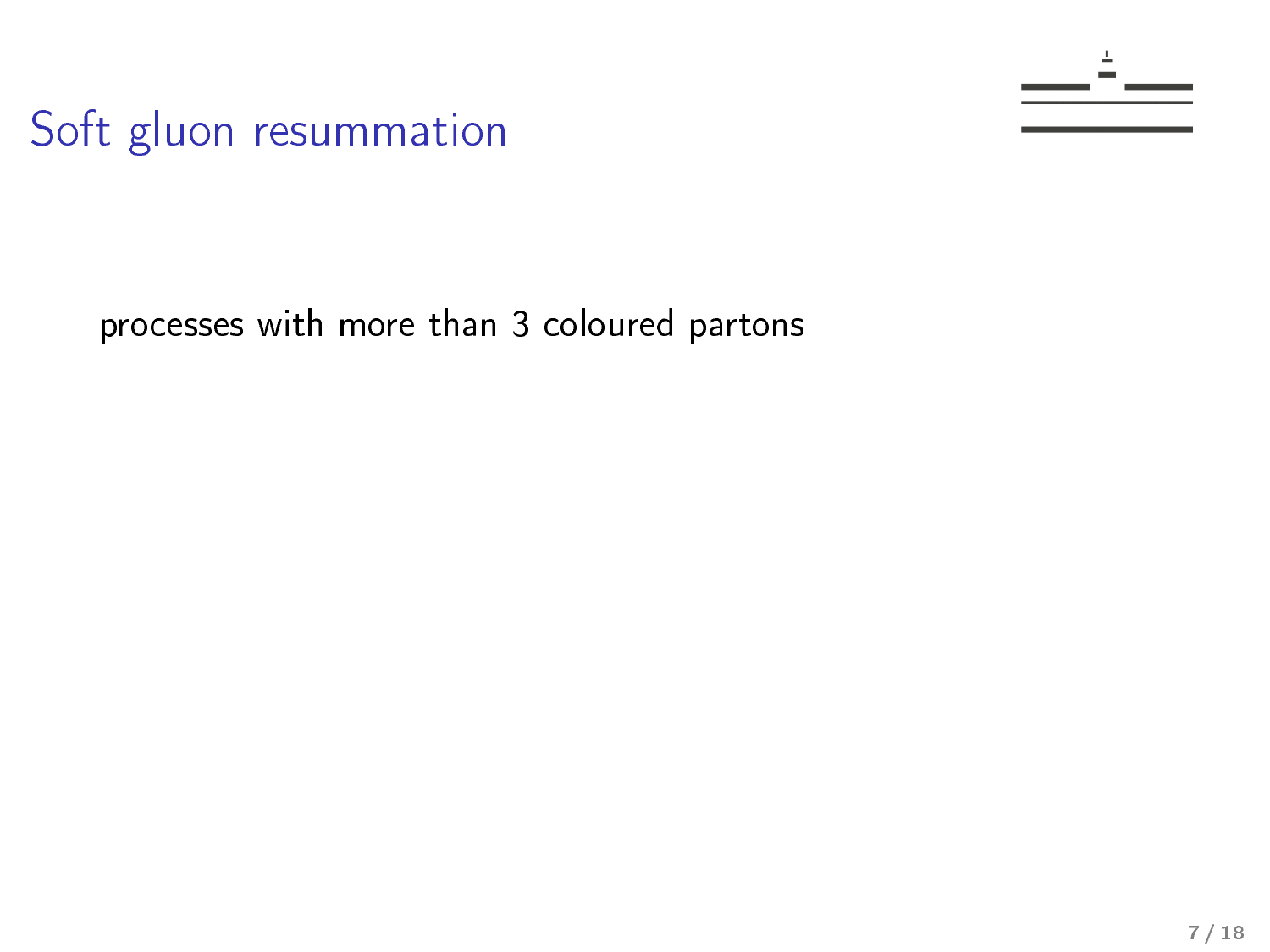processes with more than 3 coloured partons

 $\rightarrow$  resummed cross section involves colour matrices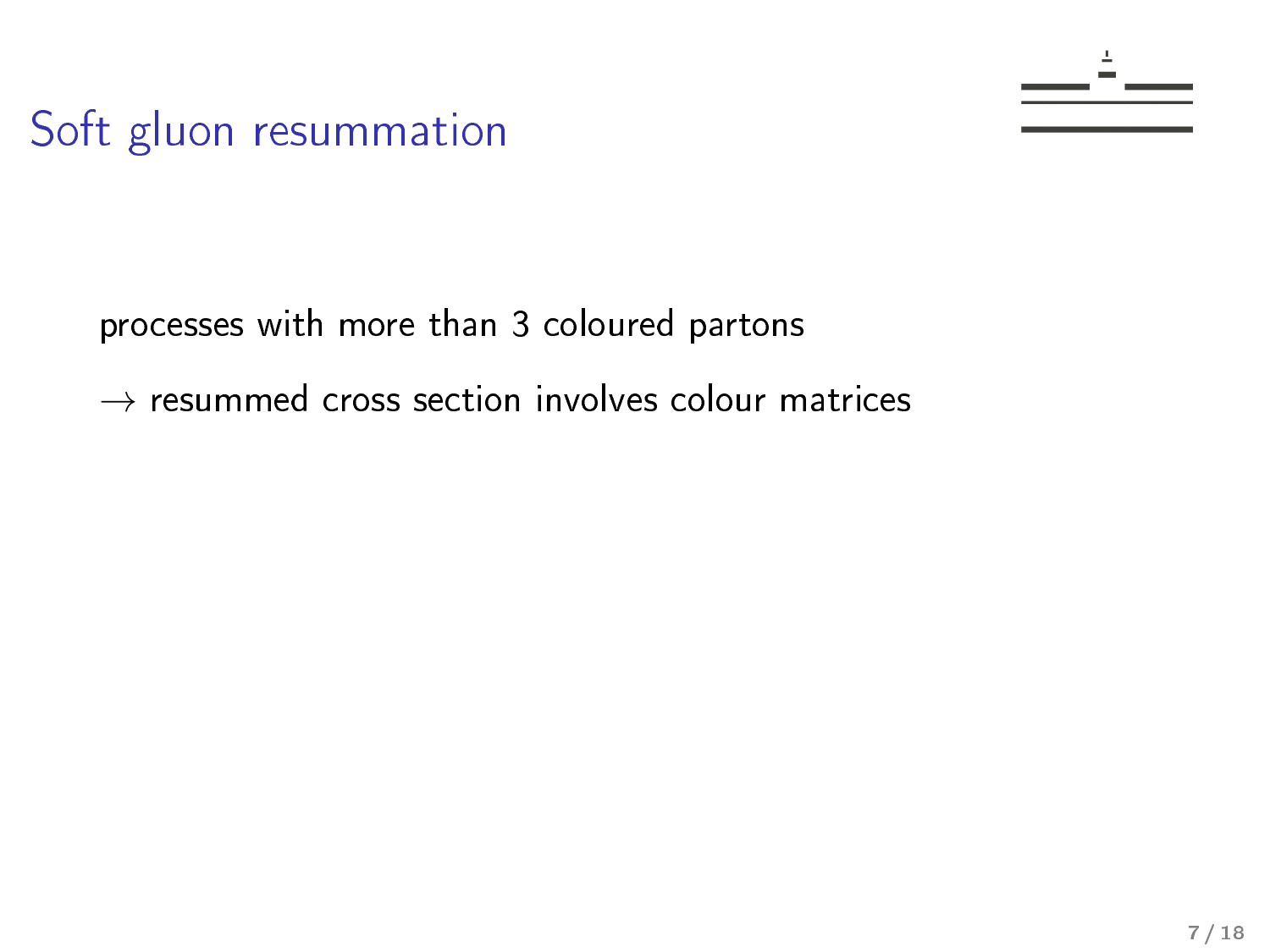processes with more than 3 coloured partons

 $\rightarrow$  resummed cross section involves colour matrices

resummed cross section in Mellin space:

$$
\frac{\mathrm{d}\tilde{\sigma}_{ij\to t\bar{t}V}^{res}}{\mathrm{d}Q^{2}} = \mathrm{Tr}[\mathbf{H}_{ij\to t\bar{t}V}\mathbf{S}_{ij\to t\bar{t}V}]\Delta_{i}\Delta_{j}
$$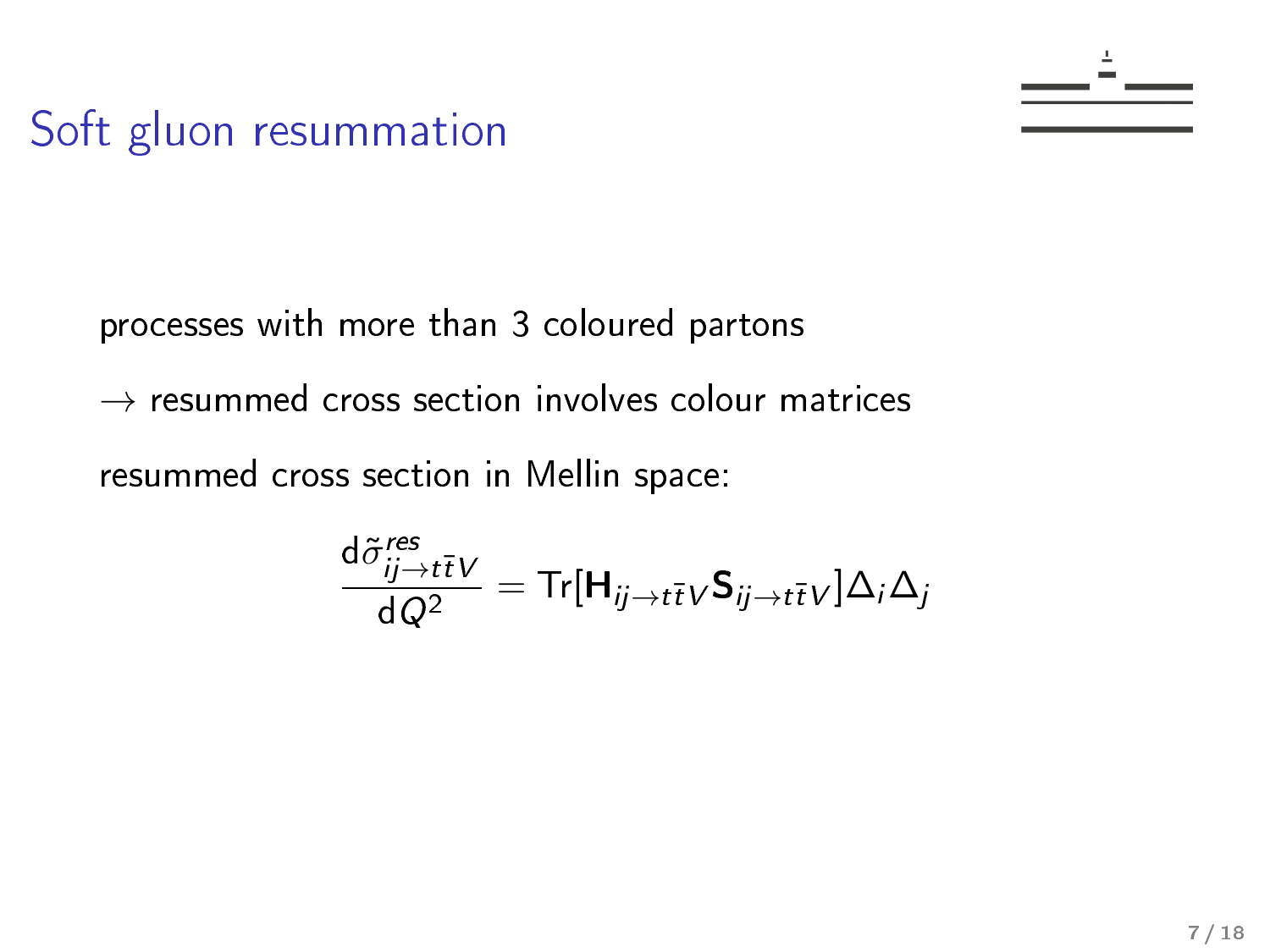processes with more than 3 coloured partons

 $\rightarrow$  resummed cross section involves colour matrices

resummed cross section in Mellin space:

$$
\frac{\mathrm{d} \tilde{\sigma}^{res}_{ij \rightarrow t\bar{t}} \nu }{\mathrm{d} \, Q^2} = \mathsf{Tr}[\mathbf{H}_{ij \rightarrow t\bar{t}} \nu \mathbf{S}_{ij \rightarrow t\bar{t} \nu}] \Delta_i \Delta_j
$$

calculations done in singlet octet colour basis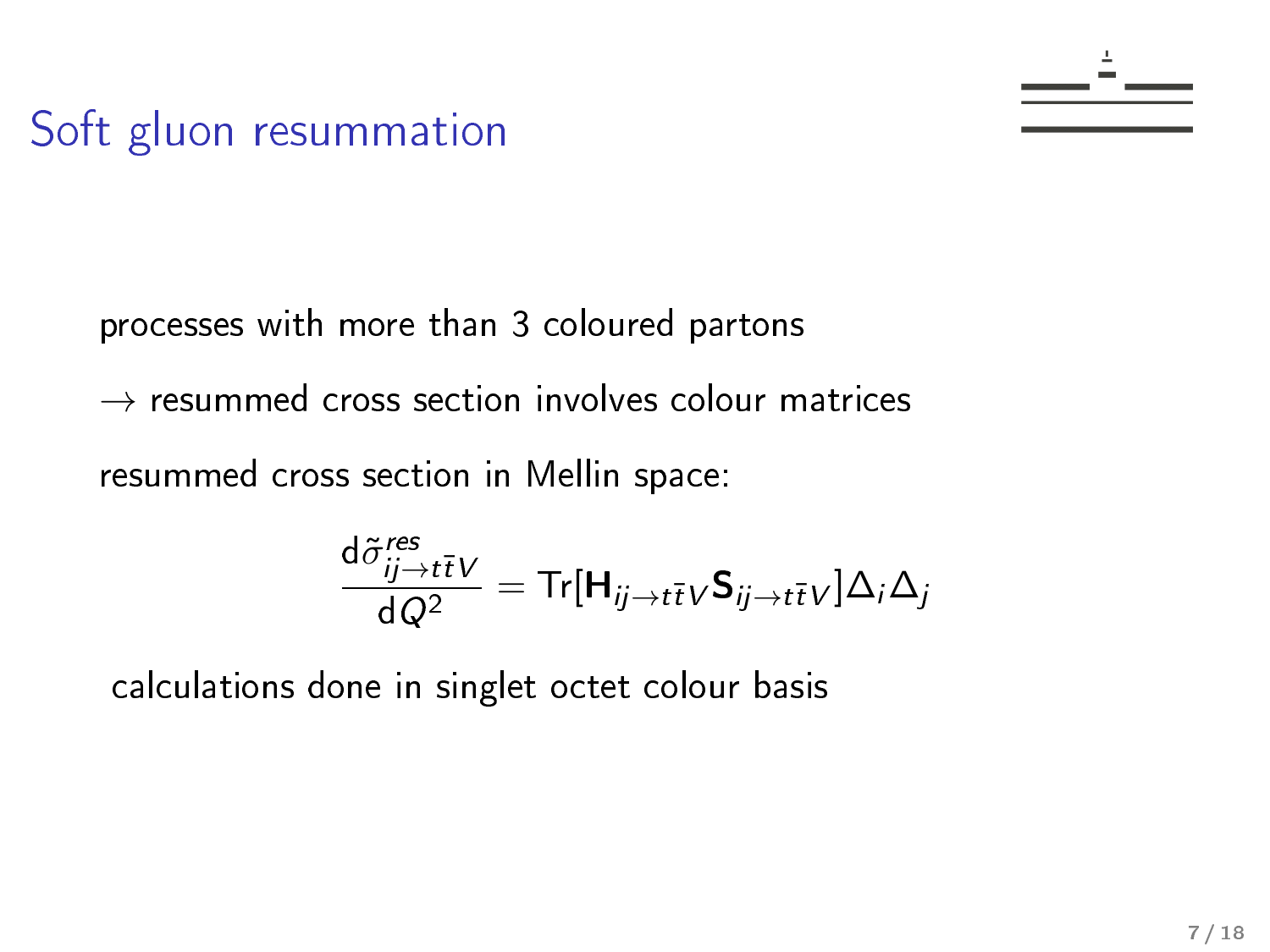$$
\frac{\text{d}\tilde{\sigma}^{\text{res}}_{ij\to t\bar{t}}\nu}{\text{d}\,Q^2} = \text{Tr}[\mathbf{H}_{ij\to t\bar{t}}\nu\mathbf{S}_{ij\to t\bar{t}}\nu]\Delta_i\Delta_j
$$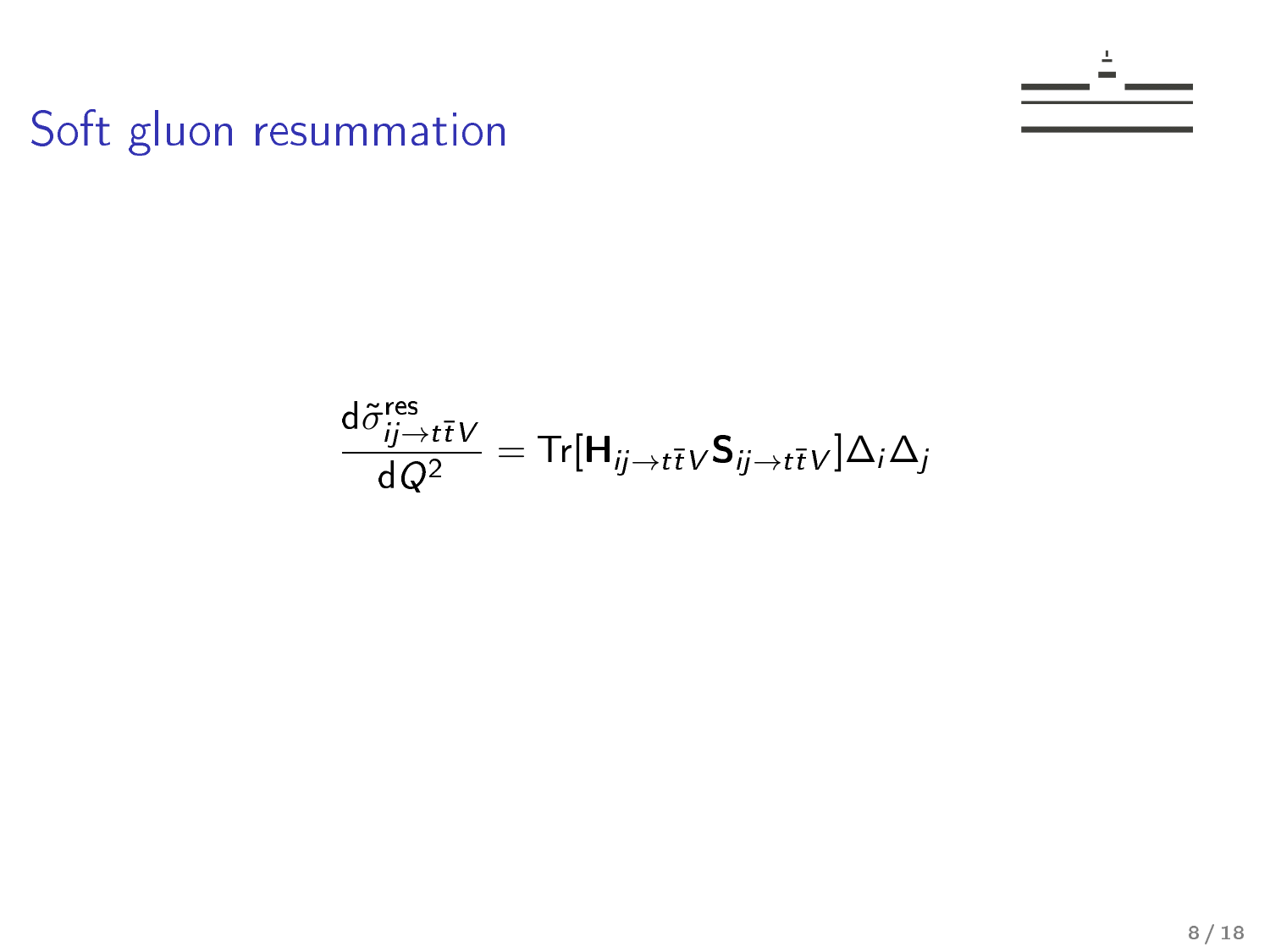$$
\frac{\text{d}\tilde{\sigma}^{\text{res}}_{ij\rightarrow t\bar{t}}\nu}{\text{d} \hspace{0.05cm}Q^2} = \text{Tr}[\textbf{H}_{ij\rightarrow t\bar{t}}\nu\textbf{S}_{ij\rightarrow t\bar{t}\nu}]\Delta_i\Delta_j
$$

 $\blacktriangleright$   $\Delta_i$ : logarithmic contributions from (soft-)collinear radiation of incoming partons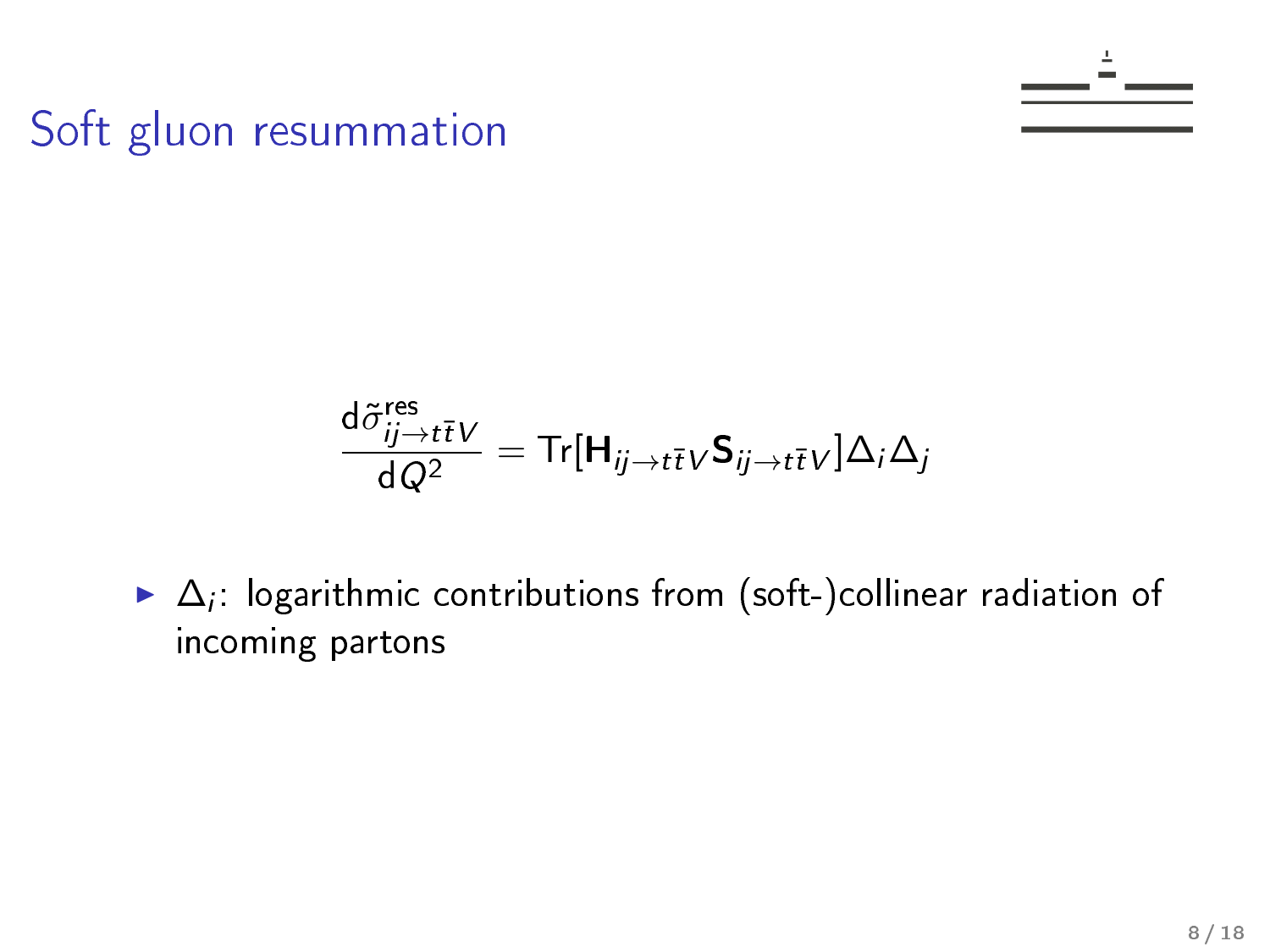$H_{ij\rightarrow t\bar{t}V}$ : hard contributions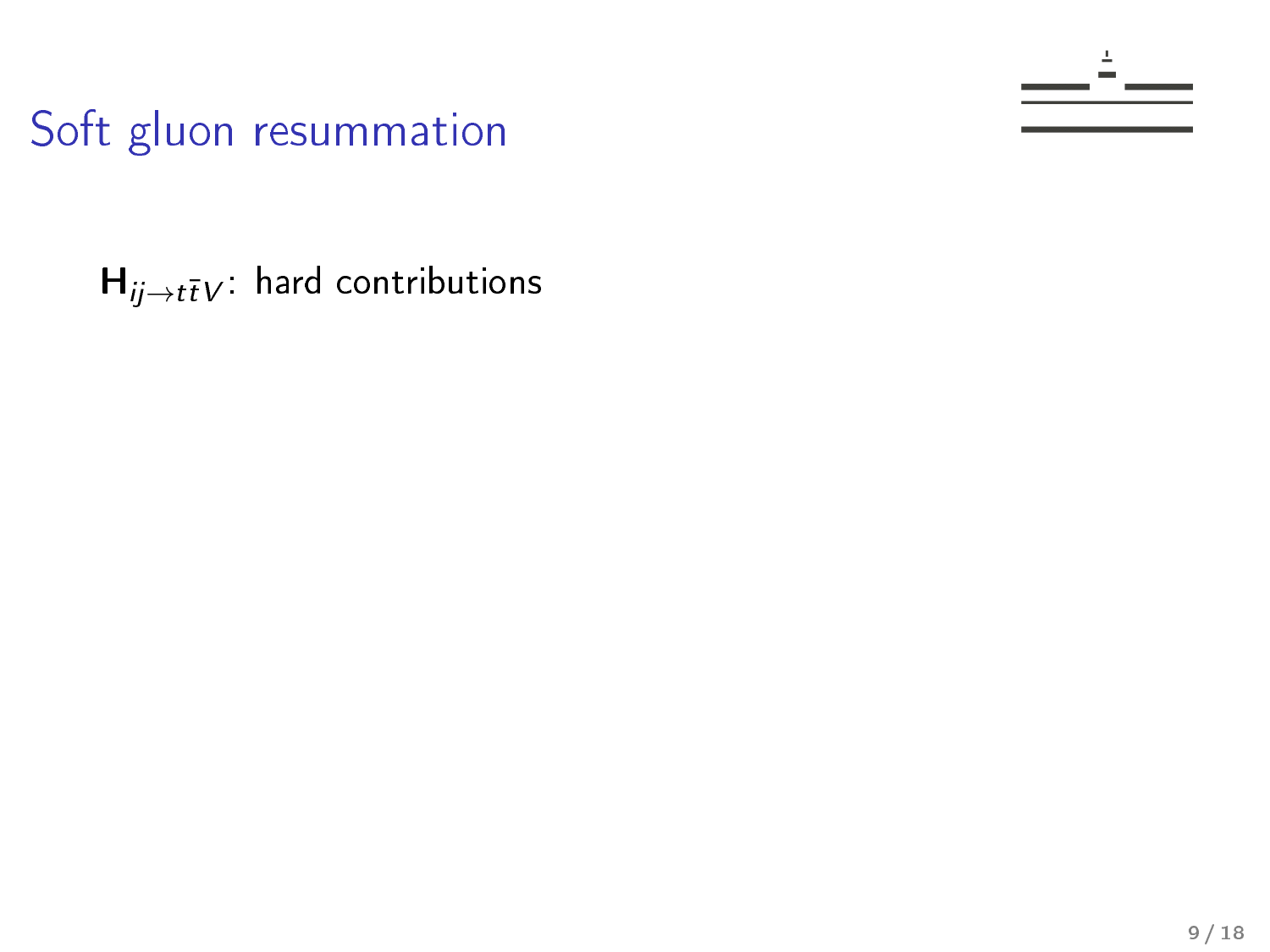$H_{ii\rightarrow t\bar{t}V}$ : hard contributions ightharpoonup can be calculated perturbatively in  $\alpha_s$ :  $H_{ij \to t\bar{t}V} = H_{ij \to t\bar{t}V}^{(0)} + \frac{\alpha_S}{\pi} H_{ij \to t\bar{t}V}^{(1)} + ...$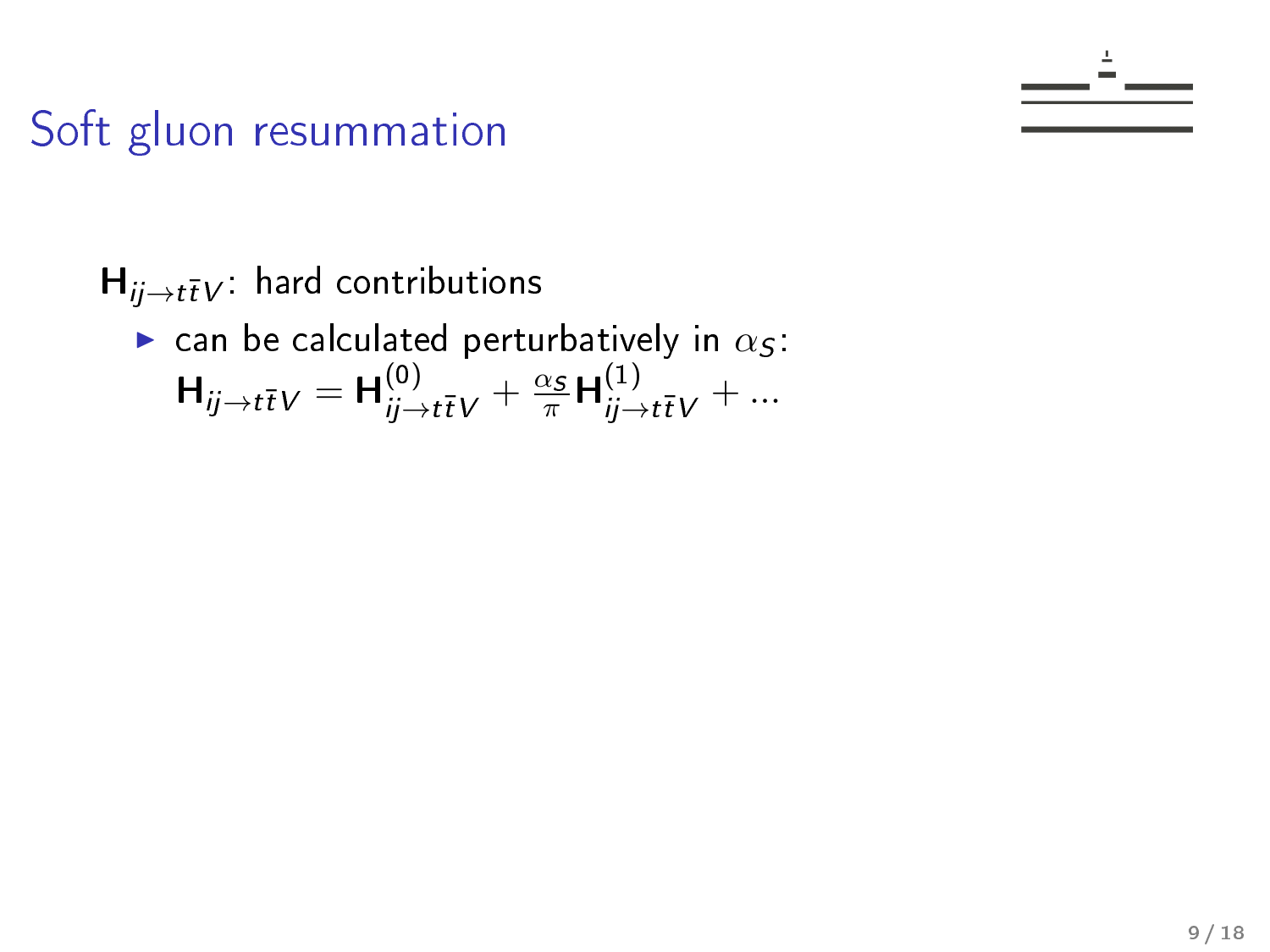H<sub>ij→t</sub>
$$
\bar{t}V
$$
: hard contributions  
\n► can be calculated perturbatively in  $\alpha_S$ :  
\nH<sub>ij→t</sub> $\bar{t}V$  = H<sup>(0)</sup> <sub>$\bar{y}$ →t</sub> $\bar{t}V$  +  $\frac{\alpha_S}{\pi}$ H<sup>(1)</sup> <sub>$\bar{y}$ →t</sub> $\bar{t}V$  + ...  
\n► H<sup>(0)</sup> <sub>$\bar{y}$ →t</sub> $\bar{t}V$ : leading order cross section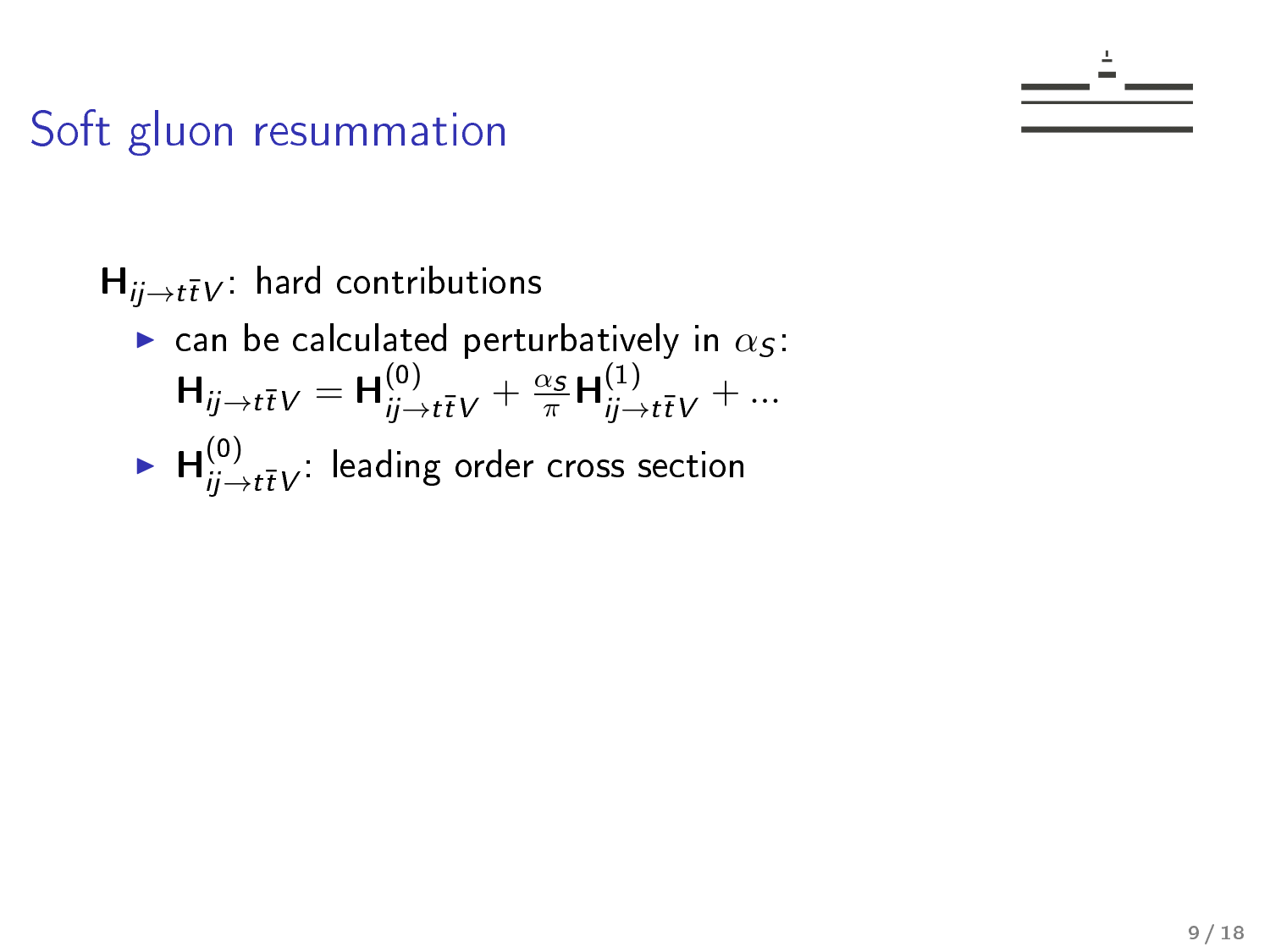$H_{ii\rightarrow t\bar{t}V}$ : hard contributions ightharpoonup can be calculated perturbatively in  $\alpha_S$ :  $H_{ij \to t\bar{t}V} = H_{ij \to t\bar{t}V}^{(0)} + \frac{\alpha_S}{\pi} H_{ij \to t\bar{t}V}^{(1)} + ...$  $\blacktriangleright$   $\bm{\mathsf{H}}_{ij\to t\bar{t}V}^{(0)}$ : leading order cross section  $\blacktriangleright$   $\bm{\mathsf{H}}_{ij \to t\bar{t}V}^{(1)}$ : non-logarithmic contributions of  $\mathcal{O}(\alpha_{\mathcal{S}})$  in the large N limit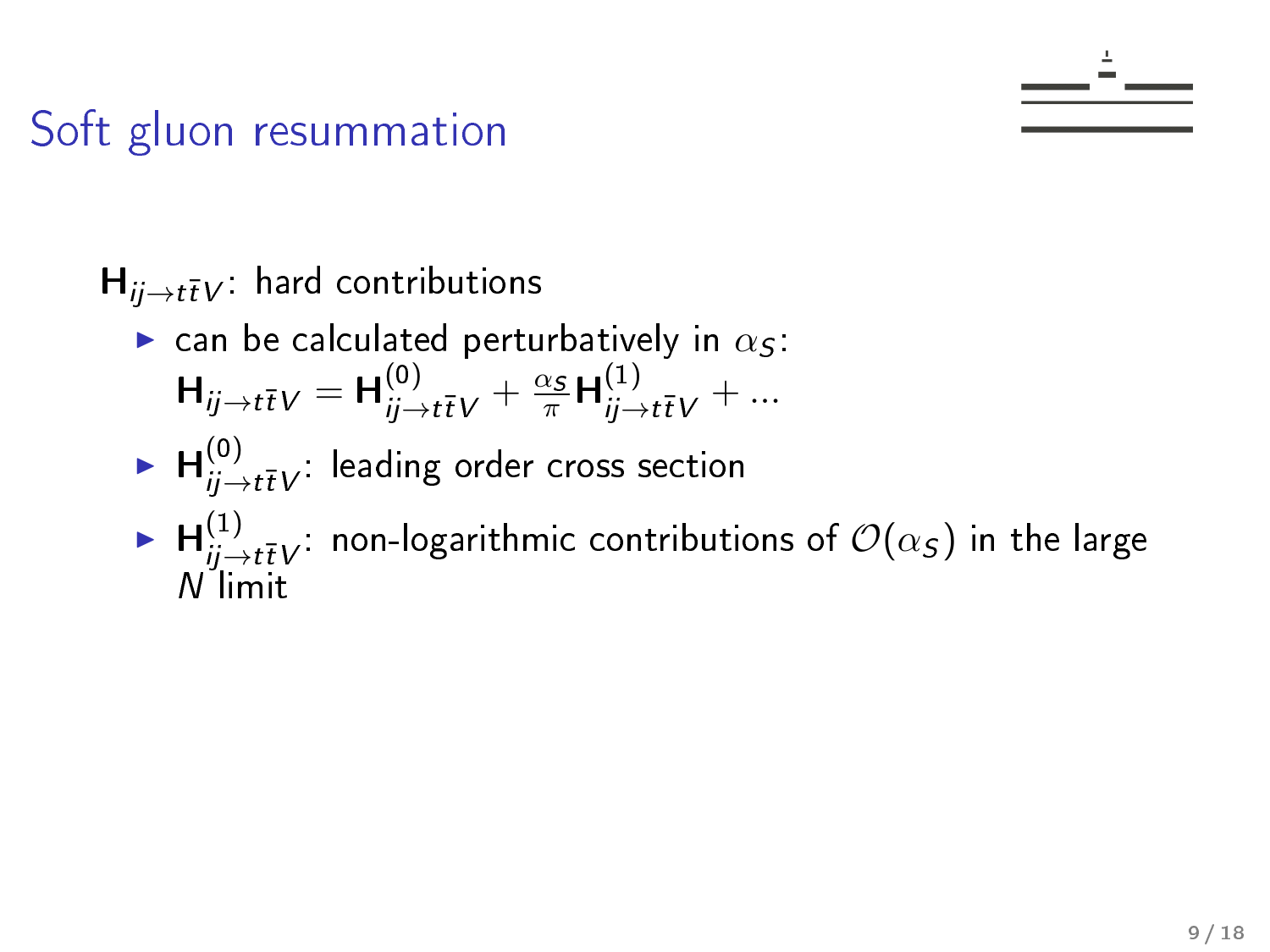$H_{ii\rightarrow t\bar{t}V}$ : hard contributions  $\blacktriangleright$  can be calculated perturbatively in  $\alpha_S$ :  $H_{ij \to t\bar{t}V} = H_{ij \to t\bar{t}V}^{(0)} + \frac{\alpha_S}{\pi} H_{ij \to t\bar{t}V}^{(1)} + ...$  $\blacktriangleright$   $\bm{\mathsf{H}}_{ij\to t\bar{t}V}^{(0)}$ : leading order cross section  $\blacktriangleright$   $\bm{\mathsf{H}}_{ij \to t\bar{t}V}^{(1)}$ : non-logarithmic contributions of  $\mathcal{O}(\alpha_{\mathcal{S}})$  in the large N limit  $\blacktriangleright$   $\bm{\mathsf{H}}_{ij \to t\overline{t}V}^{(1)}$  includes virtual loop corrections, numerically extracted from PowHel [Garzelli, Kardos, Papadopoulos, Trocsanyi '11][Garzelli, Kardos, Papadopoulos, Trócsányi '12]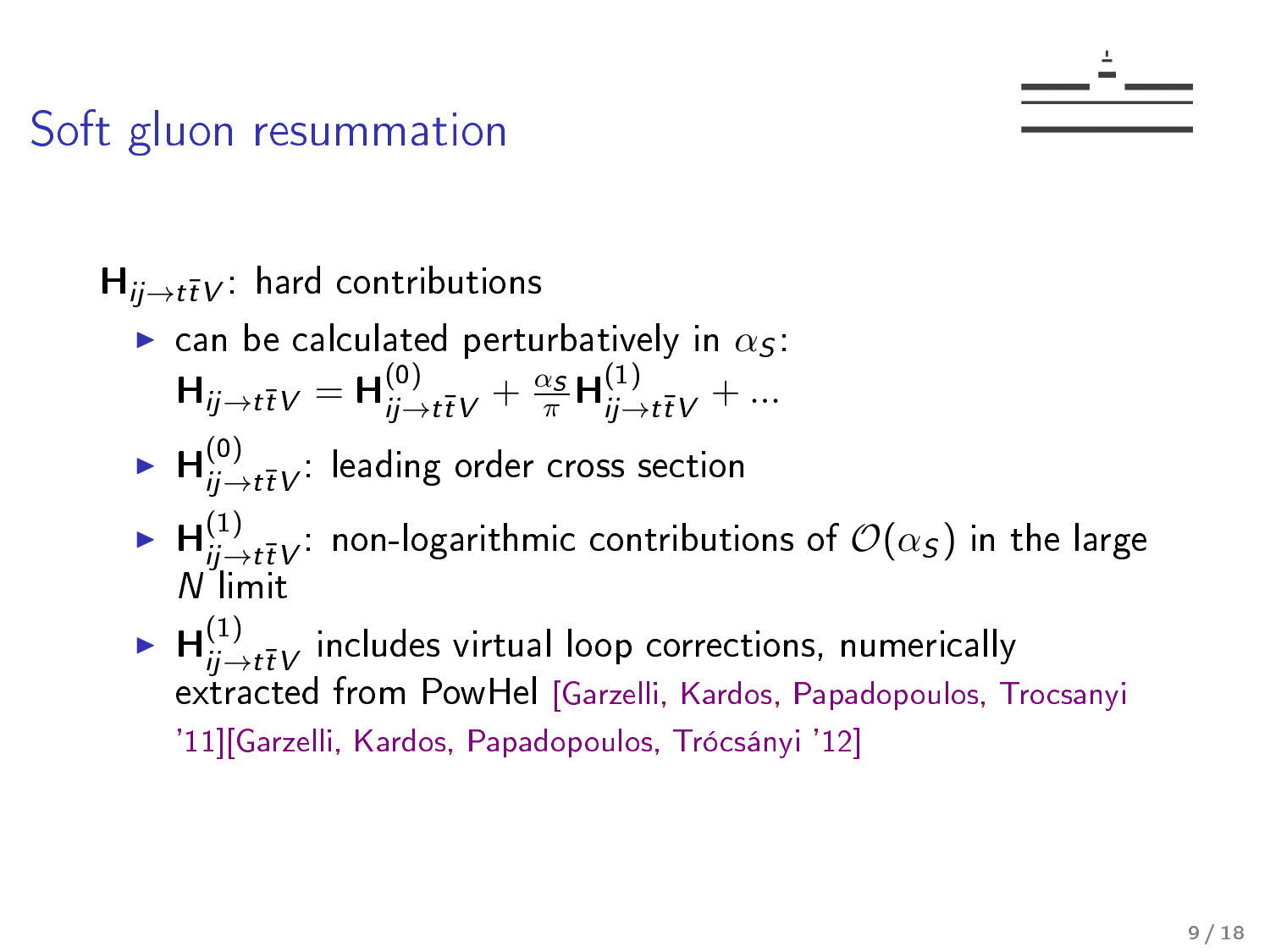$S_{ij\rightarrow t\bar{t}V}$  soft wide angle radiation: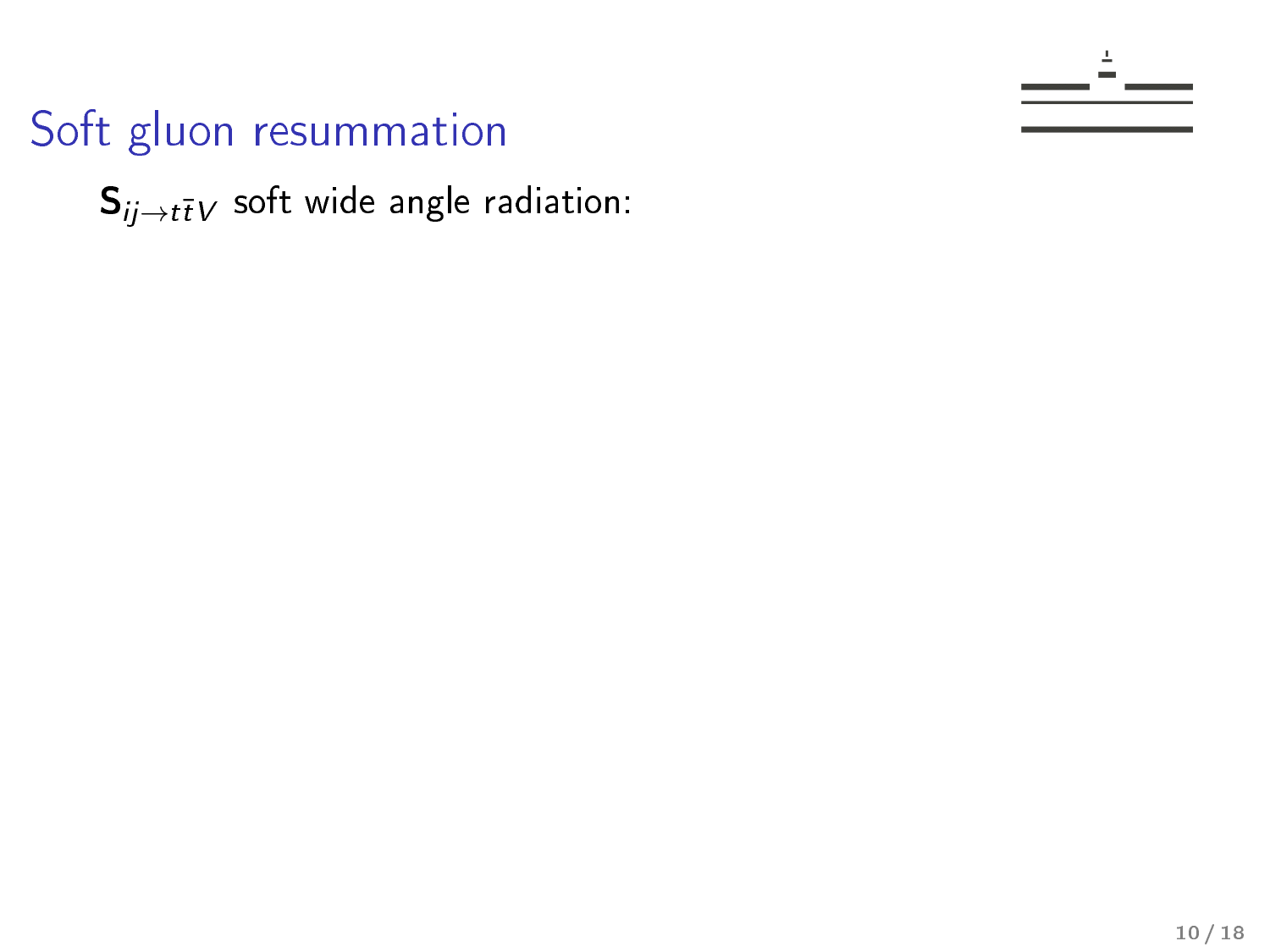$S_{ij \to t\bar{t}V}$  soft wide angle radiation:

 $\triangleright$  given by a solution of the renormalization group equation

$$
\boldsymbol{\mathsf{S}}_{ij\rightarrow t\overline{t}V}=\bar{\boldsymbol{\mathsf{U}}}_{ij\rightarrow t\overline{t}V}\widetilde{\boldsymbol{\mathsf{S}}}_{ij\rightarrow t\overline{t}V}\boldsymbol{\mathsf{U}}_{ij\rightarrow t\overline{t}V}
$$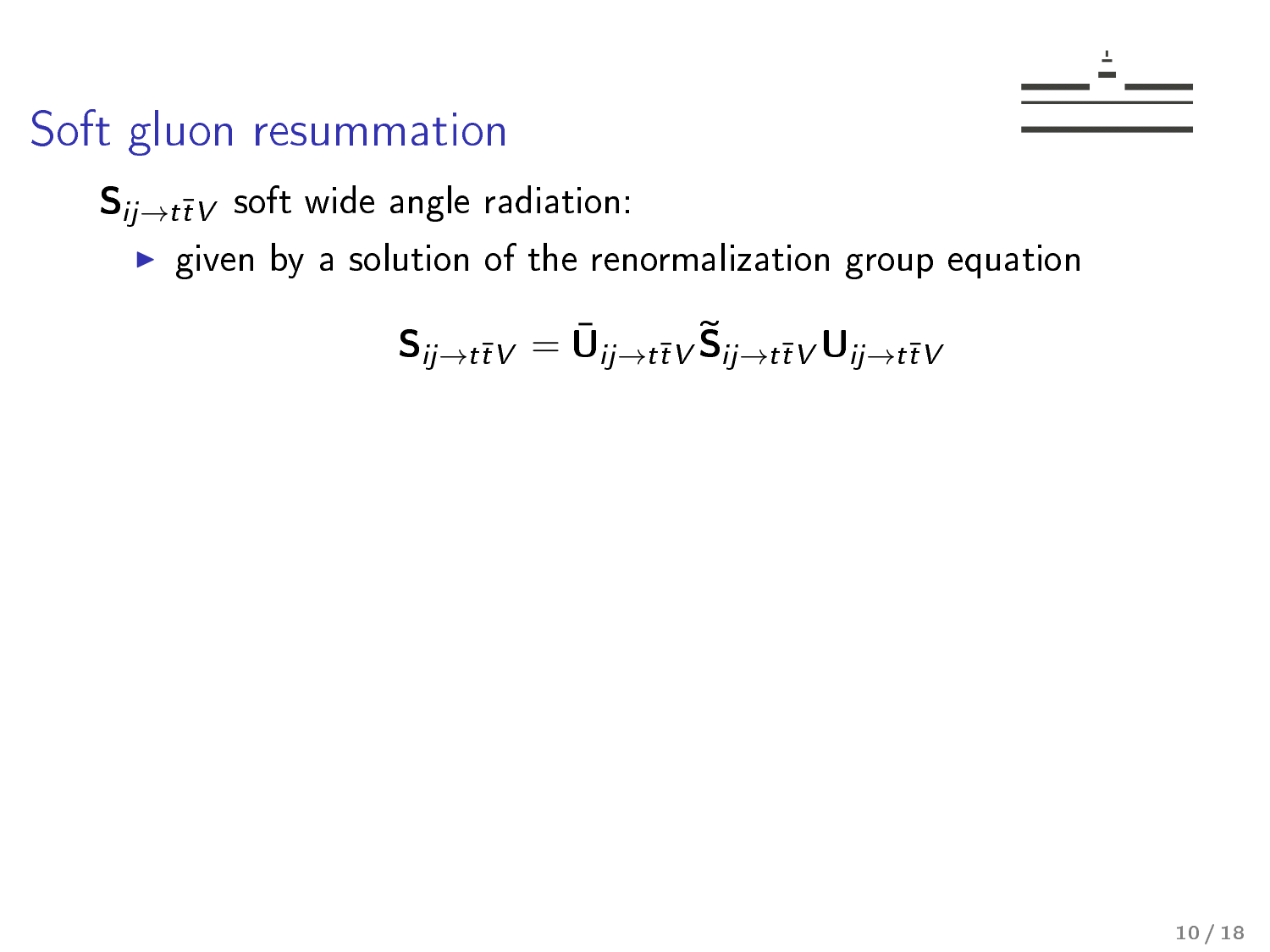$S_{ii\rightarrow t\bar{t}V}$  soft wide angle radiation:

 $\triangleright$  given by a solution of the renormalization group equation

$$
\boldsymbol{\mathsf{S}}_{ij\rightarrow t\bar{t}V}=\bar{\boldsymbol{\mathsf{U}}}_{ij\rightarrow t\bar{t}V}\widetilde{\boldsymbol{\mathsf{S}}}_{ij\rightarrow t\bar{t}V}\boldsymbol{\mathsf{U}}_{ij\rightarrow t\bar{t}V}
$$

 $\blacktriangleright$   $\bigcup_{ii \to t\bar{t}V}$ : path-ordered exponent

$$
\mathbf{U}_{ij \to t\bar{t}V} = \mathsf{P} \exp \left( \int_{\mu_F}^{Q/\bar{N}} \frac{\mathrm{d}q}{q} \Gamma_{ij \to t\bar{t}V} (\alpha_S(q^2)) \right)
$$

with soft anomalous dimension  $\Gamma_{ij \to t\bar{t}}V = \frac{\alpha_S}{\pi}$  $\frac{\alpha_S}{\pi}\Gamma^{(1)}_{ij\rightarrow t\bar{t}V} + (\frac{\alpha_S}{\pi})^2\Gamma^{(2)}_{ij\rightarrow t\bar{t}V} + ...$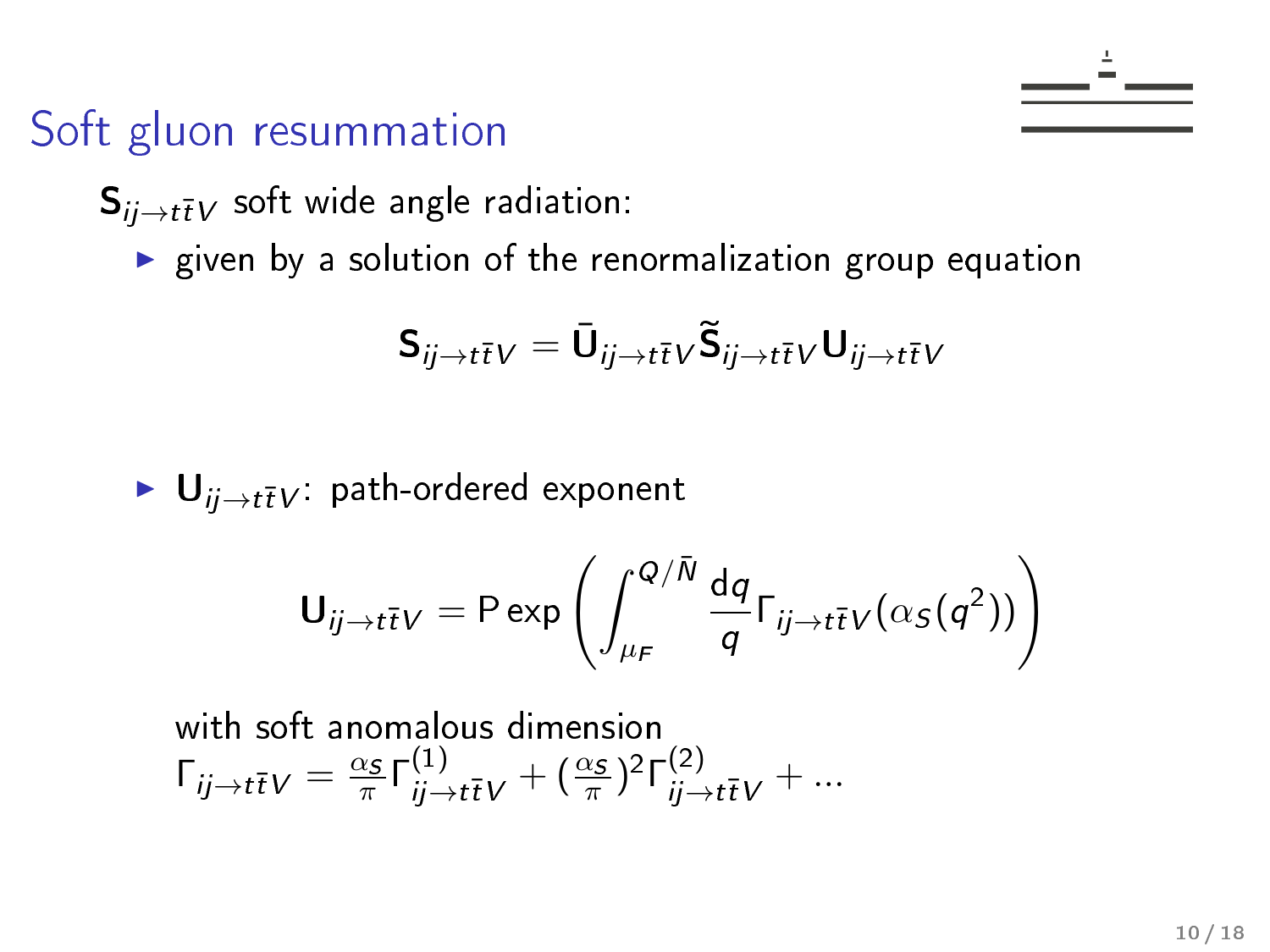$S_{ii\rightarrow t\bar{t}V}$  soft wide angle radiation:

 $\triangleright$  given by a solution of the renormalization group equation

$$
\boldsymbol{\mathsf{S}}_{ij\rightarrow t\bar{t}V}=\bar{\boldsymbol{\mathsf{U}}}_{ij\rightarrow t\bar{t}V}\widetilde{\boldsymbol{\mathsf{S}}}_{ij\rightarrow t\bar{t}V}\boldsymbol{\mathsf{U}}_{ij\rightarrow t\bar{t}V}
$$

 $\blacktriangleright$   $\bigcup_{ii \to t\bar{t}V}$ : path-ordered exponent

$$
\mathbf{U}_{ij \to t\bar{t}V} = \text{P} \exp \left( \int_{\mu_F}^{Q/\bar{N}} \frac{\mathrm{d}q}{q} \Gamma_{ij \to t\bar{t}V} (\alpha_S(q^2)) \right)
$$

with soft anomalous dimension  
\n
$$
\Gamma_{ij \to t\bar{t}V} = \frac{\alpha_S}{\pi} \Gamma^{(1)}_{ij \to t\bar{t}V} + (\frac{\alpha_S}{\pi})^2 \Gamma^{(2)}_{ij \to t\bar{t}V} + ...
$$
\n
$$
\blacktriangleright \text{ calculated perturbatively: } \widetilde{\mathbf{S}}_{ij \to t\bar{t}V} = \widetilde{\mathbf{S}}^{(0)}_{ij \to t\bar{t}V} + \frac{\alpha_S}{\pi} \widetilde{\mathbf{S}}^{(1)}_{ij \to t\bar{t}V} + ...
$$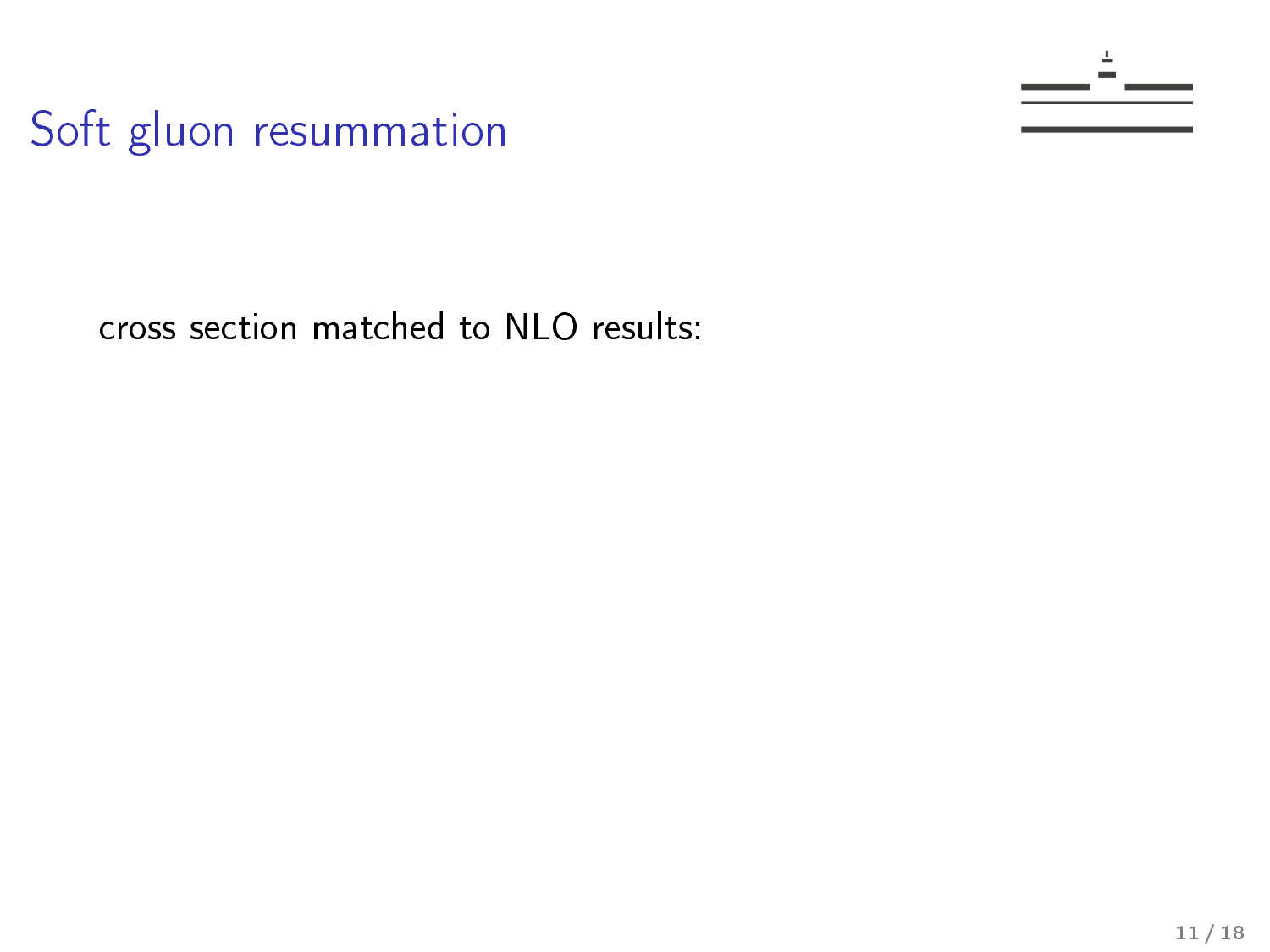

$$
\frac{d\sigma_{H_1H_2\to t\bar{t}V}^{\text{matched}}}{dQ^2} = \frac{d\sigma_{H_1H_2\to t\bar{t}V}^{\text{NLO}}}{dQ^2} + \frac{d\sigma_{H_1H_2\to t\bar{t}V}^{\text{res}}}{dQ^2} - \frac{d\sigma_{H_1H_2\to t\bar{t}V}^{\text{res}}}{dQ^2}\Bigg|_{\text{NLO}}
$$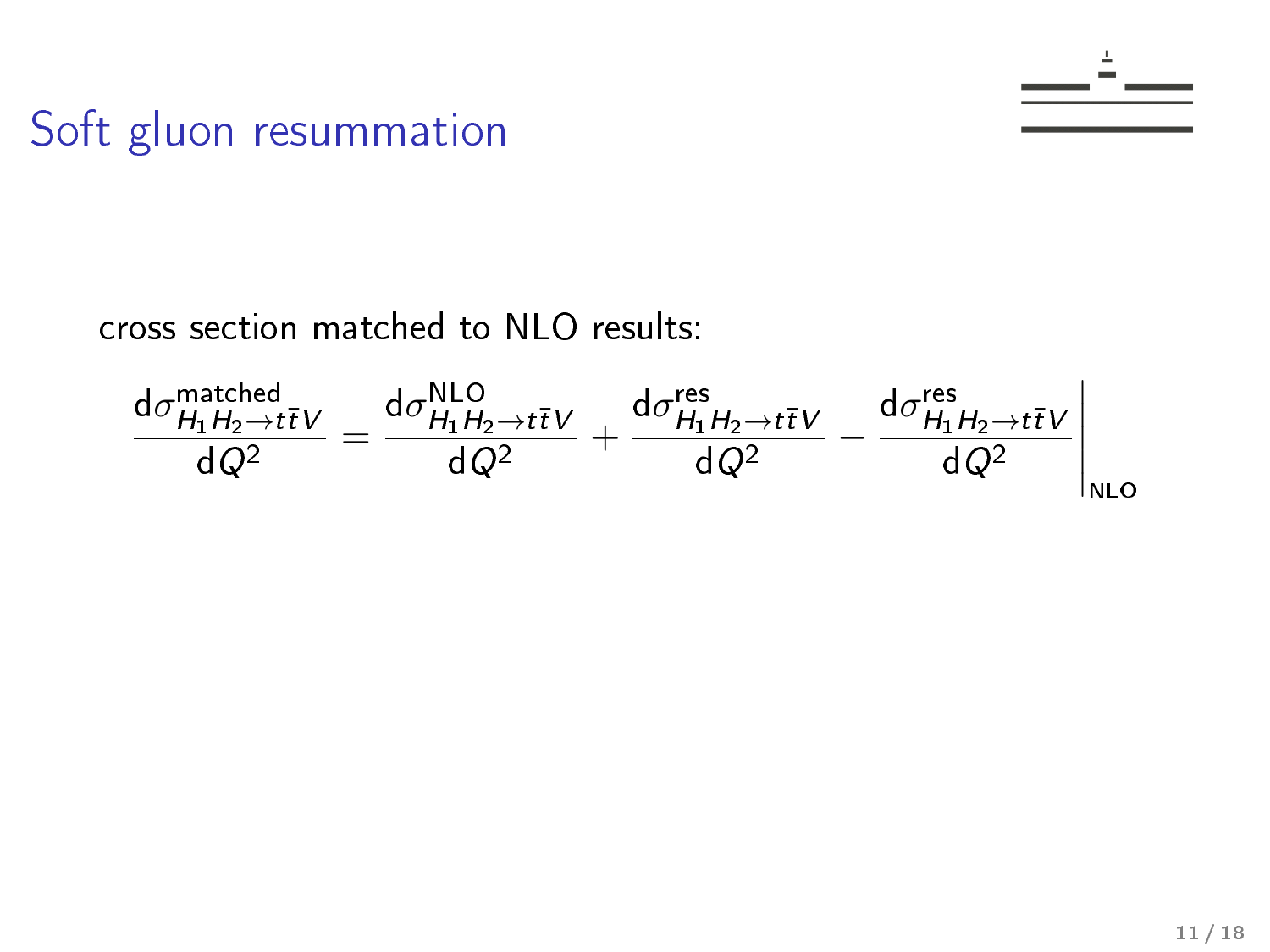

$$
\frac{d\sigma_{H_1H_2 \to t\bar{t}V}^{\text{matched}}}{dQ^2} = \frac{d\sigma_{H_1H_2 \to t\bar{t}V}^{\text{NLO}}}{dQ^2} + \frac{d\sigma_{H_1H_2 \to t\bar{t}V}^{\text{res}}}{dQ^2} - \frac{d\sigma_{H_1H_2 \to t\bar{t}V}^{\text{res}}}{dQ^2} \Big|_{\text{NLO}}
$$
\n• NLL requires: 
$$
H_{ij \to t\bar{t}V}^{(0)}, \tilde{S}_{ij \to t\bar{t}V}^{(0)}, \Gamma_{ij \to t\bar{t}V}^{(1)}
$$
 and 
$$
\Delta_i^{\text{NLL}}
$$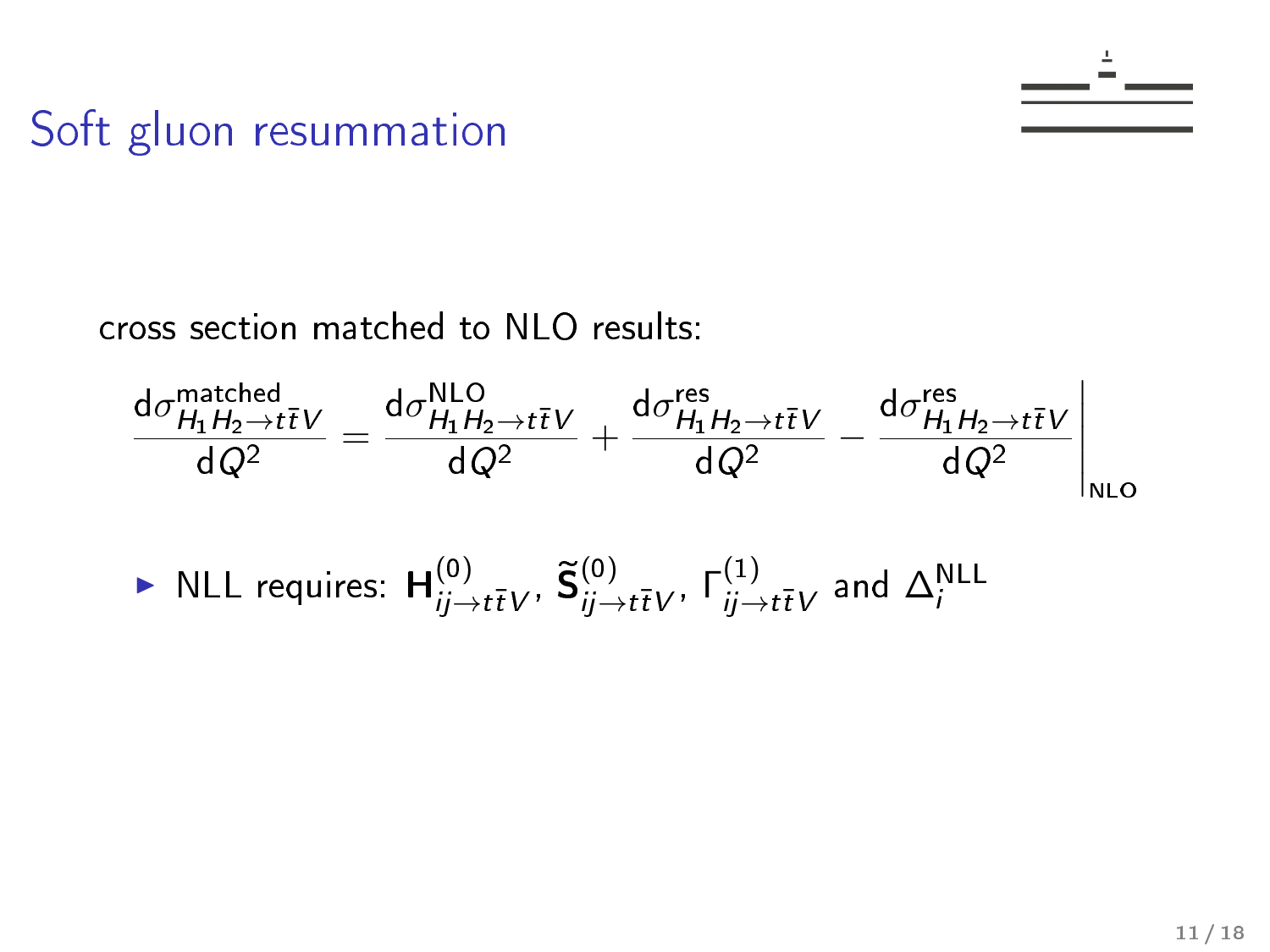$$
\frac{d\sigma_{H_1H_2\to t\bar{t}V}^{\text{matched}}}{dQ^2} = \frac{d\sigma_{H_1H_2\to t\bar{t}V}^{\text{NLO}}}{dQ^2} + \frac{d\sigma_{H_1H_2\to t\bar{t}V}^{\text{res}}}{dQ^2} - \frac{d\sigma_{H_1H_2\to t\bar{t}V}^{\text{res}}}{dQ^2}\bigg|_{\text{NLO}}
$$

- $\blacktriangleright$  NLL requires:  $\mathsf{H}^{(0)}_{ij \to t\bar{t}V'}$ ,  $\widetilde{\mathsf{S}}^{(0)}_{ij \to t\bar{t}V'}$ ,  $\mathsf{\Gamma}^{(1)}_{ij \to t\bar{t}V}$  and  $\Delta^{\mathsf{NLL}}_i$
- $\blacktriangleright$  NNLL requires:  $\mathsf{H}_{ij \to t\bar{t}V}^{(1)}, \, \widetilde{\mathsf{S}}_{ij \to t\bar{t}V}^{(1)}, \, \mathsf{\Gamma}_{ij \to t\bar{t}V}^{(2)}$  and  $\Delta_{i}^{\mathsf{NNLL}}$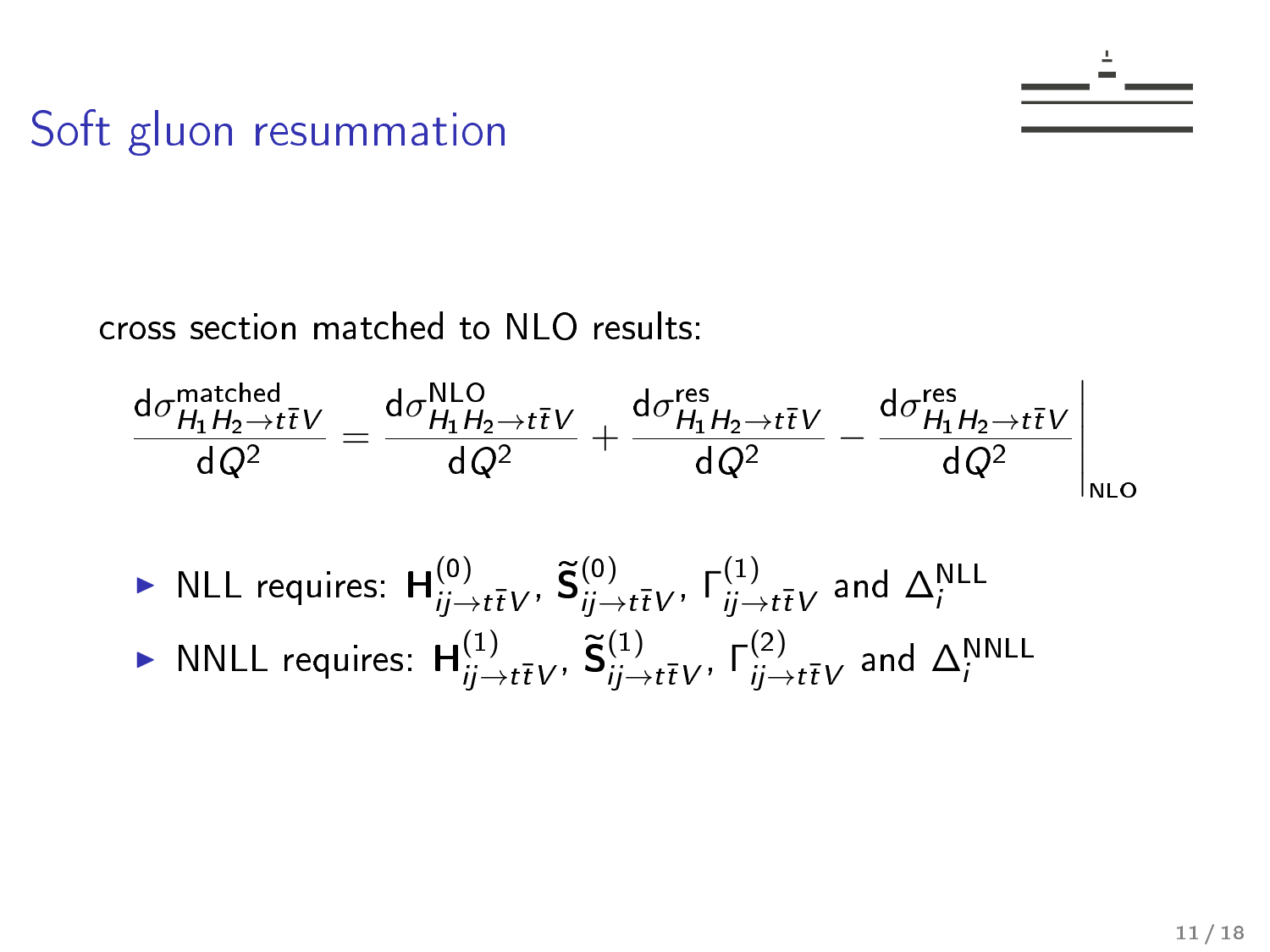

total inclusive cross sections,  $\sqrt{S}=13$  TeV,  $\mu_R=\mu_F=m_t+\frac{m_V}{2}$  $\frac{1}{2}$ , PDF4LHC15

NLO: [Garzelli, Kardos, Papadopoulos, Trocsanyi '11][Garzelli, Kardos,

Papadopoulos, Trócsányi '12]:

$$
\sigma_{t\bar{t}}W^{+} = 403.8^{+12.8\%}_{-11.4\%} \text{ fb}
$$
  
 
$$
\sigma_{t\bar{t}}W^{-} = 203.8^{+13.4\%}_{-11.7\%} \text{fb}
$$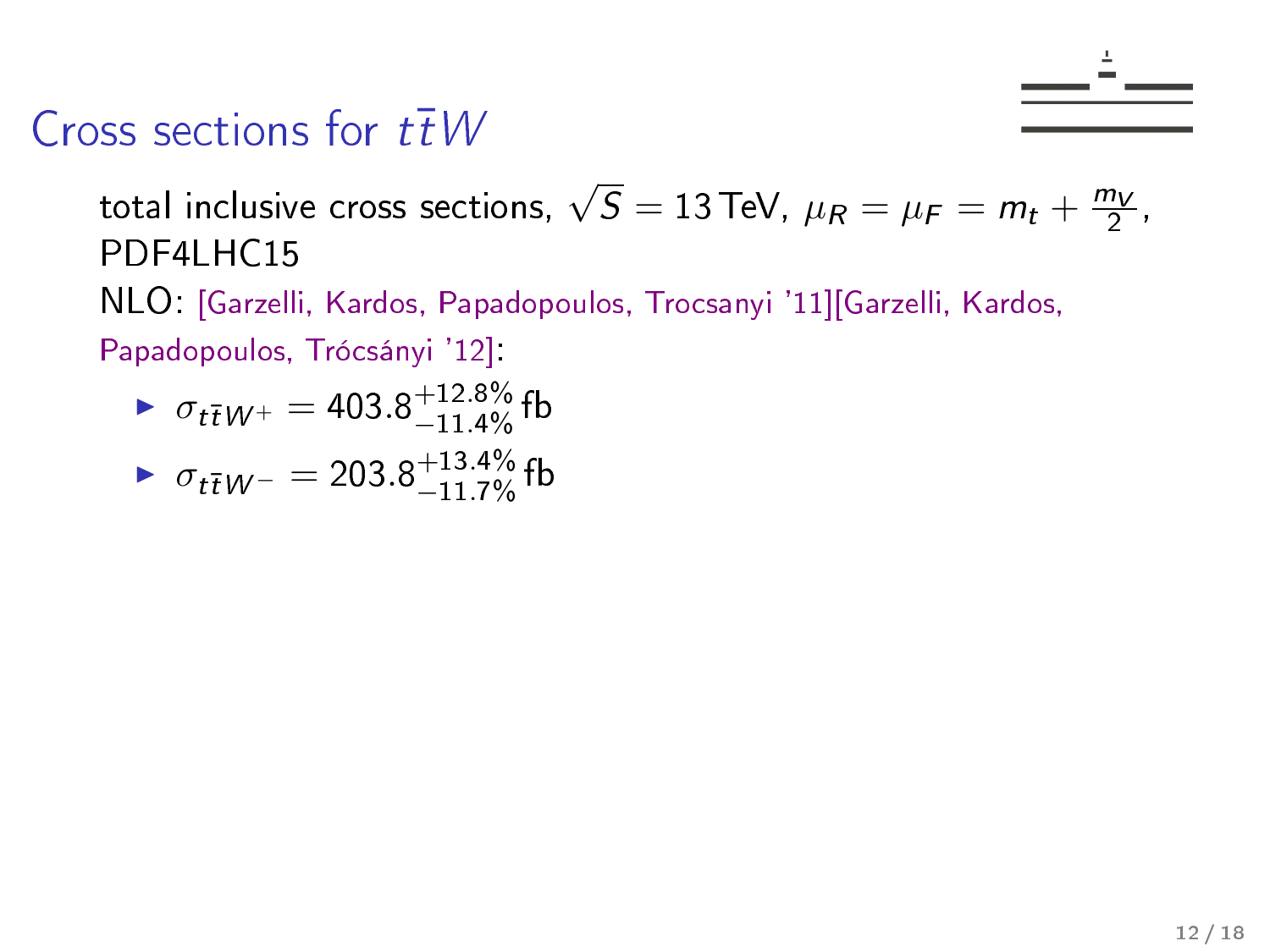

total inclusive cross sections,  $\sqrt{S}=13$  TeV,  $\mu_R=\mu_F=m_t+\frac{m_V}{2}$  $\frac{1}{2}$ , PDF4LHC15

NLO: [Garzelli, Kardos, Papadopoulos, Trocsanyi '11][Garzelli, Kardos,

Papadopoulos, Trócsányi '12]:

$$
\sigma_{t\bar{t}W^{+}} = 403.8^{+12.8\%}_{-11.4\%} \text{ fb}
$$
  
 
$$
\sigma_{t\bar{t}W^{-}} = 203.8^{+13.4\%}_{-11.7\%} \text{fb}
$$

NLL matched to NLO:

$$
\sigma_{t\bar{t}W^{+}} = 405.1^{+13.2\%}_{-11,3\%} \text{fb}
$$

$$
\sigma_{t\bar{t}W^{-}} = 204.5^{+13.8\%}_{-11.6\%} \text{fb}
$$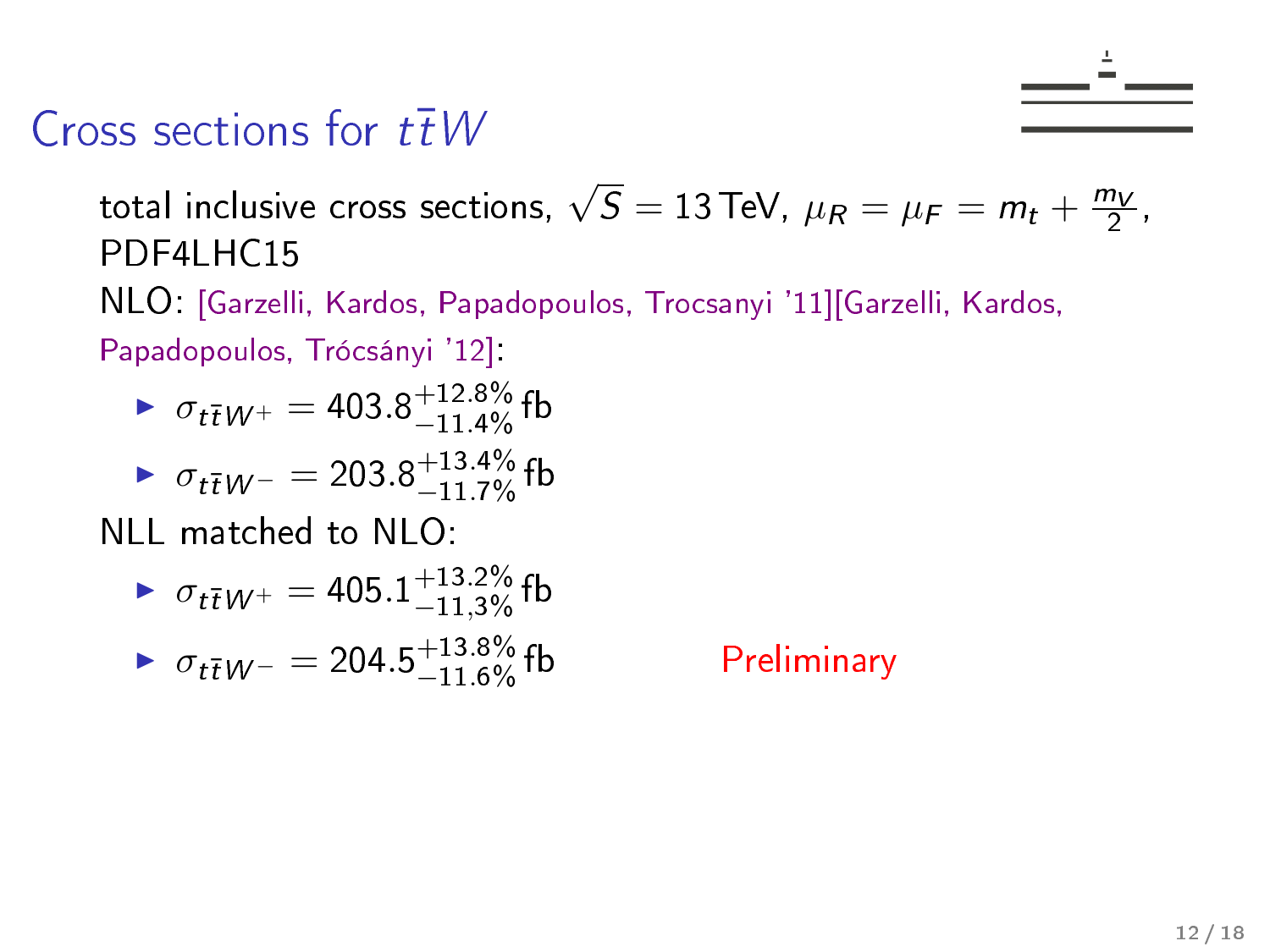

total inclusive cross sections,  $\sqrt{S}=13$  TeV,  $\mu_R=\mu_F=m_t+\frac{m_V}{2}$  $\frac{1}{2}$ , PDF4LHC15

NLO: [Garzelli, Kardos, Papadopoulos, Trocsanyi '11][Garzelli, Kardos,

Papadopoulos, Trócsányi '12]:

$$
\sigma_{t\bar{t}W^{+}} = 403.8^{+12.8\%}_{-11.4\%} \text{ fb}
$$
  
 
$$
\sigma_{t\bar{t}W^{-}} = 203.8^{+13.4\%}_{-11.7\%} \text{fb}
$$

NLL matched to NLO:

$$
\triangleright \ \sigma_{t\overline{t}W^+}=405.1^{+13.2\%}_{-11,3\%} \,\text{fb}
$$

$$
\bullet \ \sigma_{t\bar{t}W^{-}} = 204.5^{+13.8\%}_{-11.6\%} \text{ fb}
$$

NNLL matched to NLO:

► 
$$
\sigma_{t\bar{t}W^+}
$$
 = 397.9<sup>+12.7%</sup>fb  
\n►  $\sigma_{t\bar{t}W^-}$  = 203.0<sup>+12.9%</sup>fb  
\n►  $\sigma_{t\bar{t}W^-}$  = 203.0<sup>+12.9%</sup>fb

#### Preliminary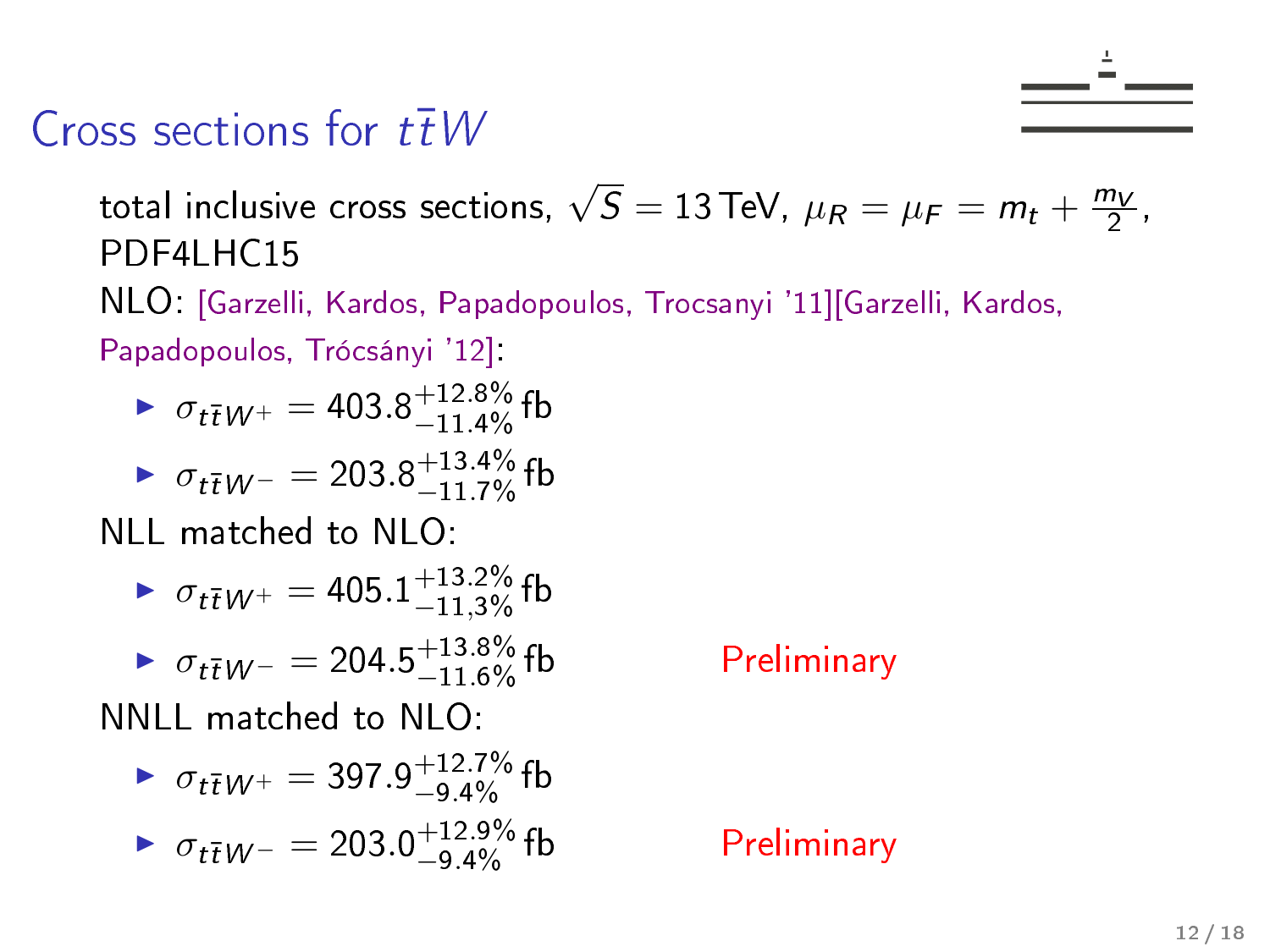

total inclusive cross sections  $\mu_F = \mu_R = Q$ NLO:

$$
\sigma_{t\bar{t}W^{+}} = 316.4^{+12.3\%}_{-10.9\%} \text{ fb}
$$
  
 
$$
\sigma_{t\bar{t}W^{-}} = 159.6^{+12.5\%}_{-11.0\%} \text{fb}
$$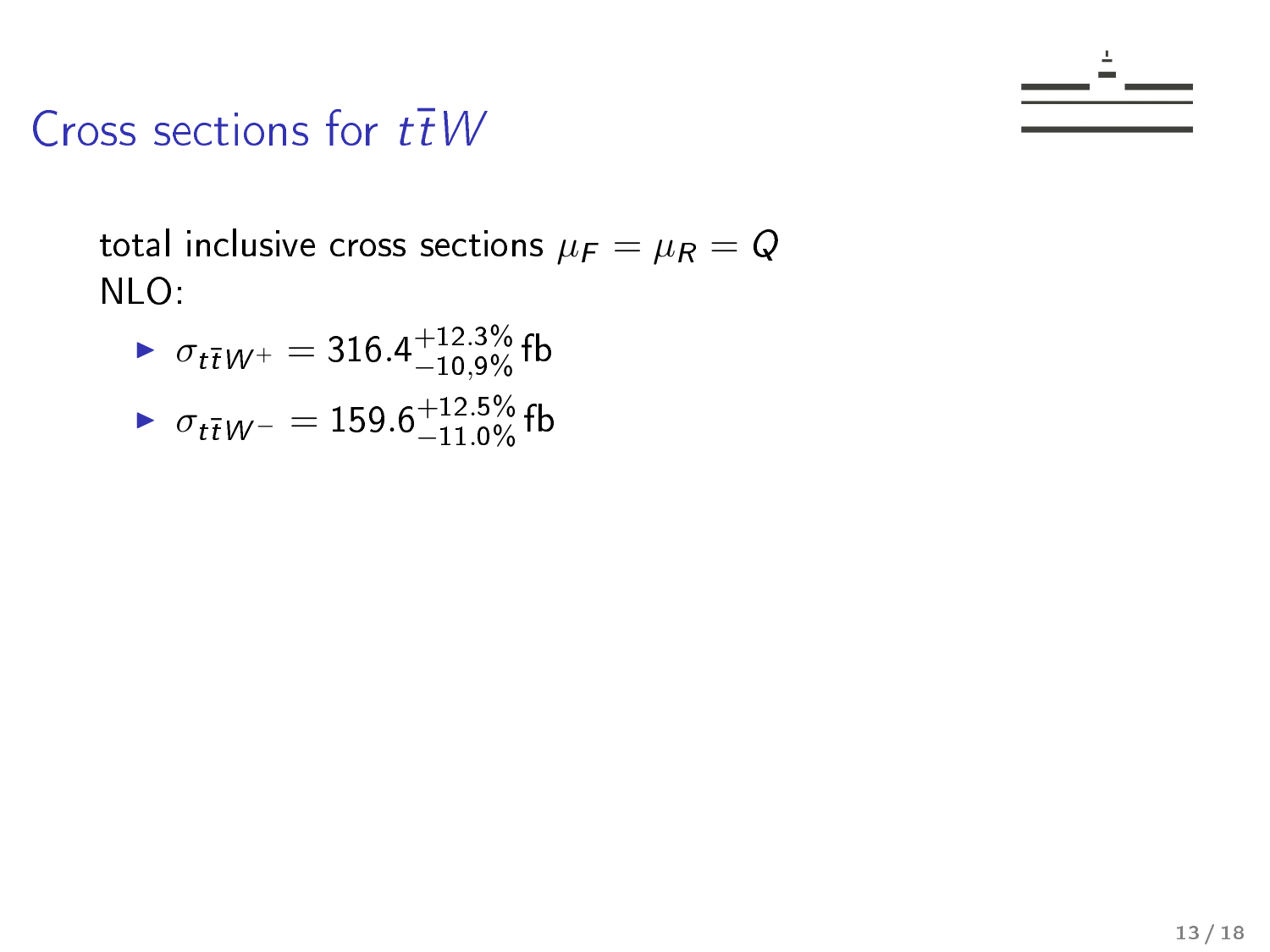

total inclusive cross sections  $\mu_F = \mu_R = Q$ NLO:

$$
\sigma_{t\bar{t}W^{+}} = 316.4^{+12.3\%}_{-10,9\%} \text{ fb}
$$
  
 
$$
\sigma_{t\bar{t}W^{-}} = 159.6^{+12.5\%}_{-11.0\%} \text{fb}
$$

NLL matched to NLO:

► 
$$
\sigma_{t\bar{t}W^+}
$$
 = 318.4<sup>+11.9%</sup><sub>10.5%</sub> fb  
\n►  $\sigma_{t\bar{t}W^-}$  = 161.1<sup>+12.0%</sup><sub>0</sub> fb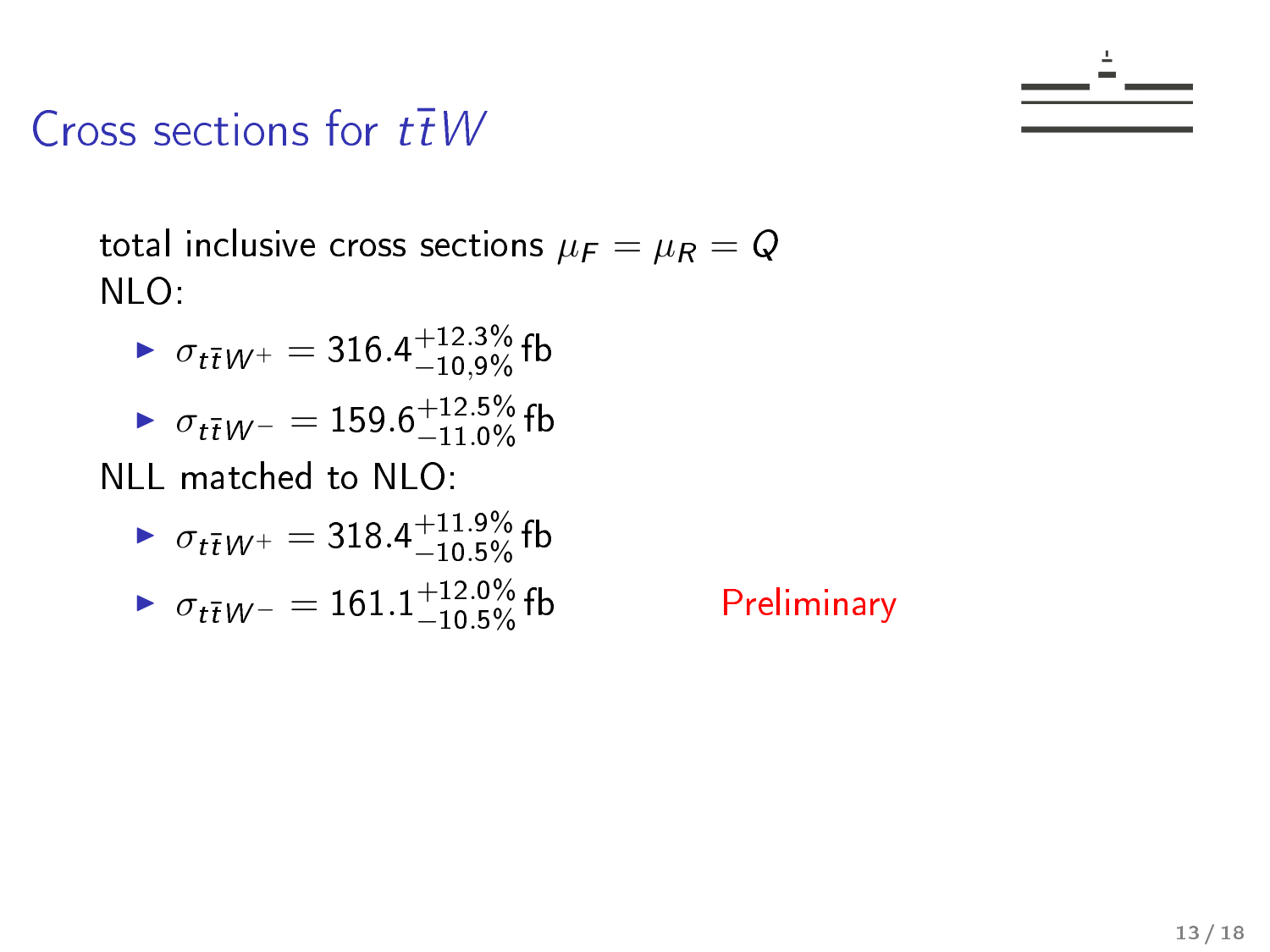

total inclusive cross sections  $\mu_F = \mu_R = Q$ NLO:

$$
\sigma_{t\bar{t}W^{+}} = 316.4^{+12.3\%}_{-10.9\%} \text{ fb}
$$
  
 
$$
\sigma_{t\bar{t}W^{-}} = 159.6^{+12.5\%}_{-11.0\%} \text{fb}
$$

NLL matched to NLO:

► 
$$
\sigma_{t\bar{t}W^+}
$$
 = 318.4<sup>+11.9%</sup> fb  
\n►  $\sigma_{t\bar{t}W^-}$  = 161.1<sup>+12.0%</sup> fb  
\nNIL to NLO.

NNLL to NLO:

► 
$$
\sigma_{t\bar{t}W^+} = 328.9^{+8.7\%}_{-8.5\%}
$$
fb  
▶  $\sigma_{t\bar{t}W^-} = 169.0^{+8.6\%}_{-8.5\%}$ fb

Preliminary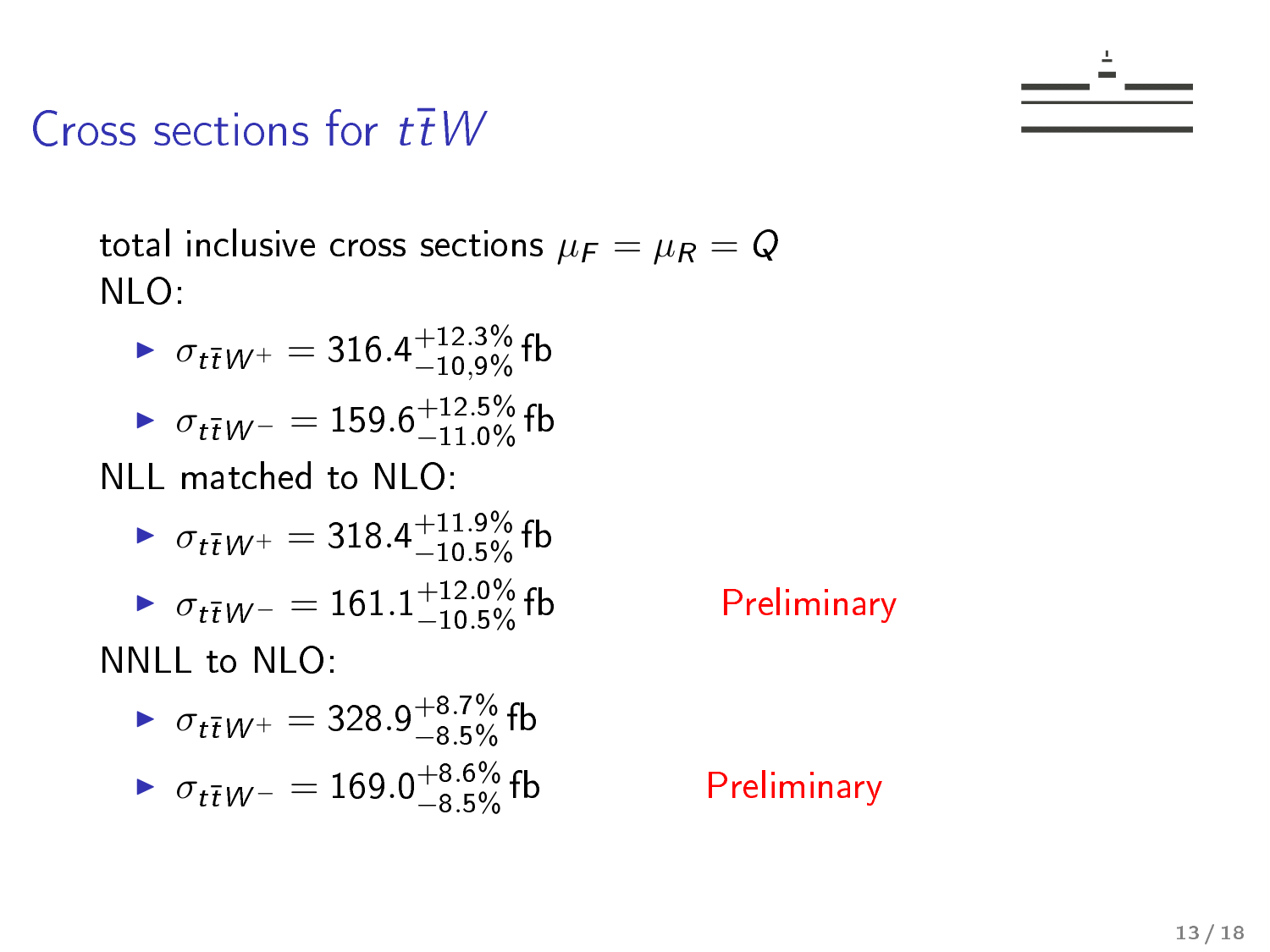Scale dependence  $t\bar{t}W^+ \mu = m_t + \frac{m_W}{2}$ 2

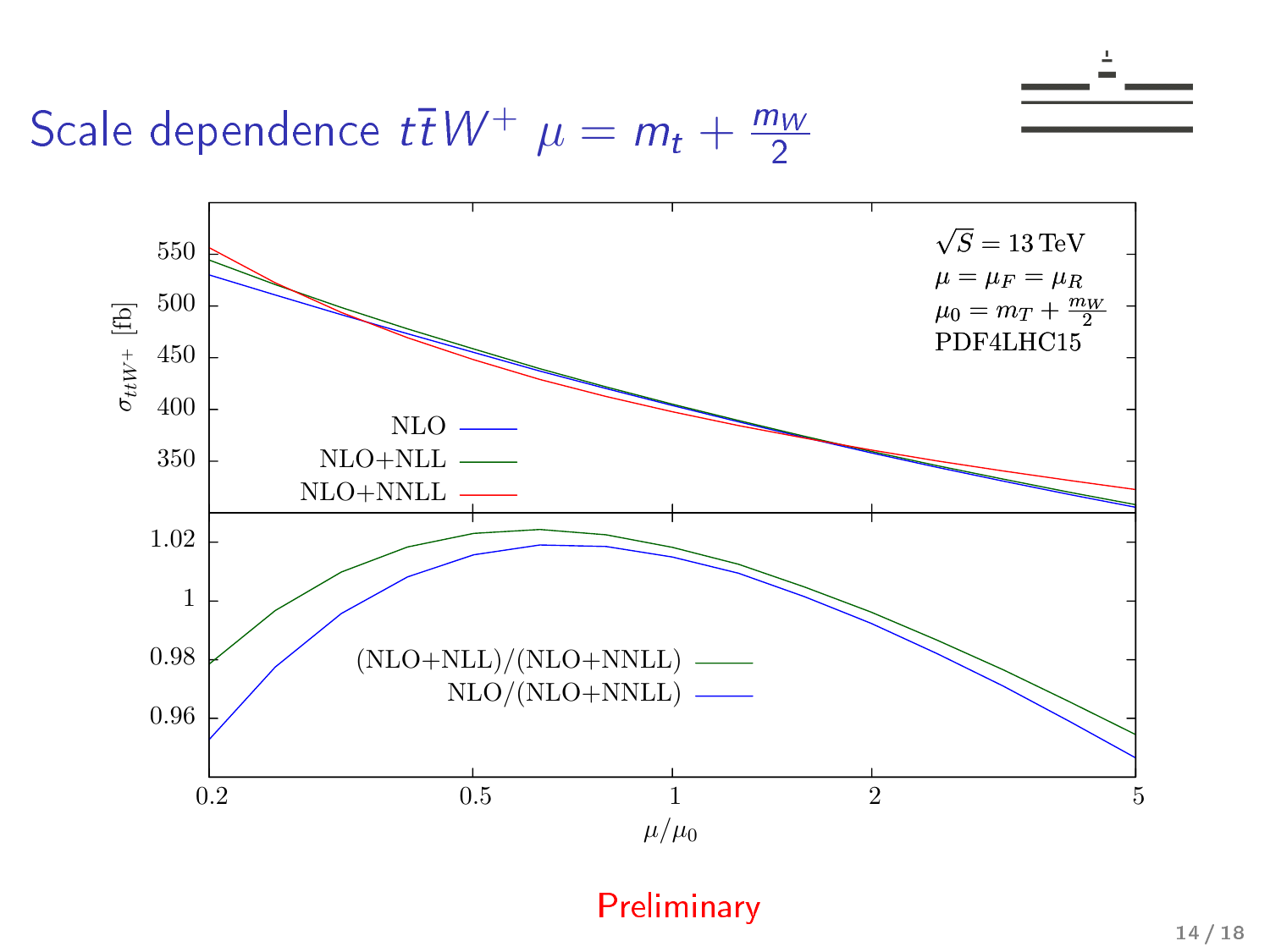Scale dependence  $t\bar{t}W^+ \mu = Q$ 

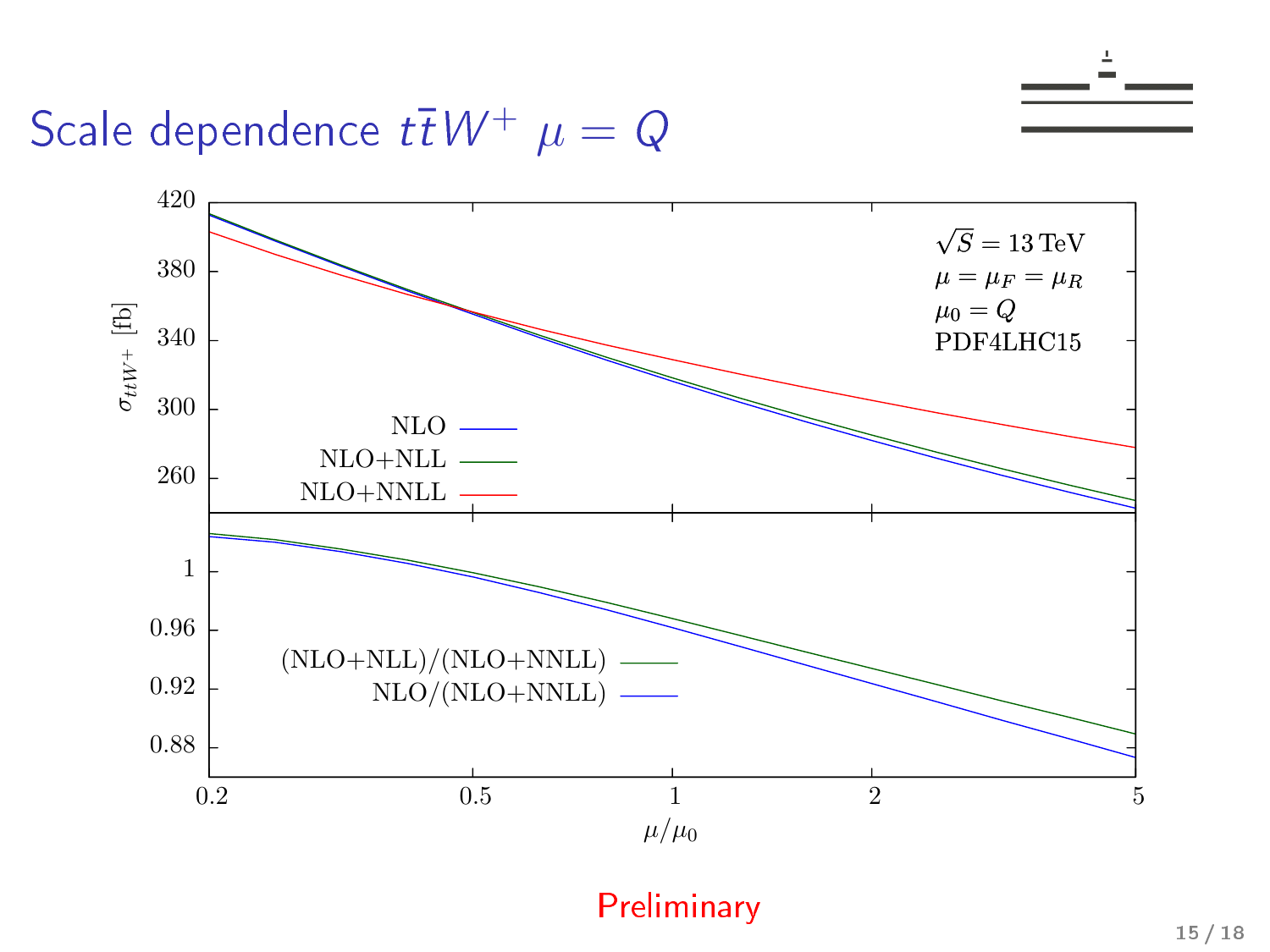Scale dependence  $t\bar{t}W^ \mu = m_t + \frac{m_W}{2}$ 2

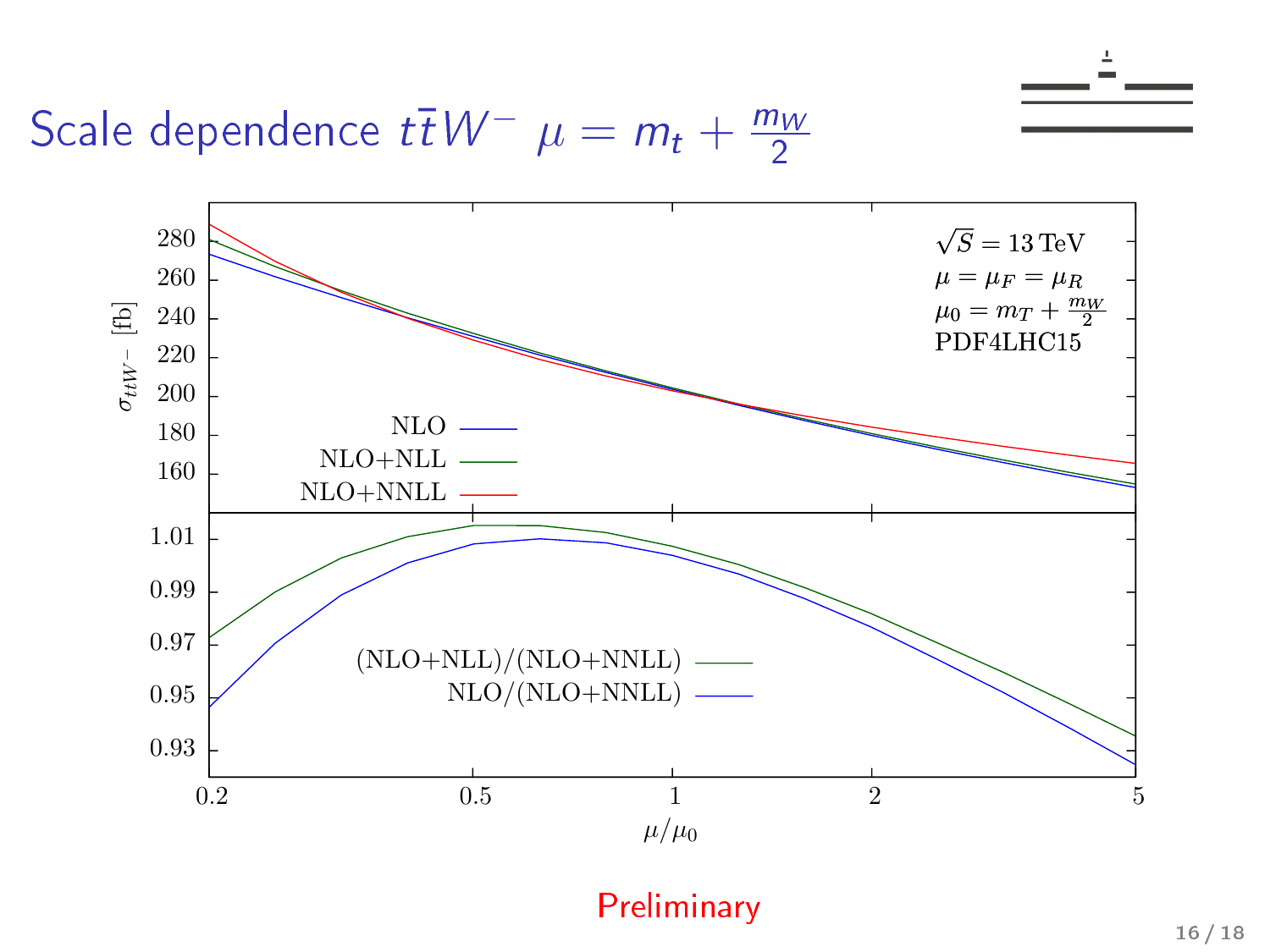Scale dependence  $t\bar{t}W^- \mu = Q$ 

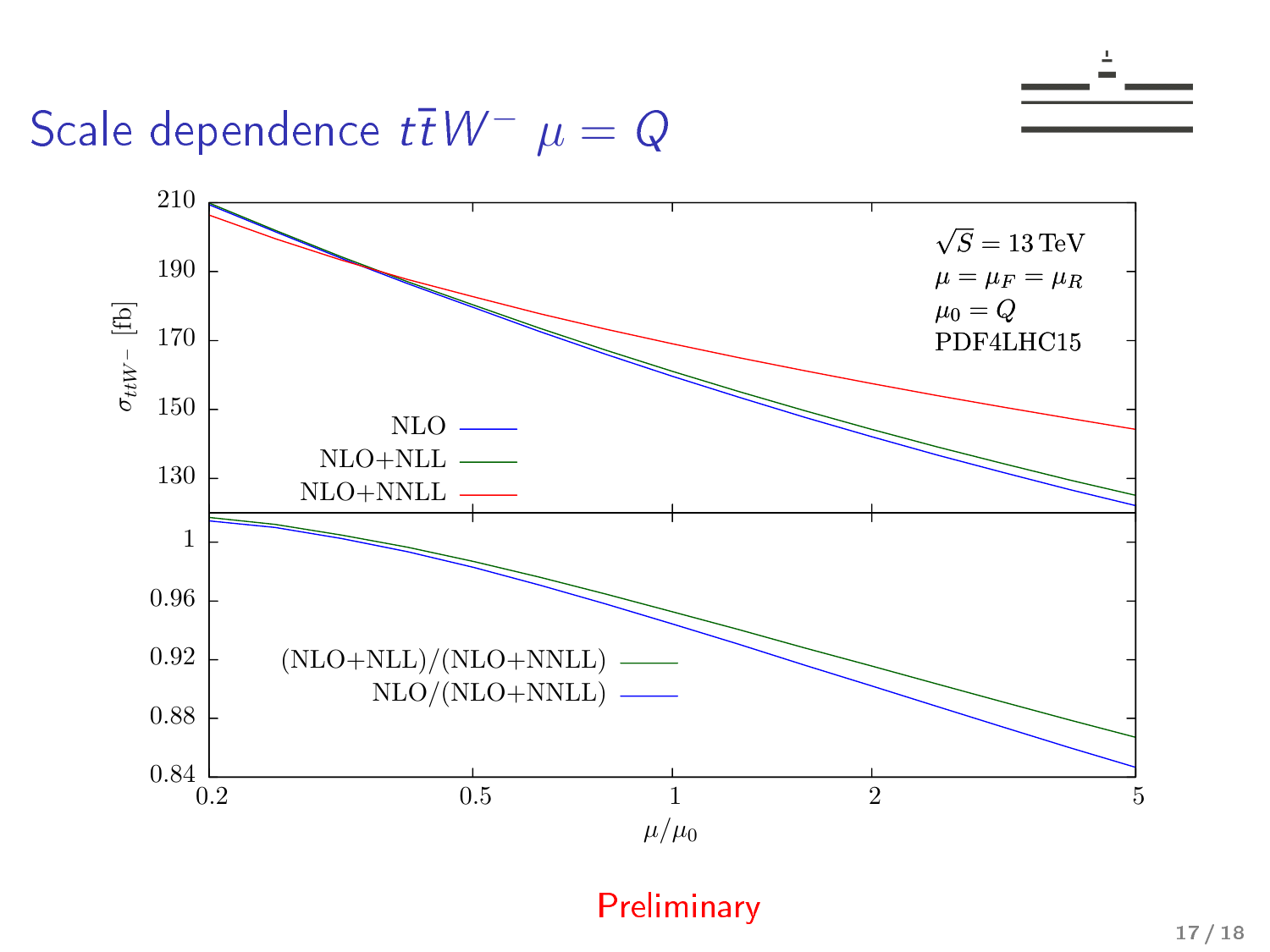

#### ▶ NLO+NLL and NLO+NNLL resummation in Mellin space for  $t\bar{t}$  W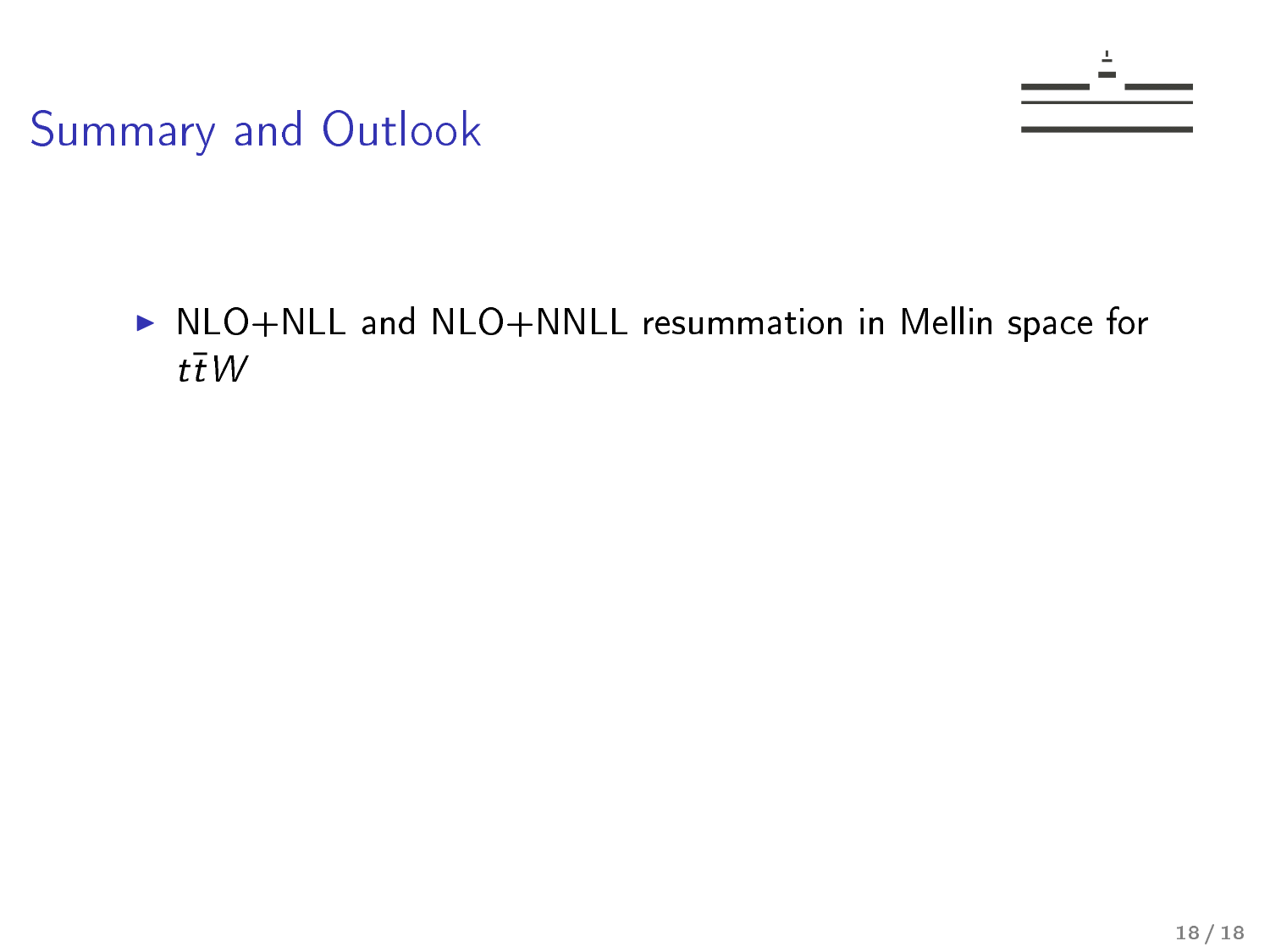- ▶ NLO+NLL and NLO+NNLL resummation in Mellin space for  $t\bar{t}W$
- $\triangleright$  resummation at this accuracy increases the total cross section by 4.0% (t $\bar{t}W$  +) and 5.9% (t $\bar{t}W$  –) for  $\mu=Q$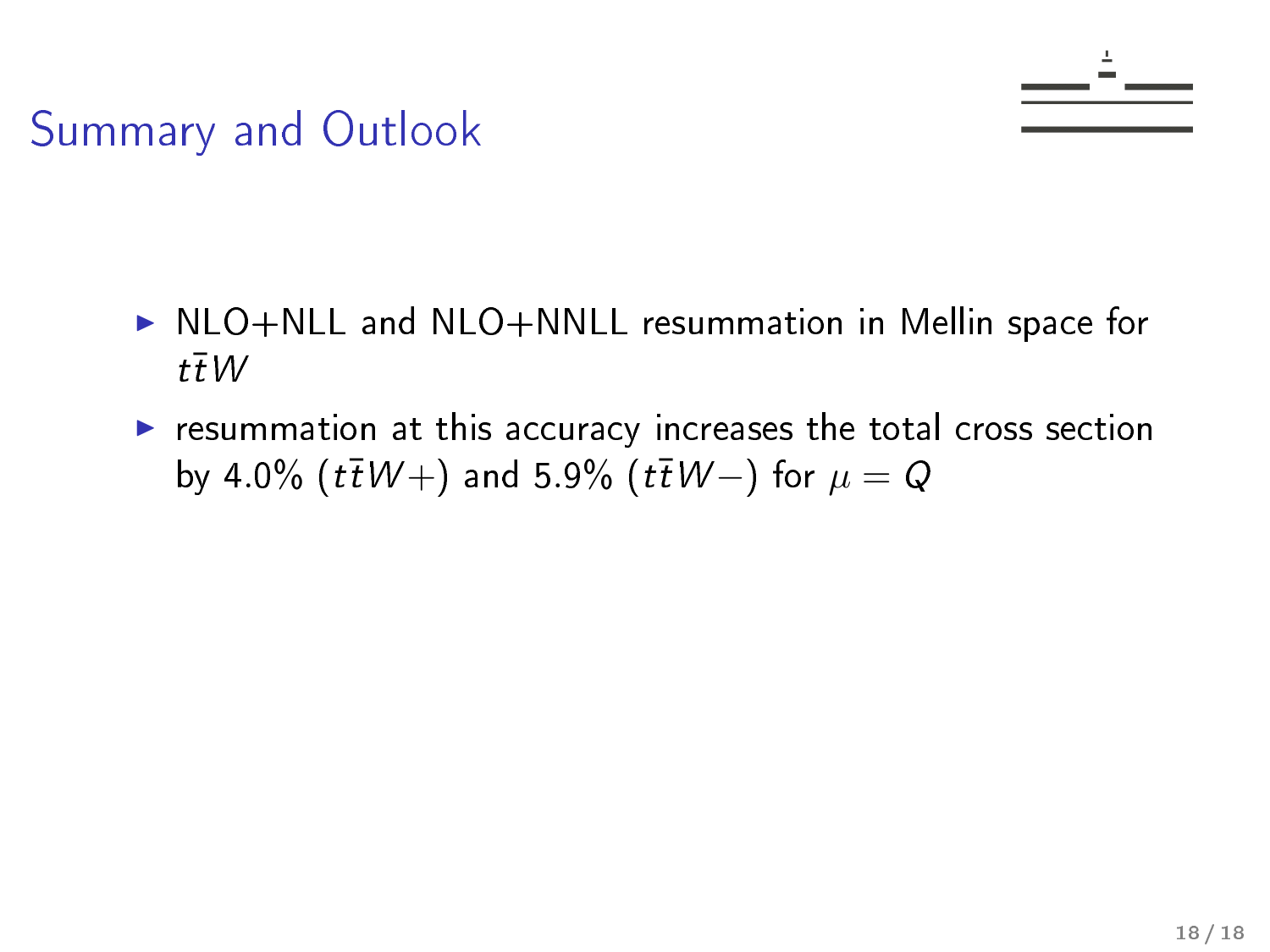- $\triangleright$  NLO+NLL and NLO+NNLL resummation in Mellin space for  $t\bar{t}W$
- $\triangleright$  resummation at this accuracy increases the total cross section by 4.0% (t $\bar{t}W$  +) and 5.9% (t $\bar{t}W$  –) for  $\mu=Q$
- If for  $\mu = m_t + \frac{m_W}{2}$  $\frac{7W}{2}$  only moderate effects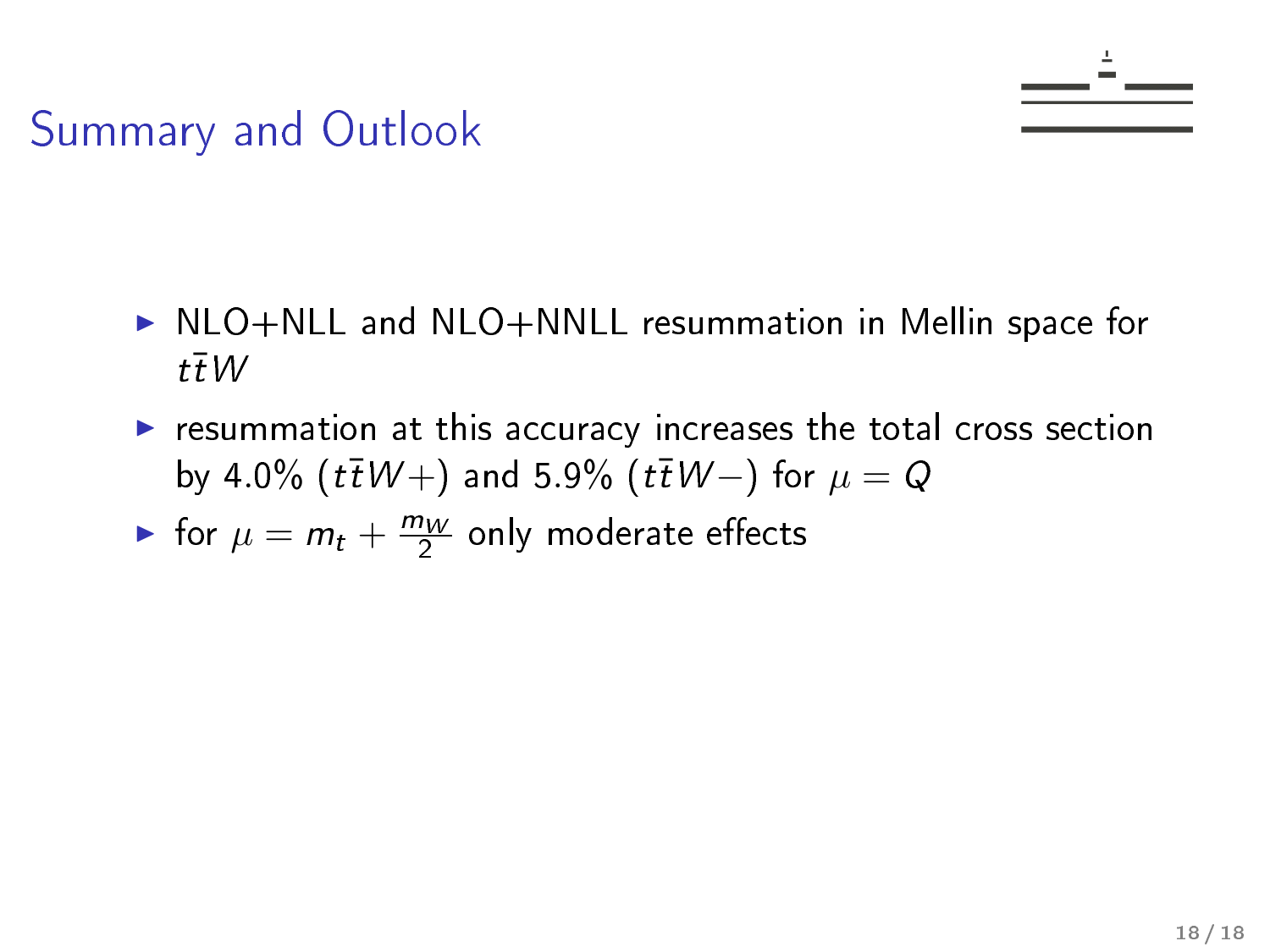- $\triangleright$  NLO+NLL and NLO+NNLL resummation in Mellin space for  $t\bar{t}W$
- $\triangleright$  resummation at this accuracy increases the total cross section by 4.0% (t $\bar{t}W$  +) and 5.9% (t $\bar{t}W$  –) for  $\mu=Q$
- If for  $\mu = m_t + \frac{m_W}{2}$  $\frac{7W}{2}$  only moderate effects

Outlook: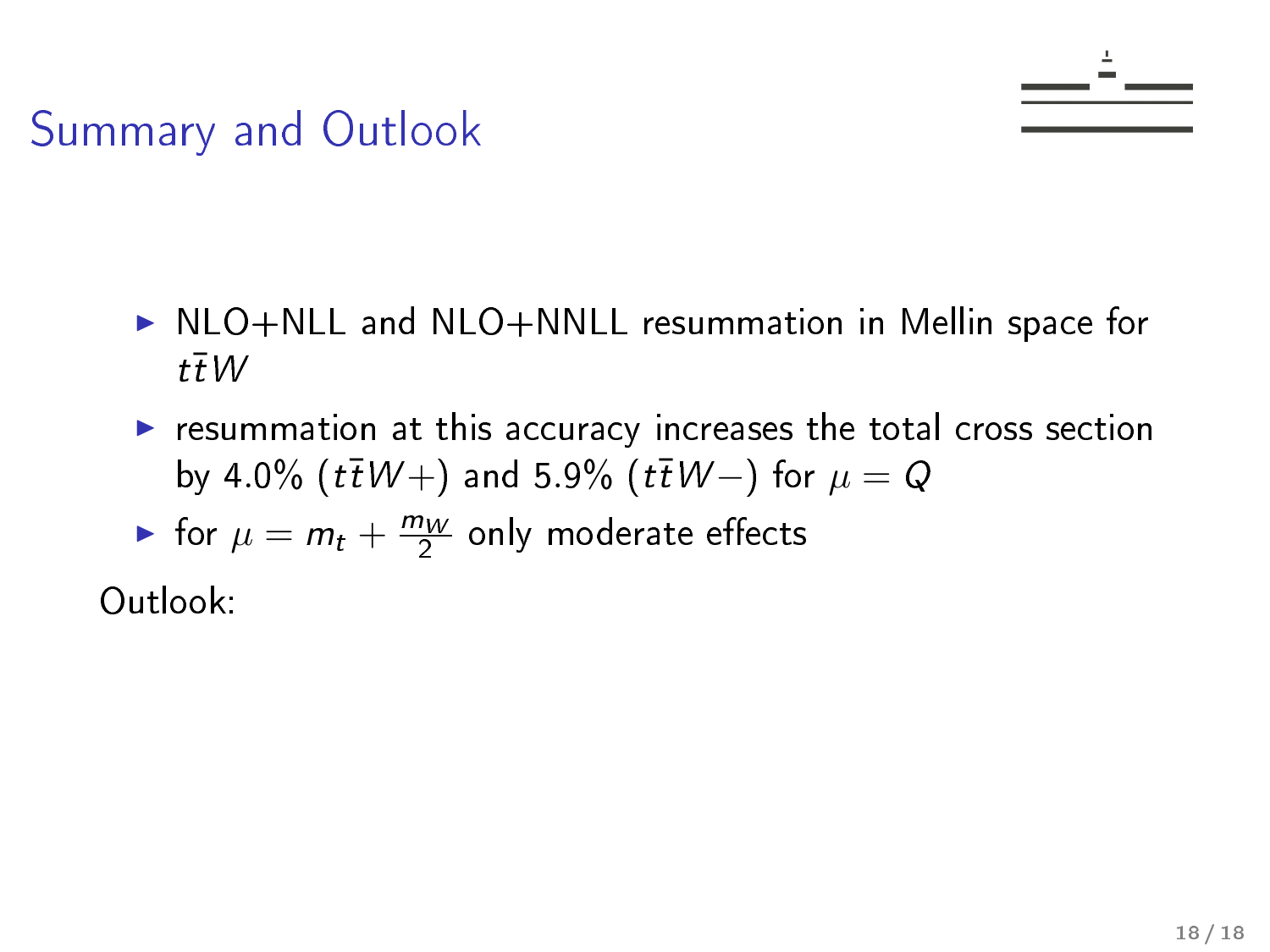- $\triangleright$  NLO+NLL and NLO+NNLL resummation in Mellin space for  $t\bar{t}W$
- $\triangleright$  resummation at this accuracy increases the total cross section by 4.0% (t $\bar{t}W$  +) and 5.9% (t $\bar{t}W$  –) for  $\mu=Q$

If for  $\mu = m_t + \frac{m_W}{2}$  $\frac{7W}{2}$  only moderate effects

Outlook:

#### $\blacktriangleright$  tt<sup> $7$ </sup>